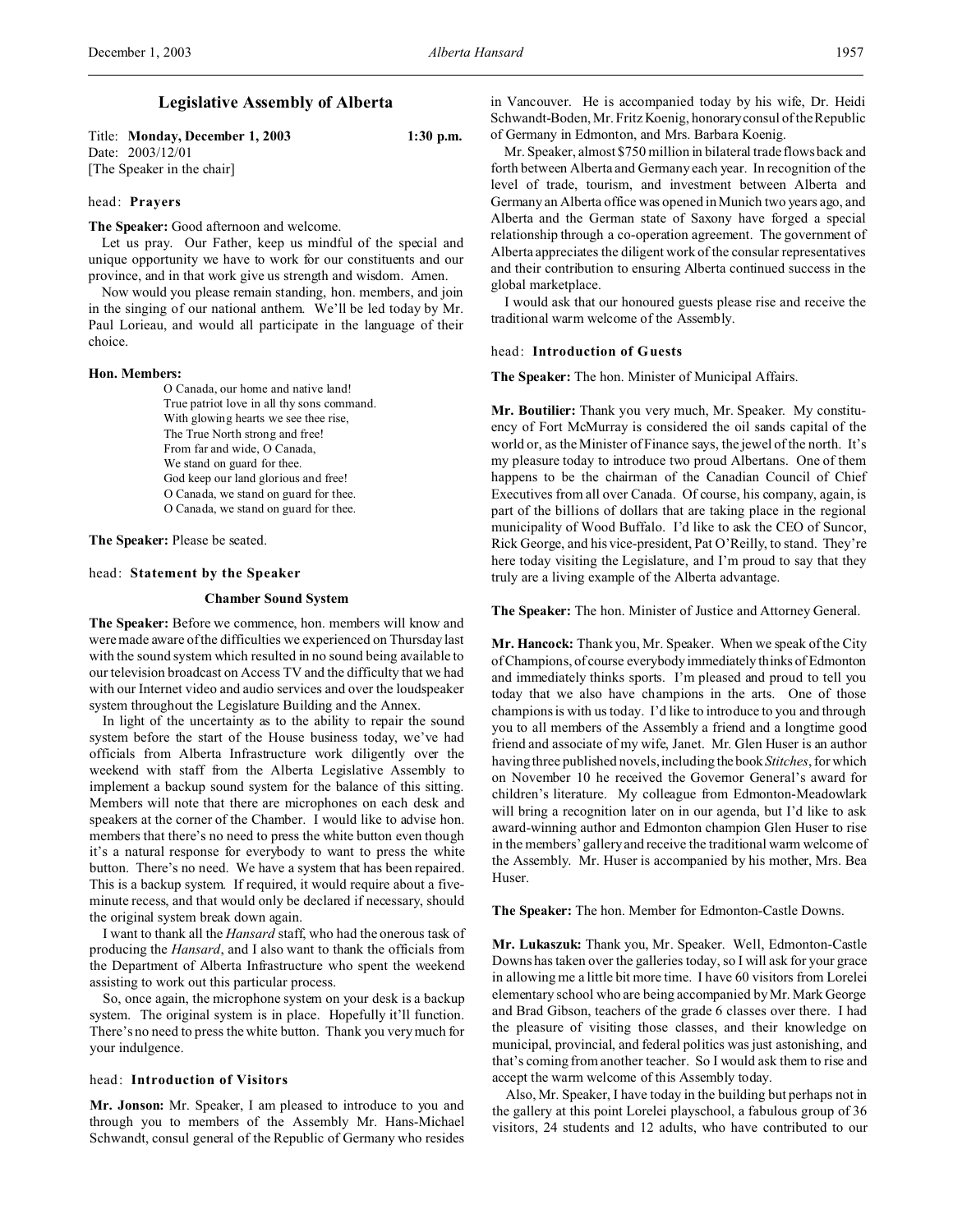Christmas decorations in this Legislature and have decorated Christmas trees in the pedway. I would like to thank them for their attendance and ask them to accept the gracious warm welcome of this Assembly today.

Last but definitely not least, I have a very valuable constituent with us today, a gentleman who is literally a jack-of-all-trades, volunteering his time to many not-for-profit groups in Edmonton-Castle Downs, who definitely is one of my biggest assets with the Castle Downs PC Association, and who was a tremendous asset in my being able to appear over here before you, Mr. Speaker. His name is Mr. Colin Brown, a fine gentleman indeed. I would like to ask him to rise and accept your warm welcome as well.

Thank you.

**The Speaker:** The hon. Member for Edmonton-Glenora.

**Mr. Hutton:** Thank you, Mr. Speaker. It is, indeed, a pleasure for me today to introduce to you and through you to members of the Assembly 33 bright and active students from Coronation school. Accompanying them today is their teacher, Arlyn Belden, and parent helpers Mark Sulz, Dee Bochar, Karen Bielech, Cara Lee Stevenson. In addition, accompanying the class is an employee of visitor services, tour guide Mrs. Diane Thomas, who is a tireless volunteer in the community of Glenora. When a job is asked to be done in our community, everybody turns to Mrs. Thomas. So I would ask the group to please rise and receive the traditional warm welcome of the Assembly.

Thank you, Mr. Speaker.

**The Speaker:** The hon. Member for Red Deer-North.

**Mrs. Jablonski:** Thank you, Mr. Speaker. Today I'm very honoured to introduce to you and through you to members of this Assembly a very wonderful and important family from Red Deer-North. I know that most of you will recognize the president of the provincial PC Party, Mr. Chris Warren, who has worked exceptionally hard this year to keep the party in tune and on track with Albertans. And we know that behind every successful man there's an even greater woman. Chris is here today with his lovely wife, Sandy, to whom I would like to say: thank you very much for all the support and encouragement that you give to Chris, because that makes us better too. With Chris and Sandy today are their two children, Mitchell and Natalie. Mitchell is 11 years old, in grade 6 at Central middle school, and Natalie is seven years old, in grade 2 at Grandview elementary. They are here today on a family trip to observe how government operates, because Mitchell is in grade 6 and studying government. We wish you a very enjoyable visit, and we hope that Mitchell will be able to take a great report back to his classroom. They're in the members' gallery, and I would ask you all to rise and receive the warm welcome of this Assembly.

**The Speaker:** The hon. Member for St. Albert.

# *1:40*

**Mrs. O'Neill:**Thank you, Mr. Speaker. It's my honour to introduce to you and through you to members of this Assembly 25 students who are situated in the members' gallery. They are participants in School at the Legislature. They are here today. They attend Keenooshayo school in St. Albert. They are seated with their teacher, Mrs. Barb Hubbard, and they are accompanied by the parent of one of the students, Mr. Darwin Switner. I would ask them all to please stand and receive the traditional warm welcome of the Assembly.

**The Speaker:** The hon. Member for Edmonton-Ellerslie.

**Ms Carlson:** Thank you, Mr. Speaker. Today it is my honour to introduce to you and to all members of the Assembly a man who is very well known and well respected in northern Alberta. We are joined today by Chief Archie Waquan from the Mikisew Cree First Nation from Fort Chipewyan. He's here in opposition to Bill 49 and to share his concerns. Please rise and receive the traditional warm welcome of this Assembly.

**The Speaker:** The hon. Member for Edmonton-Glengarry.

**Mr. Bonner:** Thank you very much, Mr. Speaker. It gives me a great deal of pleasure today to introduce to you and through you to all members of the Assembly Roberta Allen and Kevyn Cormack. They are here today to witness me table a letter on their behalf later in the proceedings. They are seated in the public gallery, and I would now ask that they rise and receive the traditional warm welcome of the Assembly.

Thank you.

**The Speaker:** The hon. Member for Edmonton-Highlands.

**Mr. Mason:** Thank you, Mr. Speaker. I'm pleased to introduce to you and through you to all members of the Assembly a gentleman who is visiting today from Grande Prairie, Mr. Art Macklin. Mr. Macklin operates a grain and beef farm with his wife and son at DeBolt in the Peace River area. This farm was created from a bush homestead in 1964. Mr. Macklin is a former president of the National Farmers' Union and was elected three times to four-year terms representing farmers on the Canadian Wheat Board Advisory Committee. He was re-elected last year to a second four-year term on the Canadian Wheat Board's board of directors on a strong single-desk platform, representing approximately 8,000 Alberta wheat and barley farmers in district 1 of the Canadian Wheat Board. I would ask Mr. Macklin to stand and receive the traditional warm welcome of this Assembly.

# head: **Oral Question Period**

**The Speaker:** First Official Opposition main question. The hon. Member for Edmonton-Gold Bar.

## **Electricity Deregulation**

**Mr. MacDonald:** Thank you, Mr. Speaker. Bad public policies on health care, on education, on soaring auto insurance costs, and on energy deregulation cannot be fixed with a trip to England. My first question is to the Premier. Given that the Alberta Association of Municipal Districts and Counties passed a resolution on November 20, part of which reads that

Alberta's farmers, businesses, industry, residents and not-for-profit groups have faced hardships through higher annual energy costs, inconsistent provincial rebate programs, unfair and inefficient billing procedures and uncertainty in market supplies and contracts,

why is this government continuing to ignore this group of rural leaders who request that the government of Alberta abandon and reverse this process of energy deregulation?

**Mr. Klein:** Mr. Speaker, as is so typical of the Liberal opposition, they want to focus on what is wrong or what they perceive to be wrong or, as I say, the five Cs that make for good news stories, the five Cs of conflict, controversy, chaos, confusion, and confrontation. I choose to focus on what is good and what is right about this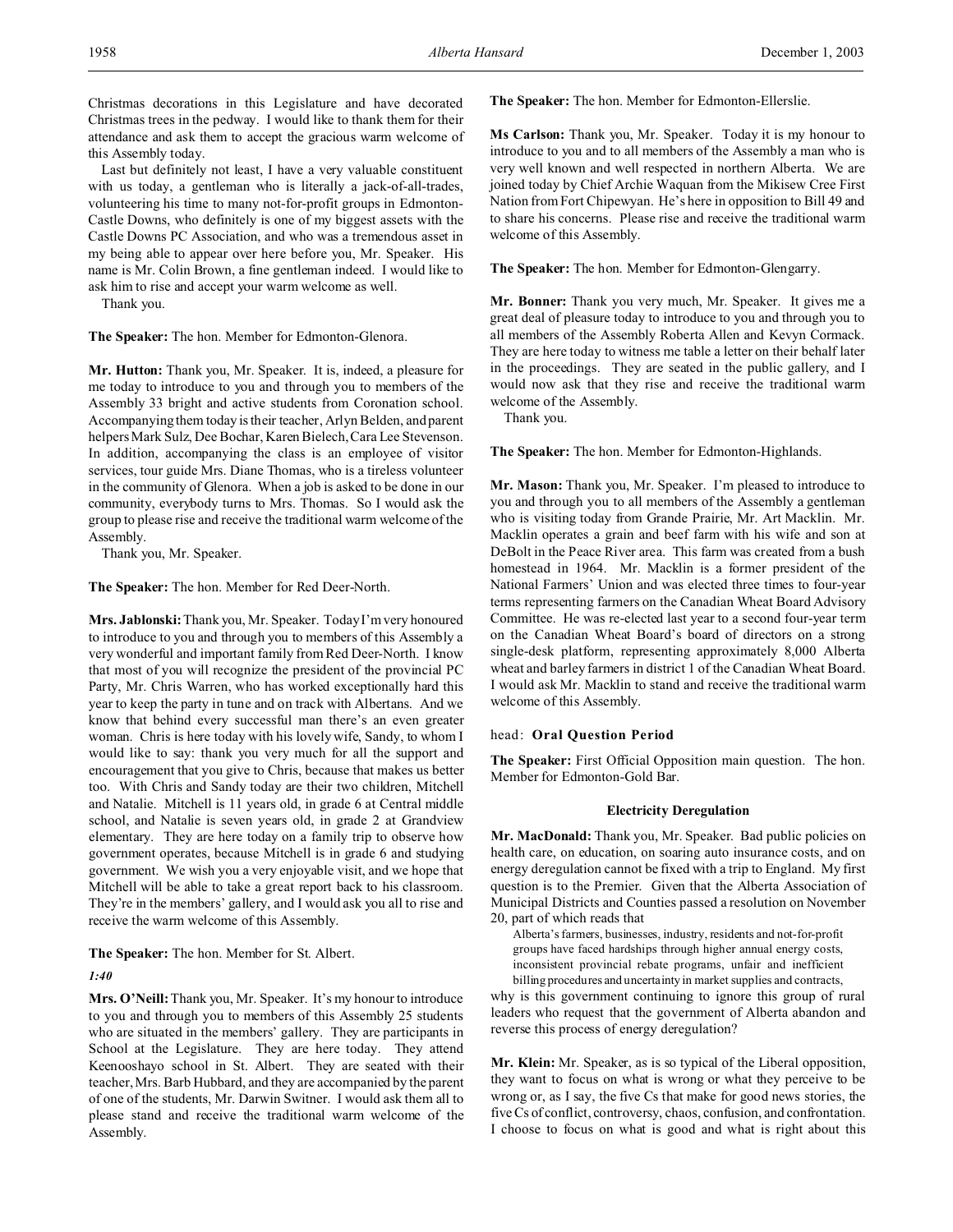province. Certainly, all the issues that the hon. member mentioned are issues. They are the day-to-day challenges that this government is required to meet, and we do the best we can in meeting them in terms of serving the needs of all Albertans or as many Albertans as we possibly can.

As I tell my own caucus and as I tell the public and I'll tell this Legislature today, we need to look at the bigger picture. People from all across Canada are choosing Alberta as their new home, and they're doing it in record numbers. Mr. Speaker, that's because they are not listening to the complaints of the opposition. They're coming here because Alberta has the lowest unemployment rate in the country. They're coming here because Alberta has the lowest tax regime in the country with no sales tax. They're coming here because Alberta has the highest average personal disposable income in the country. They're coming here because we have the highest GDP in the country. They're coming here because we have the highest spending per capita on education and health care in the country.

### **Mr. MacDonald:** You are not listening to farmers.

Given that Enmax has listed in its last annual report long-term debt of \$183 million owed to the taxpayers, to the Alberta Municipal Financing Corporation, how can this government continue to say that there is no public debt as a result of electricity deregulation?

**Mr. Klein:** Mr. Speaker, relative to the specifics as it relates to financing of electricity, I'll have the hon. minister reply.

Relative to the assertion in the hon. member's prelude, that we don't pay attention to farmers is absolutely false and nonsense. I would remind the hon. member that the majority, I would say, of Members of the Legislative Assembly on the government side are from rural areas. I would remind the hon. member also that none of their members are from the rural areas, and this is because we pay attention to farm concerns and agricultural concerns.

I have to say at this point and publicly acknowledge the fine work done by our Deputy Premier and Minister of Agriculture, Food and Rural Development, especially on the BSE issue. It has been a tremendous challenge for her. Believe me; farmers did not look to the opposition for solutions to this serious problem. They looked to the government, and we responded.

**Mr. MacDonald:** Again, Mr. Speaker, to the Premier: given that the hon. Premier announced that during his trip to London he would be meeting with Centrica, the parent company of Direct Energy, whose application to buy an Alberta energy company is currently before the Alberta Energy and Utilities Board, does the Premier's meeting with Centrica in London interfere with the regulatory approval process here in Alberta?

**Mr. Klein:** I'm sorry, Mr. Speaker; I didn't meet with Centrica in London. I ran into a representative of the company and exchanged a few words with him, none of which were related to business other than to have that individual indicate to me that they're hopeful of having their issue vis-à-vis Direct Energy resolved before the Energy and Utilities Board very shortly. That was the beginning, the middle, and the end of the conversation.

**The Speaker:** Second Official Opposition main question. The hon. Member for Edmonton-Gold Bar.

# *1:50* **Natural Gas Rebates**

**Mr. MacDonald:** Thank you, Mr. Speaker. Last Thursday Alberta

Energy confirmed that there will be no consumer gas rebates in December because prices will not rise above the \$5.50 per gigajoule trigger level. My first question is to the Premier. Why, then, are there natural gas rebates for certain agricultural users who certainly, we all know, need this help, and there are none for seniors, there are none for institutions, there are none for nonprofit organizations, and no rebates for other hardworking Albertans?

**Mr. Klein:** Mr. Speaker, relative to the issue as it pertains to agricultural users, I'll have the hon. Minister of Agriculture, Food and Rural Development respond.

Relative to consumers generally, residential consumers, I believe he was talking about natural gas. If that is the case, the trigger price has not been reached, as far as I know, at least not this month.

**Mrs. McClellan:** Mr. Speaker, this way of dealing with certain agricultural producers is the same as it was in the last rebate program. It recognizes – and I hope the hon. member would understand this – that irrigators do not irrigate in the winter months, that dehydrators, grain dryers, and greenhouses tend to not have heavy usage in those months. They are treated exactly the same as all consumers, only they have a different five-month period, and it only triggers if it exceeds \$5.50 a gigajoule.

**The Speaker:** The hon. member.

**Mr. MacDonald:** Thank you. Again to the Premier: this government is again picking winners and losers.

#### **An Hon. Member:** No.

**Mr. MacDonald:** Yes. You bet.

The losers in this case are the seniors. How can you tell seniors living on a fixed income in this province who had to endure high gas prices last April that they are not eligible for the \$3.25 per gigajoule amount that is going to other select consumers in this province? How do you say no to seniors?

**Mr. Klein:** Mr. Speaker, as I understand it, once the trigger price is reached – and I believe it's \$5.50 a gigajoule – during the winter months seniors along with every other citizen will be eligible for rebates. The hon. minister explained full well why irrigators and dehydrators are being treated differently in that their high consumption rates are during the summer rather than the winter.

**The Speaker:** The hon. member.

**Mr. MacDonald:** Thank you, Mr. Speaker. Again to the Premier: given that the advice to most Alberta consumers last winter was to put on a sweater and we know that that is no longer good enough, when will this government allow all consumers the option of choosing the five months in 2003 that they receive their natural gas rebates as well as other select consumers?

**Mr. Klein:** Mr. Speaker, with all due respect, what the hon. member says doesn't make any sense whatsoever. You know, I can just imagine consumers in this province saying: I want to take the summer months. Well, of course, they won't get a rebate because very little gas is used during the summer months. So it just stands to reason that people want to take advantage of the rebate, and the government, being responsible and understanding when usage is the highest, has designated the winter months. That makes sense. It's beyond me why he would even consider such a thing.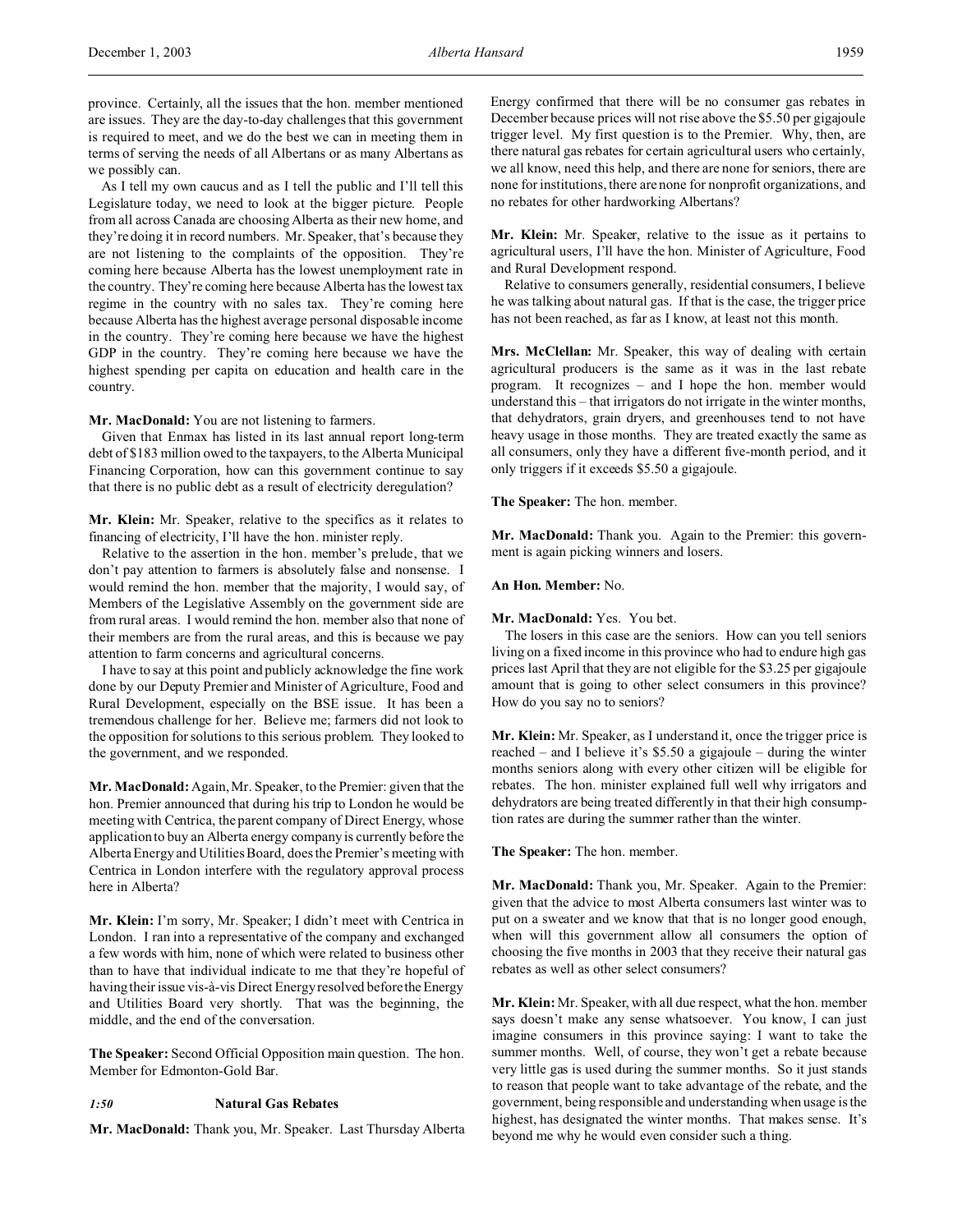### **Private/Public Partnerships for Hospital Construction**

**Dr. Taft:** Mr. Speaker, the Alberta Liberal opposition has asked the following questions on behalf of Albertans and received no response from this government's ministers. Since the buck stops with the Premier, I'd like him to answer the questions his ministers can't or won't. To the Premier: what evidence can the Premier or his government produce to refute the credible and overwhelming evidence showing that P3 hospitals will cost Alberta taxpayers more and lead to a deterioration in health services?

**Mr. Klein:** Mr. Speaker, I don't think there is irrefutable evidence that shows that. Certainly, there have been some failures relative to P3s; there have been some successes relative to P3s. That's why we have put in place an adjudication committee to do thorough due diligence before a recommendation is made to the minister.

I can share with the opposition in this Legislature that while I was in London, I had the opportunity of traveling to Swindon, which is west of London, to see a P3 hospital.

## **Mr. MacDonald:** Stonehenge.

**Mr. Klein:** Not quite Stonehenge. Unlike the hospital, Stonehenge, as I understand it, is off limits. The hospital is very much on limits.

Now, this is a 500-bed hospital that was constructed by the private sector. The private sector provides all the ancillary services; i.e. the maintenance and, I believe, laundry and food services and so on. The hospital staff confine themselves to medical treatment, Mr. Speaker. The cost is about even, but the fact is that they were able to get a badly needed hospital onstream immediately. In this case they had to shut down four hospitals, one of which was built in the '50s. The other three go right back to the Victorian era. So they needed the hospital very badly. They were able to get it onstream. The cost, amortization versus lease, is about the same, but at the end of the day, at the end of the lease period the hospital then reverts entirely to, I believe, the district health authority.

## **The Speaker:** The hon. member.

### **Dr. Taft:** Thank you. Well, this is very interesting.

When the Premier met with the officials at the Great Western hospital in Swindon, did they tell him that the cost of this P3 hospital soared from £45 million to £90 million and ultimately to £148 million? Did they tell him that?

**Mr. Klein:** No, nor were they that concerned, because the one thing that they did point out, Mr. Speaker . . . [interjection] Now, I don't know where the hon. member is getting his information, but maybe he should travel to Swindon and find out for himself. The hospital officials I met with said that the price that was quoted was the price that they paid. So if the builders went out of scope, if the project went out of scope and it cost more, then that fell on the shoulders of the contractors, not on the hospital.

**Dr. Taft:** When the Premier met with the U.K. officials about the Great Western hospital in Swindon, a P3 hospital, was he informed of the bed shortages and increases in staff and patient complaints?

**Mr. Klein:** Mr. Speaker, they replaced exactly the number of beds that they closed down, but Swindon is a growing community, so they are now adding to the facility. I believe they're adding about 120 beds to the facility. The project is now under construction. Again,

it's a P3 project. There was a quoted price, and that is the price that the health district is required to pay: no more, no less.

The Speaker: The hon. Member for Edmonton-Strathcona, followed by the hon. Member for Calgary-Currie.

#### **Long-term Care Accommodation Rates**

**Dr. Pannu:** Thank you, Mr. Speaker. This past summer the government chose to gouge long-term care residents with close to 50 percent hikes in fees, causing hardship among Alberta seniors and their families. The government defended itself by claiming in a news release that the increase was needed to improve the quality of care. Since then, Extendicare, an operator of 13 long-term care homes in Alberta, has posted a 75 percent increase in profits and credits much of its improved profit picture to long-term care fee hikes in Ontario and Alberta. My questions are to the Premier. If jacking up fees by 40 to 48 percent was supposed to improve the quality of care, why are the increased fees improving the profits of companies like Extendicare?

#### *2:00*

**The Speaker:** I'm not sure that that's a question that can be answered under administrative competence. We're dealing here with the profit margin of private-sector companies. I have no idea how a government can respond to that.

**Dr. Pannu:** My next question, Mr. Speaker: given that seniors' groups like FAIRE are asking for the Auditor General to do an audit, will the Premier show some leadership and ask the Auditor General on behalf of the government of Alberta to do an audit of how the increased fees are being used, and if not, why not?

**Mr. Klein:** Mr. Speaker, I think the Auditor General – I stand to be corrected – is an officer of the Legislature, and I have no authority to direct the Auditor General to do anything. If this Legislature wants to direct the Auditor General to investigate a certain aspect of government or an outside agency, I guess that's the prerogative of the Legislature.

I would have no problems  $-$  I'll say that publicly  $-$  with the Auditor General investigating anything, because I'm quite convinced, relative to long-term care fees, that they are, indeed, in line with the actual cost of providing the service, considering that we're still subsidizing, I think, long-term care, basic care to the tune of about – what? –  $$70, $80$  a day.

I'll have the hon. minister respond, and perhaps he can provide the absolutely correct information.

**Mr. Woloshyn:** Mr. Speaker, I think it should be made quite clear first of all that of the 14,000 people that are in long-term care, some 10,000 of those are receiving support from Alberta Seniors to the point where very few, if any, had a negative impact. We've also implemented along with this new rate schedule the possibility for these people to appeal directly to the ministry after they've talked to their operators.

With respect to the rate specifically, the semiprivate rate of \$42 a day works out to about \$1,300 a month, which is very reasonable and barely covers the operational costs.

On some of the things that are alluded to by the hon. member across about what should or shouldn't have been done with the money, I don't know where he's getting his information from. I do know, however, quite clearly that in the Edmonton area, Mr. Speaker, there were some 500 beds that were facing closure if rate increases weren't implemented fairly quickly, and these were not by private operators.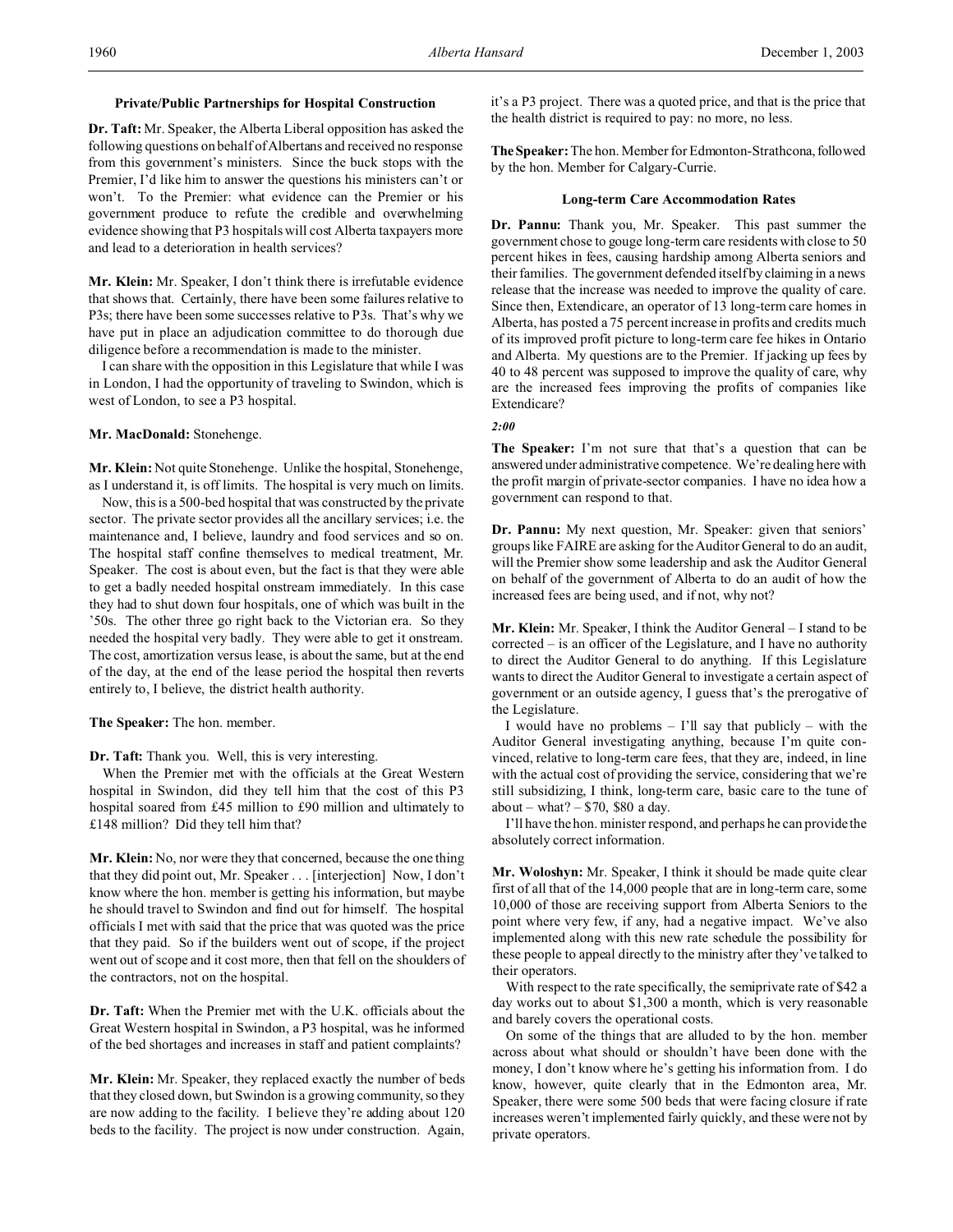It's also very important to point out that a significant number of the operators in this province are the public health people, so a good portion of this money for the increased rates goes right back into the health authorities' coffers.

So I feel that the rates are very fair. We've done everything possible to help people who are short on finances, and we've left the door open to look at special cases of any nature.

**The Speaker:** The hon. leader.

**Dr. Pannu:** Thank you, Mr. Speaker. My last question to the Premier: given that seniors and their families are complaining about a continuing and further decline in service quality since the rate increase, how can the Premier justify a rate increase as a means to improve care when the opposite seems to have occurred?

**Mr. Klein:** Mr. Speaker, I have received – well, I don't know, but I don't see it as noticeable or certainly prominent in my mail – complaints about the level of care being received by seniors in assisted living or long-term care centres. There might be the odd occasion when that happens, and those situations are investigated on the complaint basis.

## **Dr. Pannu:** How many?

**Mr. Klein:** Mr. Speaker, as an aside, the opposition leader said: how many? As I say, I just don't see it as a great item relative to the cards and letters and mail and phone calls that we get. I would just say, you know, a handful over the course of maybe a month or two months or three months, but they are individual complaints.

Mr. Speaker, the increase in fees was put in place to reflect the realities of the situation and to bring us up to where we should have been some years ago relative to offsetting the costs of providing a tremendous service.

#### **Drug Addiction Research**

**Mr. Lord:**Because of its psychedelic side effects the drug Ibogaine was declared illegal in the U.S. back in 1970, and this classification has prevented it from getting any serious scientific studies since then, despite its underground reputation for being able to cure any drug addiction with as little as one single dose. Recently it has attracted the attention of a handful of top researchers who are reporting considerable success, and since it is not illegal elsewhere in the world, a controversial new clinic has just opened in Vancouver. The proponents of that clinic have offered to come to Alberta to treat a few drug addicts here for free. My questions are to the minister of health. Are there opportunities for us in Alberta to promote serious and credentialed research and development programs to look for potential medical cures for drug addiction?

**Mr. Mar:** Well, Mr. Speaker, the best advice that I have most recently is that the drug Ibogaine has not been approved by Health Canada for use in this country unless it's been approved specifically for investigational or research purposes. Researchers who do want to work with a drug that is not approved for use in Canada have to apply to Health Canada for permission to conduct clinical trials. The clinical trials that will be approved by Health Canada must meet scientific requirements of Health Canada, and the methods of study are included in a review by an ethics review board to ensure protection of the research participants.

Now, Mr. Speaker, if there are researchers who wish to investigate this particular drug and its use in breaking drug habits of individuals,

there are sources of funding in this province available to such researchers to investigate potential medical therapies. For example, the Alberta Heritage Foundation for Medical Research on behalf of the Department of Health and Wellness administers a health research fund. That health research fund provides opportunities for relevant, high-quality health research across the entire spectrum of research areas, sir.

**The Speaker:** The hon. member.

**Mr. Lord:** Thank you. Is there any work that your department is currently doing in regard to drug addiction research specifically as it pertains to such drugs as Ibogaine or 18-methoxycoronaridine?

**Mr. Mar:** Not to the best of my understanding, Mr. Speaker.

**Mr. Lord:** Does your department track or otherwise quantify what costs we are incurring in our health care system which might be avoided if we could reduce or eliminate substance abuse and drug addiction?

**Mr. Mar:** Mr. Speaker, the cost to the health care system would be difficult to estimate because the potential maladies associated with addictions are innumerable. I did, however, take the opportunity to review a report that was published on this subject by the Canadian Centre on Substance Abuse. It estimated that the cost to Canadian society for abuse as at 1992 was estimated at some 18 billion dollars a year.

Of course, here in the province of Alberta AADAC, the Alberta Alcohol and Drug Abuse Commission, offers a variety of prevention and cessation programs aimed at reducing addictions in Alberta, including methadone programs to help break addictions to opiates, and provides counseling. In Alberta we provide close to some 60 million dollars annually for AADAC's addiction prevention and support programs.

#### **Access to Crown Land**

**Ms Carlson:** Mr. Speaker, this spring the Premier announced that his government would contribute \$6 million to finding a solution to the conflict between First Nations and oil field contractors in the Slave Lake area, yet last week government ministers couldn't tell us what they did with the money and who they consulted. Now the chiefs of Treaty 8 are telling the Alberta Liberal opposition that they have not been consulted on this issue. To the Premier: why did the government fail to consult with the chiefs of Treaty 8 before Bill 49 hit the Legislature?

#### *2:10*

**Mr. Klein:** Mr. Speaker, I'm glad that Chief Waquan is in the gallery today, because we would like to express to Chief Waquan our apologies. It was a case of the legislation getting out ahead of the consultation process. The hon. Minister of Aboriginal Affairs and Northern Development is looking into the matter, and we'll be discussing this with the chiefs of Treaty 8 to sort it all out.

**Ms Carlson:** Mr. Speaker, how does the Premier respond now to the chiefs who are telling him that Bill 49 has to be withdrawn?

**Mr. Klein:** It's not a matter of withdrawing the bill, Mr. Speaker. It's a matter of perhaps delaying the bill until this consultation takes place.

**Ms Carlson:** Mr. Speaker, will the Premier be willing to put an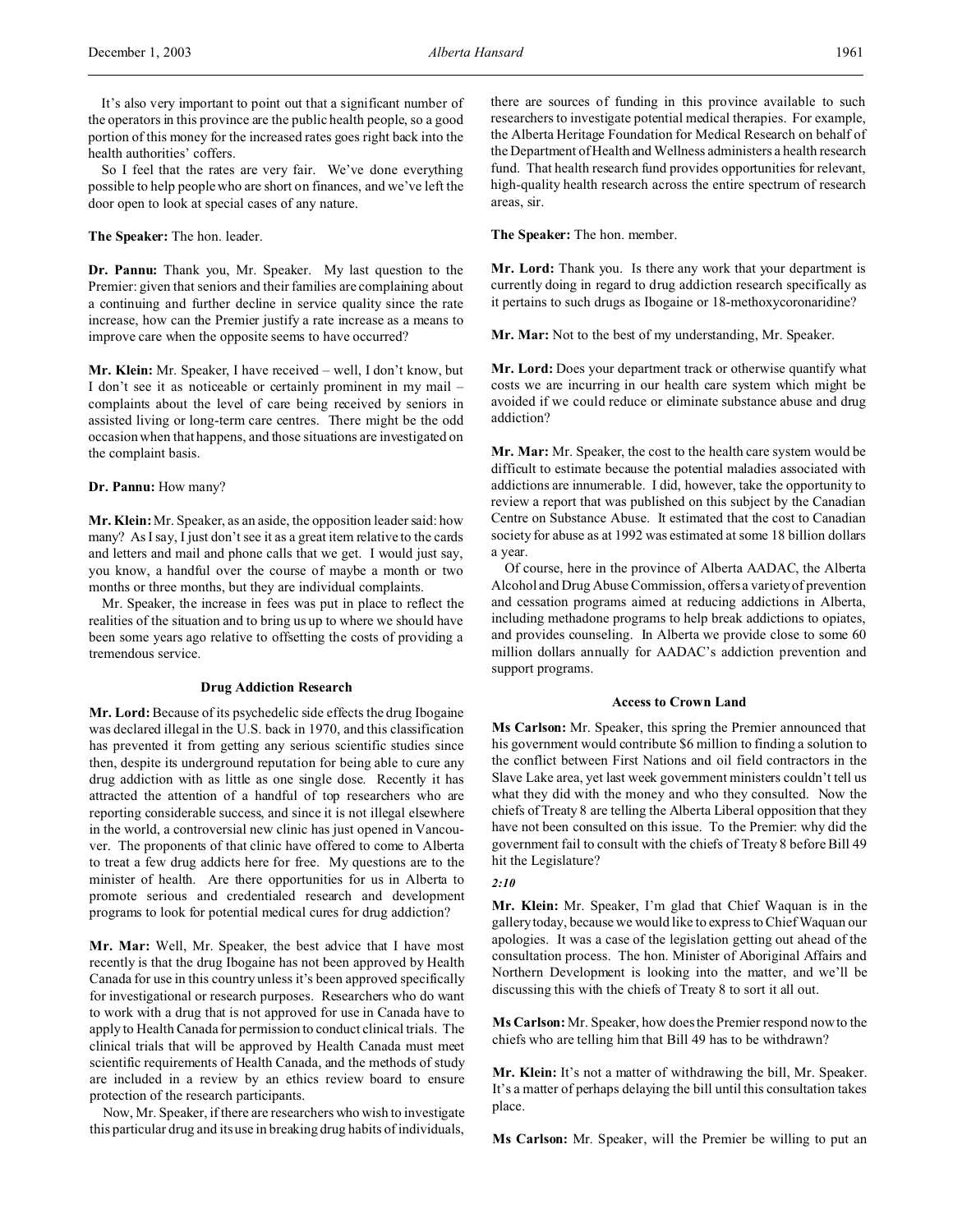exclusion clause into this legislation for those First Nations who will be negotiating with oil field contractors?

**Mr. Klein:** I'm not about to get into that right now. It hasn't been discussed. But I'll have the hon. minister respond as to the action she plans to take from here on in relative to this situation.

**Ms Calahasen:** Well, Mr. Speaker, as I indicated last week, there are two processes we're talking about here. The first process has to do with the issue that she's talking about. As a matter of fact, I want to talk about the fact of the irresponsible action by the member in terms of inciting civil disobedience. I really feel strongly that we have to be able to look at the whole issue of what this is all about.

Number one, we have to be able to deal, especially when we're talking about trying to attempt an amicable solution to everything that's been occurring. There have been some concerns expressed by a number of people. There have been some concerns expressed by First Nations. What we have done is we hired a consultant who went out and talked to the various groups to see what needed to be done. These recommendations will be brought to the current specific areas that we need to deal with. Those ones are, number one, that we have to be able to ensure that we work with the First Nations, and that's very important. That's what we're attempting to do.

Secondly, Mr. Speaker, we're trying to make sure that we deal with the issue of the oil field contractors. I know my colleague from Sustainable Resource Development would like to talk on behalf of Bill 49.

However, on the consultation issue we've been working with the First Nations. I've met with the Treaty 8 First Nations. I've met with the all-chiefs summit. I've met with a number of First Nations who are willing to meet with us. My team has been sent to work with the various First Nations so that we can continue on the consultation process, but we have to be able to ensure that we also deal with other issues as they come up, because it was their leader who said that we have to deal with all these areas, and that's exactly what we're doing.

**The Speaker:** The hon. Member for Calgary-Buffalo, followed by the hon. Member for Edmonton-Mill Woods.

## **Postsecondary Education Funding**

**Mr. Cenaiko:** Thank you, Mr. Speaker. Funding inequities between Calgary and Edmonton can cause major concern for residents in both cities. Recently a University of Calgary document provided financial data on inequities in funding between the University of Calgary and the University of Alberta of \$1,052 per student higher in Edmonton. My question is to the Minister of Learning. Is this the case?

**The Speaker:** The hon. minister.

**Dr. Oberg:** Well, thank you very much, Mr. Speaker. This is a question that has been asked and has been publicized for probably the past six or seven years. The hon. Member for Medicine Hat looked at this exact question in the year 2000, and I will report back what he said. I will also report back as to what the differences are as of today.

I will say that in their last funding year that we have the information for, which was '01-02, there was actually a \$1,500 difference between the University of Calgary and the University of Alberta on an FTE basis. Mr. Speaker, the reason for that is programs such as agriculture and forestry. An agricultural and forestry program accounts for 100 percent more than an undergraduate arts program. At the University of Alberta there's 2.4 percent of their enrollment taken up in agriculture. In medicine and dentistry, for example, there's a difference of 2.3 percent. This program in itself is five times the cost of an arts program, and so on.

The actual difference ends up being 20.2 percent, which is, in essence, the difference in funding between the University of Calgary and the University of Alberta. There are also differences in masters' programs and PhD programs.

So, Mr. Speaker, in order to let the hon. member know, we look at this constantly, and the actual numbers are very similar when you take into account the program mix. This is something that the hon. Member for Medicine Hat found out in his review in the year 2000 as well as our figures here today.

**The Speaker:** The hon. member.

**Mr. Cenaiko:** Thank you, Mr. Speaker. My final question is again to the Minister of Learning. Would a third-party study of funding differences prove these inequities?

**Dr. Oberg:** Well, Mr. Speaker, we have looked at this recently. In the year 2000 we undertook a full review of the postsecondary funding system. This was done by the hon. Member for Medicine  $Hat$  – these are the reports that came in – and he actually made quite substantial changes, which were instituted. Right now we are looking at the Learning Commission, where one of the recommendations is that we undertake a review of the total postsecondary system. That is still under review and is yet to come back.

**The Speaker:** The hon. Member for Edmonton-Mill Woods, followed by the hon. Member for Edmonton-Castle Downs.

# **Postsecondary Education Tuition Fees**

**Dr. Massey:** Thank you, Mr. Speaker. In 13 years tuition at the University of Calgary has gone up about 375 percent. If this trend continues, children in kindergarten today will be paying roughly \$16,400 a year in tuition. My question is to the Premier. Is the government satisfied that Calgary's parents should be looking at saving at least \$65,000 to cover the future tuition costs of their children's degree programs? Sixty-five thousand dollars, Mr. Premier, if the trend continues.

**Mr. Klein:** Mr. Speaker, it's hypothetical, to say the least, and highly speculative. As you know, we're going through the recommendations now of the Learning Commission. The hon. minister will be addressing the whole issue of postsecondary education. None of us can foresee what the circumstances will be 16 or 17 years down the road. We try to predict as best we can, but perhaps the hon. minister can shed some more light on it.

**Dr. Oberg:** Thank you very much, Mr. Speaker. The numbers that the hon. member had put forward are true when you go back. But the issue is that when you go ahead – the numbers at the University of Calgary, for example, are that their tuition increase is limited this year to \$276. Following this, it is limited to \$276 plus the cost of living, so do the math. There's no way that the numbers can be that high.

**The Speaker:** The hon. member.

**Dr. Massey:** Thank you. Again to the Premier: given that the latest government policy changes effectively remove any restraint on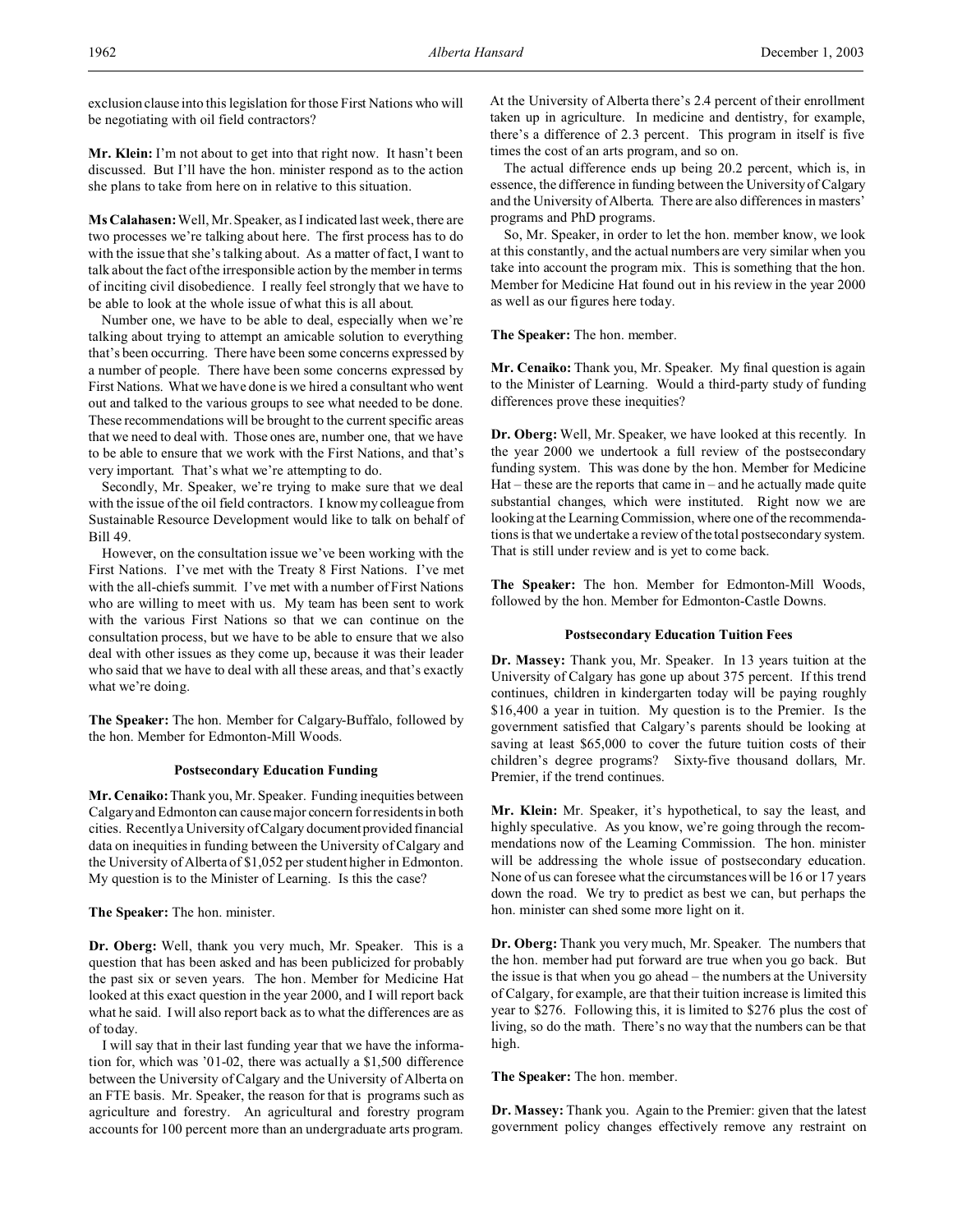tuition, how high will tuition rates have to go before the government takes some action?

**Mr. Klein:** Mr. Speaker, as I understand it, that statement is not accurate. That statement is not accurate at all. Bill 43, as I understand it, and we're talking about law as opposed to policy, includes a new tuition fee policy that replaces the current 30 percent tuition cap with other controls – with other controls – to ensure that tuition increases continue to be predictable and manageable.

**Dr. Massey:** Again to the Premier: given the importance that Albertans place on postsecondary education and the financial resources of our province, why isn't tuition here the lowest in the country?

**Mr. Klein:** Mr. Speaker, I don't know where we stack up in terms of other universities in other jurisdictions across the country. Perhaps the hon. minister can respond.

**Dr. Oberg:** Thank you very much, Mr. Speaker. The University of Lethbridge is roughly number 40 out of 50 universities when it comes to tuition. The University of Alberta and the University of Calgary are numbers 24 and 25 respectively out of roughly 50 or 53 institutions around the country.

There needs to be something corrected here, and that is that the tuition policy does in fact place limits on the amount of dollars that the tuition can be increased by. At the University of Calgary, which is the example that the hon. member has used, the amount is \$276 per year this year. Following this year, it is \$276 plus the CPI. So I really have an issue and a problem when the hon. member is out there fear mongering, saying things that are entirely not true.

**The Speaker:** The hon. Member for Edmonton-Castle Downs, followed by the hon. Member for Edmonton-Glengarry.

# *2:20* **Police Services**

**Mr. Lukaszuk:** Thank you, Mr. Speaker. Budget deliberations are going on in Edmonton and Calgary and other municipalities across the province, and police services have raised a concern about their financial ability to recruit and train officers so that they can put their resources onto the street and fight crime. To the Solicitor General: would the minister consider helping Alberta police services save money on recruiting and training costs by centralizing police training as recommended by her own policing review?

**The Speaker:** The hon. minister.

**Mrs. Forsyth:** Thank you, Mr. Speaker. The hon. member has brought to the floor a good question, and it's something that we're considering. We support the idea of centralized recruiting, think it's a good idea, and would be willing to move forward on that.

**Mr. Lukaszuk:** Mr. Speaker, my second and last supplementary: would the minister also consider helping police services save money through economies of scale and allowing them to bulk purchase equipment, weapons, and other supplies so that they can save more money and put more officers on the streets?

**The Speaker:** The hon. minister.

**Mrs. Forsyth:** Thanks, Mr. Speaker. Another good question. It wasn't one of the recommendations that came forward in the policing review that was done some time ago; however, it's something that we are currently looking at and considering doing in First Nations. If there's somewhere we can help the police in this province with some cost savings for them, we'd be more than willing to look at it.

# **Private/Public Partnerships**

**Mr. Bonner:** Mr. Speaker, since the Minister of Infrastructure refuses to seriously address questions on P3 projects in Alberta, my questions today are to the Premier. When will this government provide evidence that a P3 courthouse in Calgary will not cost Alberta taxpayers more and lead to a deterioration of judicial independence in Alberta?

**Mr. Klein:** Mr. Speaker, the question was answered generally, but I'll repeat my answer. First of all, before any P3 project is considered, it has to go through an adjudication process. These people are all people outside of government. They're experts in finance, developing, law and are much more qualified than any member of the opposition to make an appropriate evaluation as to whether a project should go ahead or not and whether there can be a savings to the taxpayer. Once that adjudication is made, a recommendation is then made to the minister. The minister follows a very lengthy and detailed process before a project is finally accepted.

I believe it's about four or five stages that the developers have to go through at their own expense. As a matter of fact, one of the complaints from the proponents is that on a project the size of the Calgary courthouse the proponents have had to spend literally millions of dollars to prepare their cases. That is their own expense and is not included in the cost of the project.

So after all is said and done, there has to be a proper adjudication and proper evidence presented to the minister that indeed this makes sense from the point of view of bringing needed capital works projects onstream as quickly as we possibly can and that at the end of the day there is a savings or, at worst, the taxpayer is on the hook for no more.

**The Speaker:** The hon. member.

**Mr. Bonner:** Thank you, Mr. Speaker. Given that again we have not got any provision for evidence to be provided, when will this government produce evidence to prove that P3 hospitals won't lead to a deterioration in health services? That question is to the Premier.

**Mr. Klein:** Mr. Speaker, the services in the hospitals have nothing to do with the construction of the hospitals. In the case of Swindon and, I believe, the case here as well, basic requirements are put forward relative to what is needed in the hospital. In other words, an MRI room, a diagnostic room, operating theatres, emergency: all of the components associated with a hospital are determined by the medical people. The contractor is simply there to build the building and to assume the risks relative to the costs of the building. In the case of Swindon, the contractor builds at a set price, and the hospital leases it back, but the hospital itself – the medical staff, the board, the policymakers, and the medical people – is entirely responsible for the way medical services are delivered in the hospital. That has nothing to do with the contract whatsoever.

**Mr. Bonner:** To the Premier: will the Premier, then, table these reports so that Albertans can see that they will not be paying more under a P3 model?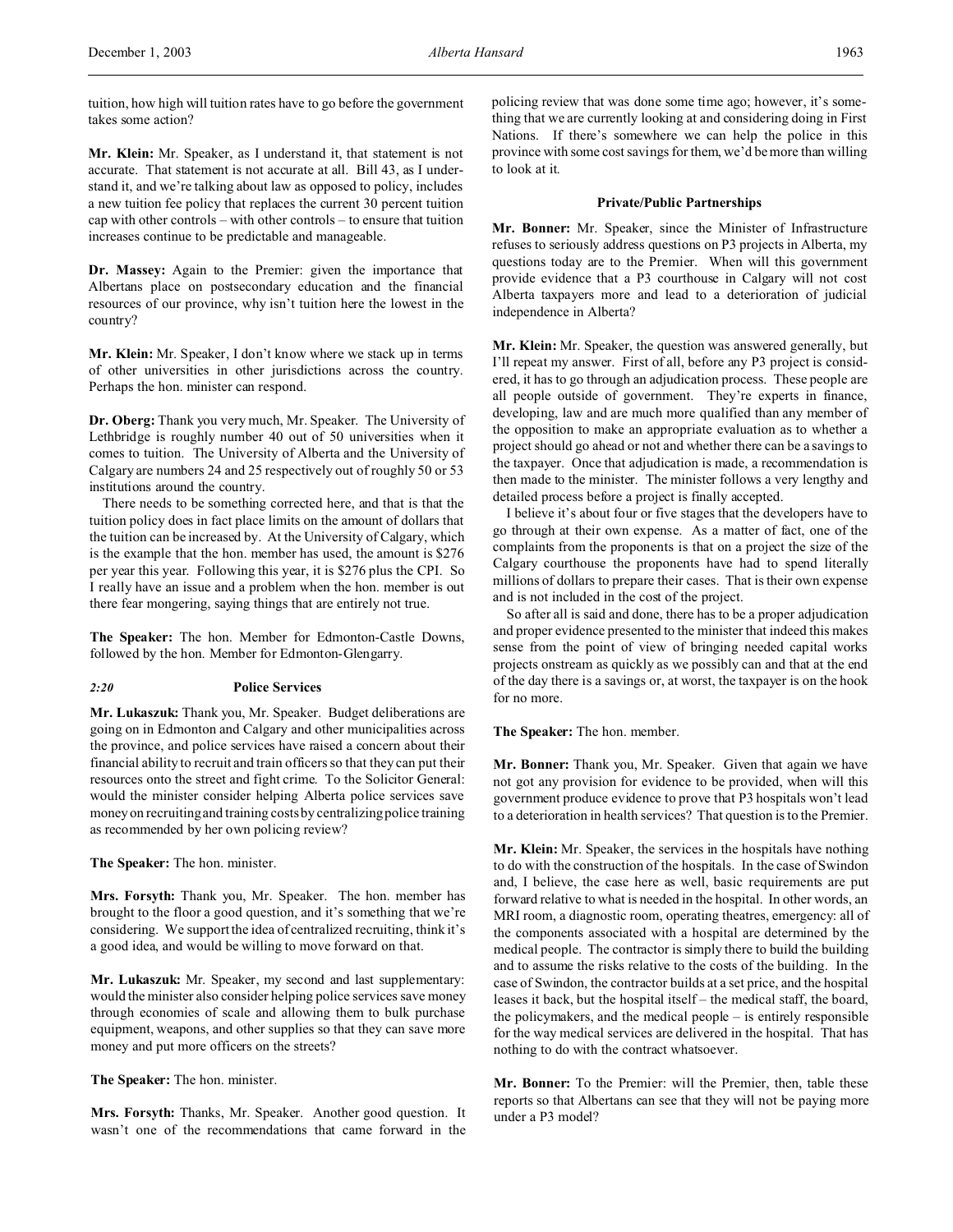**Mr. Lund:** Mr. Speaker, as I indicated to the member last week, once this whole process has been completed and the final contract is signed so that we can reveal all of this information, we will reveal it. It will all be out in the open. I can hardly wait, if the hon. leader of the Liberal opposition is still in this Assembly, for him to jump up and fulfill the promise that he made to us last week, when he said that he would jump up and praise it once we have the contract signed, because we will show that, in fact, it is good for Albertans.

**The Speaker:** The hon. Member for Edmonton-Highlands, followed by the hon. Member for Drayton Valley-Calmar.

### **Grain Marketing**

**Mr. Mason:** Thank you very much, Mr. Speaker. In the government's relentless attempts to undermine the Canadian Wheat Board, a bill was passed last fall that would set up a test market to let grain producers bypass the Wheat Board. We also had the spectacle last fall of the Premier grandstanding on the steps of the Lethbridge courthouse in support of a few farmers who chose to deliberately break custom laws. This government consistently ignores the interests of the majority of wheat and barley farmers of Alberta. My question is to the Premier. Why does the Premier support a tiny minority of grain producers who engage in civil disobedience and law-breaking while failing to support grain producers, who last fall elected pro Wheat Board directors in all three Alberta districts where those elections were held?

**Mr. Klein:** Mr. Speaker, I'm so glad that a representative of the Wheat Board is here, first of all, to listen to the absolutely ridiculous diatribe coming from the mouth of the opposition NDP member; secondly, to put on the record that we do not oppose the Wheat Board and never have. But what we do support is the fundamental democratic principle of choice.

Now, I know that the NDs just hate the thought of democracy. They like the thought of control. Our farmers in this province, not a handful of farmers, have voted 64 percent for choice to market their wheat, and I believe it's higher than that, 68 percent, for barley. Choice, Mr. Speaker.

### *2:30*

If the Wheat Board is deemed to be the right vehicle through which these farmers should sell their wheat and barley, then so be it. Go ahead. The Wheat Board does a great job on the international stage selling wheat and barley, but if a barley or wheat farmer has next door to him a pasta manufacturer or a bread manufacturer or a cookie manufacturer and says, "Lookit; I just want to grow my wheat in accordance with the quality standards you set and sell it to you, just take it off and sell it to you; you grind it up and you make your cookies rather than going through the Wheat Board," that is choice. That's what the opposition opposes. They oppose choice. They oppose democracy.

**Mr. Mason:** Mr. Speaker, given that I consulted on my question with the director from the Wheat Board that's with us today, will the Premier apologize to him and to Alberta wheat farmers for his denigrating remarks?

**Mr. Klein:** Mr. Speaker, the only person who has made denigrating remarks is the hon. Member for Edmonton-Highlands, who implied that he opposes democracy. I'll point out one more area in which he opposes democracy. He says that it's all right for Ontario farmers to market freely and have choice relative to their wheat and barley or in Quebec or in the Maritime provinces or in British Columbia but not in Alberta, not in Manitoba, not in Saskatchewan, not in a small corner of British Columbia, and not in a small corner of Ontario; the rest of the country can do as they wish.

**Mr. Mason:** Mr. Speaker, given that wheat and barley farmers in Alberta, when given a choice, consistently elect pro Wheat Board single-desk directors, will the Premier stop grandstanding on the courthouse steps of Lethbridge in favour of people who have broken the law and actually stand up for wheat farmers in this province?

**Mr. Klein:** Mr. Speaker, first of all, these are all small points. It wasn't on the courthouse steps. It was in Lethbridge. That part he has right. There were about a thousand farmers there along with our minister of agriculture. I don't know if the hon. leader of the Liberal opposition was there or not, but I think he was there supporting the farmers who had to go to such steps as to break the law, which we did not condone. They broke the law, yes. They paid the penalty; some of them went to jail.

**Dr. Pannu:** So civil disobedience is okay.

**Mr. Klein:** No. We did not support civil disobedience. We said that it's a bad law, and it is a bad law. It is a bad law. Any law that prohibits choice, any law that discriminates against provinces is a bad law, Mr. Speaker. The hon. member should understand that. You know, even the words New Democrats, democracy – it defies all the conventions of democracy, all the fundamentals of democracy, yet they support it. The New Democrats, they call themselves, support a monopoly. They do not support democracy. I find it so very, very strange.

Mr. Speaker, again I have to remind the hon. member that in a plebiscite 64 percent of Alberta farmers said that they wanted choice relative to the marketing of wheat; 68 percent said that they wanted choice relative to the marketing of barley. That's a majority.

# head: **Recognitions**

**The Speaker:** Hon. members, 30 seconds from now I'm going to call upon the first of seven members to participate.

### **Duane Daines**

**Mr. Ouellette:** Mr. Speaker, I rise to recognize the accomplishments of a great Alberta cowboy, Duane Daines. Duane Daines was one of the best cowboys this province has produced. He's competed in nine National Finals Rodeos, won three Canadian all-round championships, won the Canadian saddle bronc championship, and also took home the \$50,000 Calgary Stampede title.

But Duane's life changed instantly in 1995, when in his 17th year as a cowboy an accident in the bucking chute left him paralyzed. In 1995 Duane was leading the race for cowboy of the year. His accident occurred with eight events left, and his fellow cowboys didn't want to compete. They wanted to ensure that Duane would win the cowboy of the year title. Duane would have none of it. He told his competitors to keep fighting the title, and they did, but Duane still won. He was far ahead. He was that good.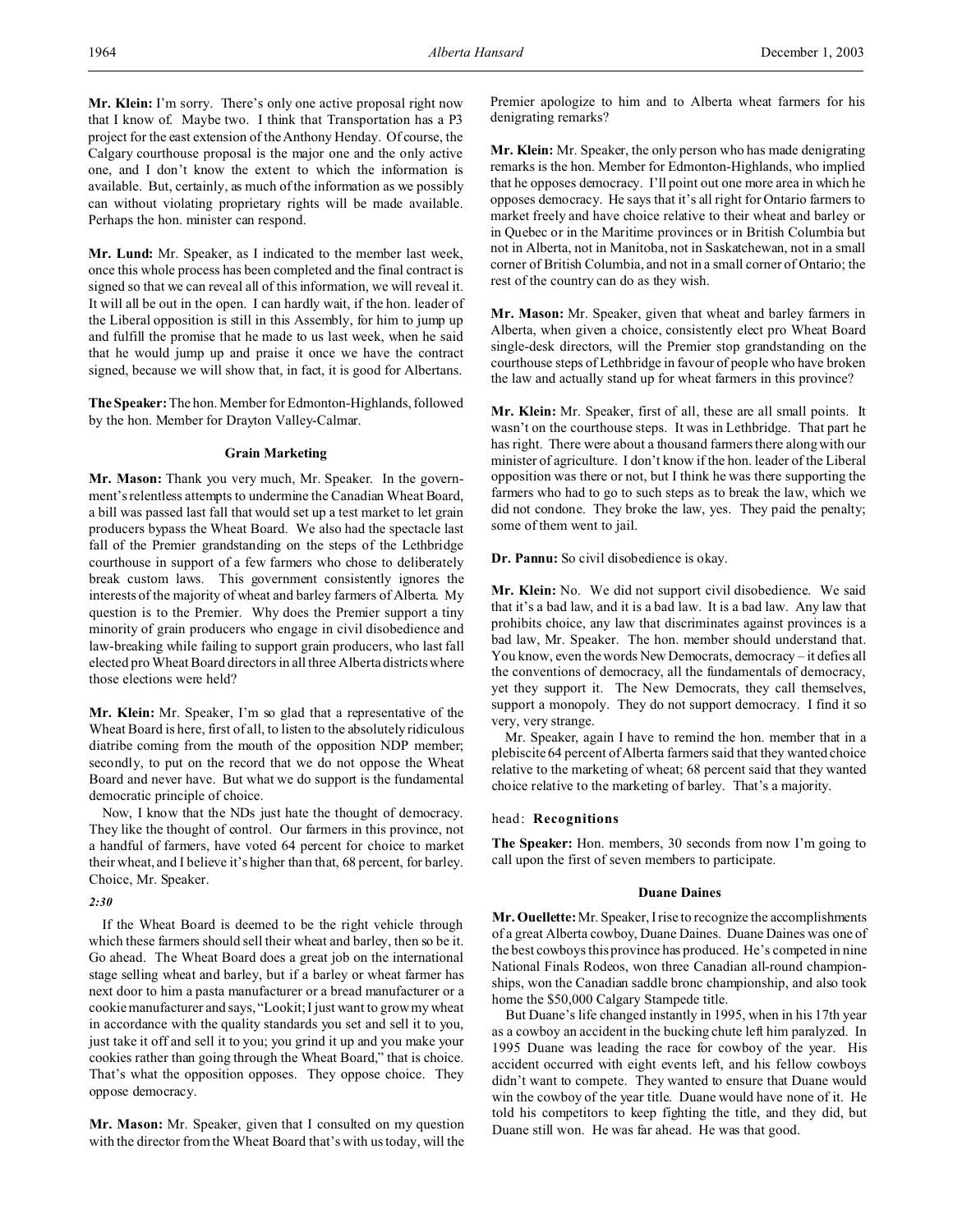Mr. Speaker, in November Duane Daines was awarded the Red Carpet award for outstanding ambassador by the Canadian Paraplegic Association for his efforts in helping the disabled lead active and independent lives following an injury. As well, Duane is also a 2003 inductee into the Alberta Sports Hall of Fame.

If this doesn't count as an inspirational, made-in-Alberta success story, I don't know what does. Mr. Speaker, I am proud of Duane's accomplishments, and above all I am proud that I can call this great man a constituent of Innisfail-Sylvan Lake. I call on the Assembly to give him the recognition and respect his efforts deserve.

Thank you, Mr. Speaker.

### **Glen Huser**

**Mr. Maskell:** Mr. Speaker, I rise today to recognize an accomplished Alberta author who is using his talent to make a difference. Glen Huser of Edmonton won the 2003 Governor General's literary award in children's literature for his novel entitled *Stitches*. *Stitches* is a story about two resilient outcasts who struggle to survive being different in a small town. With themes of self-discovery and empowerment and an off-beat sense of humour Glen Huser makes it impossible for readers not to care about the struggles children face when confronted with vicious bullying.

A former teacher/librarian I am proud to have known for many years, Glen is the author of two other novels, *Grace Lake* and another children's novel called *Touch of the Clown*. He is also the founder of *Magpie*, a quarterly magazine that showcases student writing and graphics. He has served on the board of directors of both the Young Alberta Book Society and the Edmonton chapter of the Children's Literature Roundtable, and he is the long-standing children's book reviewer for the *Edmonton Journal*. Glen currently teaches in the department of elementary education at the University of Alberta.

Mr. Speaker, I would ask that all Members of the Legislative Assembly join me in congratulating Glen Huser on receiving the 2003 Governor General's award in children's literature.

**The Speaker:** The hon. Member for Edmonton-Centre.

### **World AIDS Day**

**Ms Blakeman:** Thank you, Mr. Speaker. Today, December 1, is World AIDS Day, Red Ribbon Day. I'd like to recognize Bob Mills, HIV Edmonton, and all the others who worked so hard to keep this issue on the front lines.

This is a frightening time for those who contracted AIDS in the '80s and early '90s and were able to survive and even thrive using drug cocktails and other treatments. These same treatments are finally failing, and those who have been living positive are dying. For those of us who lost friends and family and went to too many funerals, that time is coming again. This was brought home to me when Bob Mills died this fall after a 14-year triumph over HIV/AIDS. He was an effective, persistent advocate.

#### *2:40*

I spoke at an HIV Edmonton event last week, and their theme was Stigma and Discrimination. As I looked around their office at the posters, the pamphlets, the books, I thought: this organization has worked hard to help us understand. That's not easy in Alberta, a province where it is okay, even encouraged by government leaders, to talk about building fences around various programs and legislation as though to extend rights to gays and lesbians takes them from others.

Human rights is not a finite bucket of rights. To allow a stigma to continue is to allow discrimination to continue. So HIV Edmonton and their partner agencies work on. In Alberta there is money, research capability, legislation, medicare. We can do better. We must do better.

**The Speaker:** The hon. Member for Edmonton-Norwood.

#### **Edmonton Minor Hockey**

**Mr. Masyk:** Thank you, Mr. Speaker. Today I rise a week and change after the Heritage Classic. A name comes to mind, and it's Red Hetchler. Mr. Hetchler has been helping Edmonton kids for over 40 years, volunteering in minor hockey. The Member for Edmonton-Glengarry knows all about Red.

Mr. Speaker, he's helped the Hawks and Whitemud West hockey clubs merge and watched over the years as they expanded from three teams to 15. As director of northwest zone midgets God only knows how many hours Red put into each of these teams in addition to watching over 100 hockey games each season.

I'd also like to recognize some coaches, Wayne Gelmich and Ken Neal of Paranych Wind. Mr. Speaker, they work tirelessly every practice night, and they've convinced me to give them a hand, so I've been putting on the skates also.

I'd like to name some of the players on the team starting with Ryer Alyn, Mark Arsenault, Arrol Bernard, Jamie Cavanagh, Scott Christensen, Kendal Da Costa, Ryan Griffiths, Barrett Jack, Logan Key, Frederick Kitts, Daniel Lefebvre, Gavin Masyk, Mitchell McKenzie, Stewart McNabb, Darrel Morin, David Palmer, Jacob Trudel, and Kyle Bernard.

Thank you, Mr. Speaker.

#### **ISO Certification**

**Mr. Lord:** Mr. Speaker, ISO 9000 is the world's most recognized business process re-engineering methodology. It is a road map to follow which is designed to create maximum consistency of quality and efficiency of process within any organization, and its results in terms of improving customer satisfaction and reducing complaints are truly remarkable. ISO 14000 adds the additional environmental benchmarks, making sure that the product or service being offered is being manufactured in the most environmentally responsible manner possible.

ISO certification is sweeping the world outside of North America and is rapidly becoming a prerequisite for doing any business internationally, although almost no governments at any level have discovered or tried to implement it yet. That's why I am proud to recognize the city of Calgary for their achievement in recently becoming the largest and virtually only city on planet Earth to have achieved independent ISO 14000 certification citywide.

Mr. Speaker, the ISO process truly creates a paradigm shift in governance within any organization, and while it wasn't easy to do, Calgary doesn't have to just claim to be one of the best run cities on the planet anymore; we can now prove it.

Thank you.

**The Speaker:** The hon. Member for Edmonton-Mill Woods.

# **Council of Alberta University Students and Alberta Colleges and Technical Institute Students' Executive Council**

**Dr. Massey:** Thank you, Mr. Speaker. Today I congratulate the coalition of the Council of Alberta University Students and the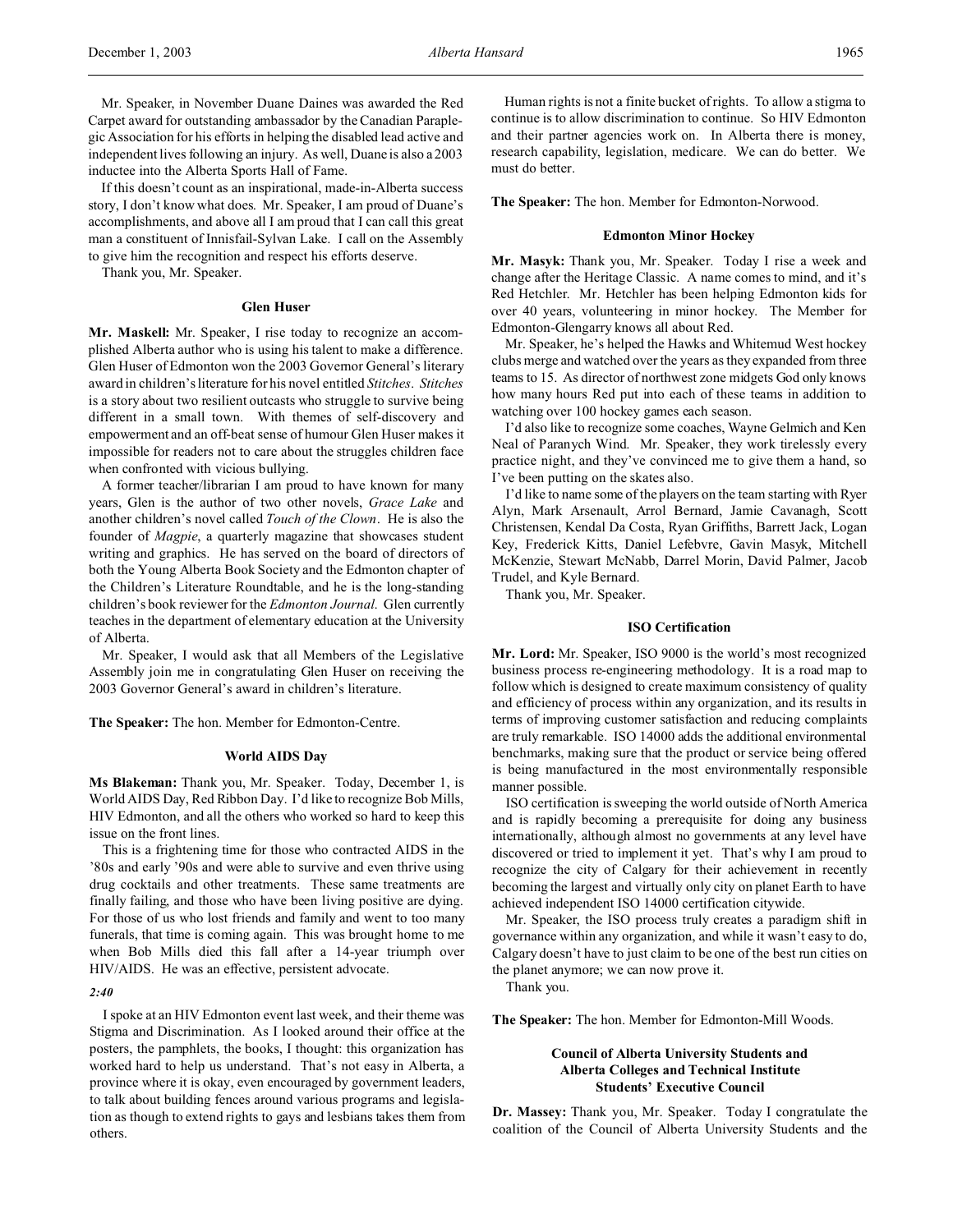Alberta College and Technical InstituteStudents' Executive Council. Using a wide range of political action strategies including launching a web site, public demonstrations, personal lobbying, and formal presentations, they worked to make Bill 43 a bill that better reflects student interests.

The changes that the coalition effected with respect to student association government are important, and although they were unsuccessful in challenging those aspects of the bill that deal with tuition, they've been effective in raising and keeping this issue on the public agenda of this province.

Many student leaders were involved in the campaign. At the risk of making a serious omission, the efforts of ACTISEC's Stu Sherry, chair, and Brett Bergie, provincial director, as well as CAUS chair Shirley Barg, vice-chair Chris Samuel, and executive director Melanee Thomas along with Lee Skallerup, president, and Jennifer Pelley, vice-president external of the Graduate Students' Association need to be recognized. They are worthy of the confidence placed in them by over 180,000 postsecondary students in this province.

**The Speaker:** The hon. Member for Calgary-West.

#### **Kelsey Armstrong**

**Ms Kryczka:** Thank you, Mr. Speaker. I am very pleased to recognize in this Assembly a very capable young lady, Kelsey Armstrong, who also happens to be a constituent of mine in Calgary-West. Kelsey was recently granted a Rutherford scholar award, which is a \$1,500 scholarship awarded yearly to the top 10 Alexander Rutherford scholarship recipients in Alberta based on their diploma examination marks.

This year 16 awards were granted, with marks ranging from 97.6 percent to 99 percent. Kelsey's average was an amazing 99 percent, which makes her one of the top students in Alberta. Kelsey has attended public schools Olympic Heights elementary, Bishop Pinkham junior high, and Central Memorial high school. She is in business this year at the University of Calgary.

Congratulations, Kelsey. I'm absolutely sure that you and your family are very proud of your outstanding academic achievement. Thank you.

**The Speaker:** And congratulations to the Member for Calgary-West for being the only member participating in Recognitions today to follow Standing Order 7(6).

### **Calendar of Special Events**

**The Speaker:** I might add, hon. members, as we've now arrived at December, that there are also these other following recognitions that might be appropriate for members to recognize. November 25 to December 6 is White Ribbon Week. November 24 to December 24 is Christmas kettles appeal; this is by the Salvation Army. As already indicated, today is World AIDS Day. December 1 to 7 is National Safe Driving Week. December 2 is International Day for the Abolition of Slavery. December 3 is International Day of Disabled Persons. December 5 is International Volunteer Day for Economic and Social Development. December 6 is National Day of Remembrance and Action on Violence Against Women. On December 6 is the Santa Shuffle. December 7 is International Civil Aviation Day. December 10 is Human Rights Day. December 14 is the Festival of Carols; December 14 as well is International Children's Day of Broadcasting. December 15 to 31 is the holiday fire safety campaign. December 18 is International Migrants Day. Of course, December 20 to December 27 is Hannukah. December 25 is Christmas Day. December 26 is Boxing Day, and December 29 is International Day for Biological Diversity.

#### head: **Presenting Petitions**

**The Speaker:** The hon. Member for Edmonton-Strathcona.

**Dr. Pannu:** Thank you, Mr. Speaker. I'm presenting a petition signed by 57 Edmontonians petitioning the Legislative Assembly to "urge the Government of Alberta to reinstate paying for repairs to privately owned equipmentsuch asscooters and power wheelchairs." Thank you, Mr. Speaker.

**The Speaker:** The hon. Member for Edmonton-Highlands.

**Mr. Mason:** Thank you very much, Mr. Speaker. I'm tabling a petition with 325 signatures calling on the government to "return to a regulated electricity system, reduce power bills, and develop a program to assist Albertans in improving energy efficiency."

#### head: **Introduction of Bills**

**The Speaker:** The hon. Member for Olds-Didsbury-Three Hills.

# **Bill 55 Farm Implement Amendment Act, 2003**

**Mr. Marz:** Thank you, Mr. Speaker. I rise today to request leave to introduce Bill 55, the Farm Implement Amendment Act, 2003, for first reading.

This bill will make changes to the way farm implement dealers and their distributors indemnify their customers and will bring the legislation in line with today's financial realities.

[Motion carried; Bill 55 read a first time]

**The Speaker:** The hon. Deputy Government House Leader.

**Mr. Zwozdesky:** Thank you, Mr. Speaker. I would move that Bill 55, the Farm Implement Amendment Act, 2003, be moved under Government Bills and Orders.

[Motion carried]

head: **Tabling Returns and Reports**

**The Speaker:** The hon. Member for Edmonton-Ellerslie.

**Ms Carlson:** Thank you, Mr. Speaker. I have a number of tablings this afternoon. The first is a letter from the general manager of the Bar C Ranch Resort, located northwest of Cochrane. They're very concerned about a logging project that is expected to happen in the region, and they are in negotiations with the Minister of Sustainable Resource Development on this.

The other series of letters I have are all very much opposed to any more commercial development in the Evan-Thomas area, and these letters are from Carolyn Fisher, Steve Arthur, Jeanne Kimber, Colleen Campbell, Kathryn Milne, Stephen Mahaffey, and Peter and Barbara Sherrington. They live throughout Alberta and are very concerned.

Thank you, Mr. Speaker.

**The Speaker:** The hon. Member for Edmonton-Mill Woods. *2:50*

**Dr. Massey:** Thank you, Mr. Speaker. With permission I would table letters from Denise Gitting, Alan Besecker, Pauline Worsfold in Edmonton-Glenora; Cheryl Mitschke, Candice Howrish in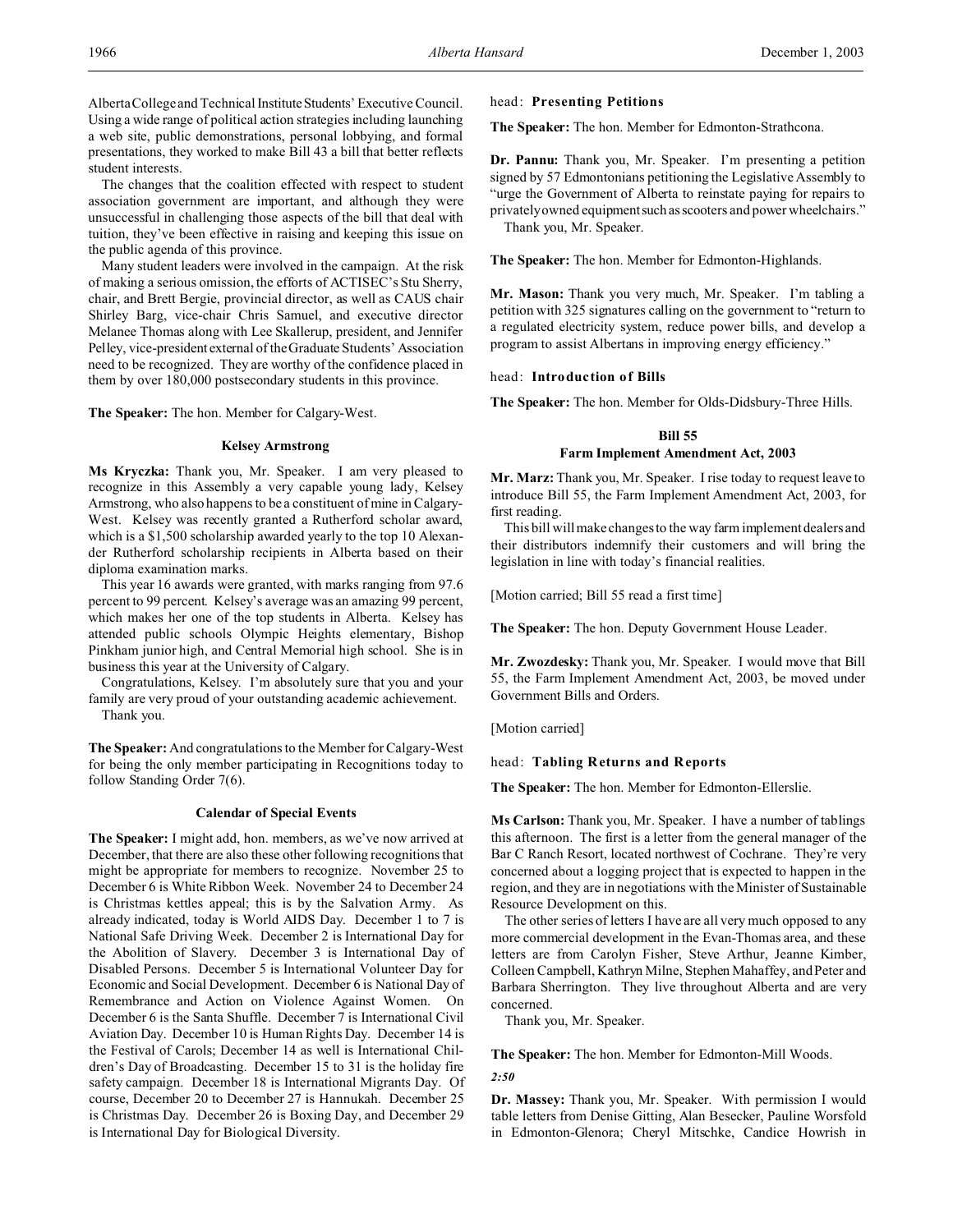Calgary-Mountain View; and Katherine Woodcock in Calgary-Cross, all nurses who are distressed with the state of negotiations and are particularly disturbed about the provisions that would see them placed anyplace in the region.

Thank you.

**The Speaker:** The hon. Member for Edmonton-Glengarry.

**Mr. Bonner:** Thank you, Mr. Speaker. I have two tablings today. Earlier today I introduced Roberta and Kevyn, and they along with four other members of their group had met to perform a sacred pagan ceremony in front of the Legislature. They were interrupted by two security officers and asked to cease their behaviour immediately and leave the grounds or they'd be charged with trespassing. They were very concerned about that.

My second tabling is from Gail Pederson. Gail is a nurse and is very concerned over what is being asked of them in the current contract negotiations and the tactics that are being used by the employer in those negotiations.

Thank you.

**The Speaker:** The hon. Member for Edmonton-Riverview.

**Dr. Taft:** Thank you, Mr. Speaker. With permission I'm tabling four letters today, copied to me but written to the Member for Edmonton-Whitemud, from Lori Deverdenne, Alan Besecker, Linda Brockmann, and Dianne Vinet expressing grave concern over the negotiations between the health regions and registered nurses and especially the impact these may have on patient safety.

## **Speaker's Ruling Tabling Documents**

**The Speaker:** Hon. members, I've raised this now on several occasions. To table letters written to other members, I have no idea what purpose that serves. I have no idea how that fulfills the criteria we have for tablings. I'm going to repeat what I said before. I'm going to ask the three House leaders to meet over the winter to try to get a handle on this.

The hon. Member for Edmonton-Centre.

# head: **Tabling Returns and Reports** *(continued)*

**Ms Blakeman:** Thank you, Mr. Speaker. I do have a request from these individuals to table these letters, so I'm following through on that. These are written by Barb Heinz and Lisa Heinz to their MLA for Grande Prairie-Wapiti and Tanice Olson to her MLA for Calgary-Egmont expressing concerns about a lack of full negotiations between the nurses' union and the regional health authorities and concerned about safety for both Albertans and nurses.

Thank you.

**The Speaker:** The hon. Member for Calgary-Currie.

**Mr. Lord:** Thank you, Mr. Speaker. I rise today to table the requisite number of copies of three different reports. The first is an index of abstracts regarding research into 18-methoxycoronaridine. Of particular interest are the studies showing 18-MC's potential to eliminate nicotine addictions.

The second one is an index of lab extracts and publications on ibogaine, as is the third, which is an index of 112 abstracts and reports titled The Ibogaine Bibliography.

Thank you, Mr. Speaker.

**The Speaker:** The hon. Member for Edmonton-Strathcona.

**Dr. Pannu:** Thank you, Mr. Speaker. I have two tablings today. First I'm tabling a letter from a senior, Miss Pauline Knittle of Edmonton, dated November 17, 2003. Miss Knittle is deeply concerned with the erosion of seniors' benefits, increasing poverty among seniors, and the overall continued neglect of seniors by this government. She is asking the government to treat seniors with dignity and respect and reverse those policies which are hurting seniors.

The second document, Mr. Speaker, is a document from Catherine Ripley, dated November 12, 2003. This document was prepared by the Whitemud Coalition of Schools and is asking the government of Alberta to accept the Learning Commission's recommendations and substantially increase education funding.

Thank you, Mr. Speaker.

**The Speaker:** The hon. Member for Edmonton-Highlands.

**Mr. Mason:** Thank you, Mr. Speaker. I have two tablings today. The first is a letter from Mr. Art Macklin, dated November 18, 2003. He is concerned with the Alberta government's attack on the Canadian Wheat Board and is requesting the Premier and the minister of agriculture to develop a positive proposal on grain marketing that adds value for Alberta producers.

The second tabling is a letter from a senior, Mr. Clarence Huibers. He is worried about the increasing cost of deregulation, resulting in serious financial hardship to seniors.

Thank you, Mr. Speaker.

#### head: **Orders of the Day**

head: **Written Questions**

**The Speaker:** The hon. Deputy Government House Leader.

**Mr. Zwozdesky:** Thank you, Mr. Speaker. Proper notice having been given on Thursday, November 27, I would now move that written questions appearing on today's Order Paper do stand and retain their places.

[Motion carried]

## head: **Motions for Returns**

**The Speaker:** The hon. Deputy Government House Leader.

**Mr. Zwozdesky:** Thank you again, Mr. Speaker. Proper notice having been given on Thursday, November 27, I will now move that motions for returns appearing on today's Order Paper stand and retain their places.

[Motion carried]

**The Speaker:** Hon. Member for Edmonton-Highlands, did you want to rise on a point of order? I have some correspondence in my office suggesting that you do, but you have not given me any notice of that.

**Mr. Mason:** No, I did not give you notice, Mr. Speaker. I do however have a concern about a request for another private member's bill.

**The Speaker:** Well, why don't you make a very brief statement on a point of order?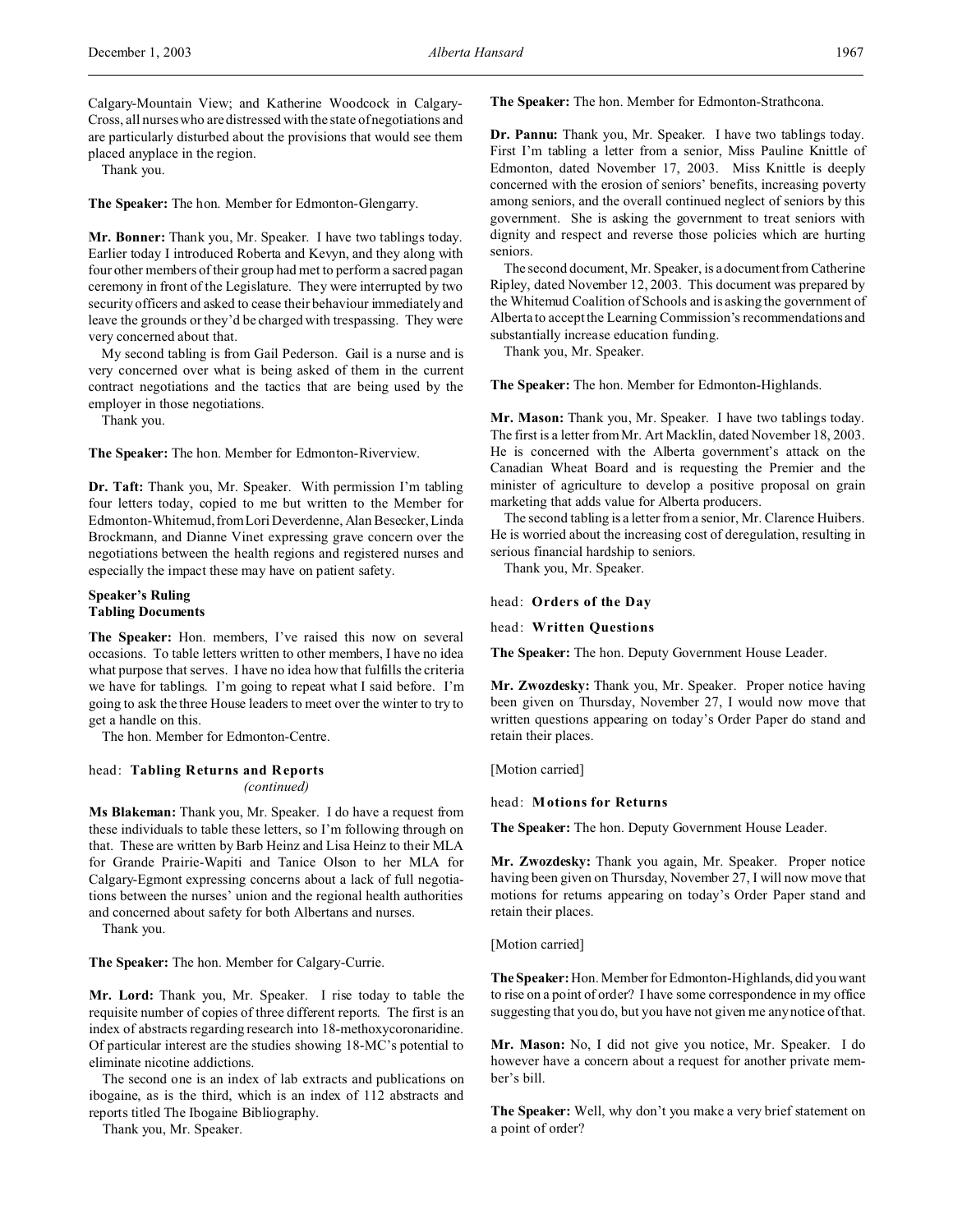# **Point of Order Private Members' Public Bills**

**Mr. Mason:** Thank you very much, Mr. Speaker. I will then, and I appreciate your asking me to do that. I'm concerned about the request for early consideration for third reading of a bill that has not been dealt with, let alone passed, at committee stage. I guess the concern is twofold. First of all, that would make it very difficult for the private member's bill that I'm sponsoring to even be dealt with before the end of this session of the Legislature, but more importantly I think it sets a precedent which would make it more difficult in the future for all private members' bills to be given equal consideration. That's just the very essence of my point.

**The Speaker:** Hon. members, I'm going to just take a couple of minutes to deal with this matter because it only occurs in the perceived dying days of a session. It does not occur any other time, and it only applies to private members' days. So some time was spent over the weekend, in fact, looking at this and preparing a statement in anticipation of this.

In essence, the Member for Lac La Biche-St. Paul had requested early consideration of Bill 208 in Committee of the Whole in the memorandum to the Speaker tabled in the Assembly on November 19, 2003. On Wednesday, November 26, 2003, the chair tabled another memorandum from the same member requesting that Bill 208 be given early consideration at third reading stage if – and this is the key word: if – it passes Committee of the Whole.

The practice that has been followed is that a member may request early consideration of his or her bill by writing to the chair so that the letter can be tabled at least one sitting day before the bill in question is to be considered. The bill which is the subject of the request will be considered after debate is concluded on the bill then before the Assembly or the committee, assuming that no other bills have reached their due dates under Standing Order 8(5). This was the practice that the chair outlined on November 27, 2001, at pages 1284 and 1285 of *Alberta Hansard* for that day. In this case there are no other bills that must come up for consideration.

However, the member sponsoring Bill 209 is anxiously awaiting the opportunity to debate the principles of the bill at second reading. The chair would like to indicate that the only direction is found in Standing Order 9(1), which states that private members' public bills shall be taken up in order of precedence. In order to maintain some certainty, the chair finds that Bill 208 will proceed to committee and, if passed, then will proceed to third reading today.

In an effort to ensure that the system is fair and equitable to all members, the chair would welcome suggestions by members and their House leaders over the winter on this issue of early consideration of private members' public bills so that a procedural policy could be put in place for the spring 2004 session, one that would be very clear at the initiation of the session. The chair's view is that a member should not be able to request early consideration of his or her bill at the next stage until it has passed the previous stage. If that were the rule, then the Member for Lac La Biche-St. Paul would not have been able to request early consideration at Committee of the Whole until his bill had passed second reading.

In closing, the chair wants to note that the Legislative Assembly of Alberta has since 1993 been a leader among Legislatures in allowing for consideration of private members' business. The chair recognizes that improvements can be made and looks forward to receiving suggestions about changes to the process.

In a nutshell, today we will proceed with committee on Bill 208 and, if it's passed, then proceed to third reading of 208, and we'll review this in the future.

#### *3:00*head: **Public Bills and Orders Other than**

Government Bills and Orders

head: Committee of the Whole

[Mr. Shariff in the chair]

**The Deputy Chair:** Hon. members, we'll call the committee to order. Before we proceed with the bill that is before is, may we briefly revert to Introduction of Guests?

[Unanimous consent granted]

#### head: **Introduction of Guests**

*(reversion)*

**The Deputy Chair:** The hon. Member for Lac La Biche-St. Paul.

**Mr. Danyluk:** Thank you very much, Mr. Chairman. It's an honour for me to introduce three constituents and one constituent from Vegreville-Viking. First of all, I'd like to introduce the constituent from Vegreville-Viking, Mr. Victor Chrapko, and from the constituency of Lac La Biche-St. Paul Mr. Len Krysarneski, Tom Melnyk, and Mike Warholik. They're here for a meeting. If I could ask them to rise and receive the traditional warm welcome of this Assembly. Thank you.

**The Deputy Chair:** Any other introductions?

# **Bill 208 Occupiers' Liability (Recreational Users) Amendment Act, 2003**

**The Deputy Chair:** Are there any comments, questions, or amendments to be offered with respect to this bill? The hon. Member for Lac La Biche-St. Paul.

**Mr. Danyluk:** Thank you very much, Mr. Chairman. It gives me great pleasure to rise in the Assembly this afternoon to bring the discussion and debate during Committee of the Whole for Bill 208, the Occupiers' Liability (Recreational Users) Amendment Act, 2003. Today's society is highly contentious and argumentative, with litigation seeming to be commonplace. Private landowners and occupiers must now more than ever concern themselves with the issue of liability. The fear of a potential lawsuit is enough to prevent landowners from permitting recreational users on their property.

As mentioned previously, the purpose of Bill 208 is to reduce the current level of liability that landowners and occupiers owe to visitors on their property. This bill reduces the burden for owners, and as a result recreational users would be treated the same as trespassers regarding legal liability.

Mr. Chairman, it is section 6.1(1) that states:

The liability of an occupier to a person who uses the premises described in subsection (2) or a portion of them for a recreational purpose shall be determined as if the person were a trespasser.

Therefore, owners and occupiers would not be held liable for anything that is common practice except the death or injury to recreational visitors due to the willful and reckless conduct of the landowner or land occupier. Bill 208 would reduce the liability owed to visitors and place the responsibility on recreational users for their actions. I believe that the landowner or occupier cannot assume the risk for visitors on their property, nor should they have to.

I want to point out that Bill 208 pertains to landowners and occupiers that grant permission without a cost or fee. Section 6.1(1)(a) states that if the landowner or occupier "receives payment for the entry or activity of the person" or, in (b), "is providing the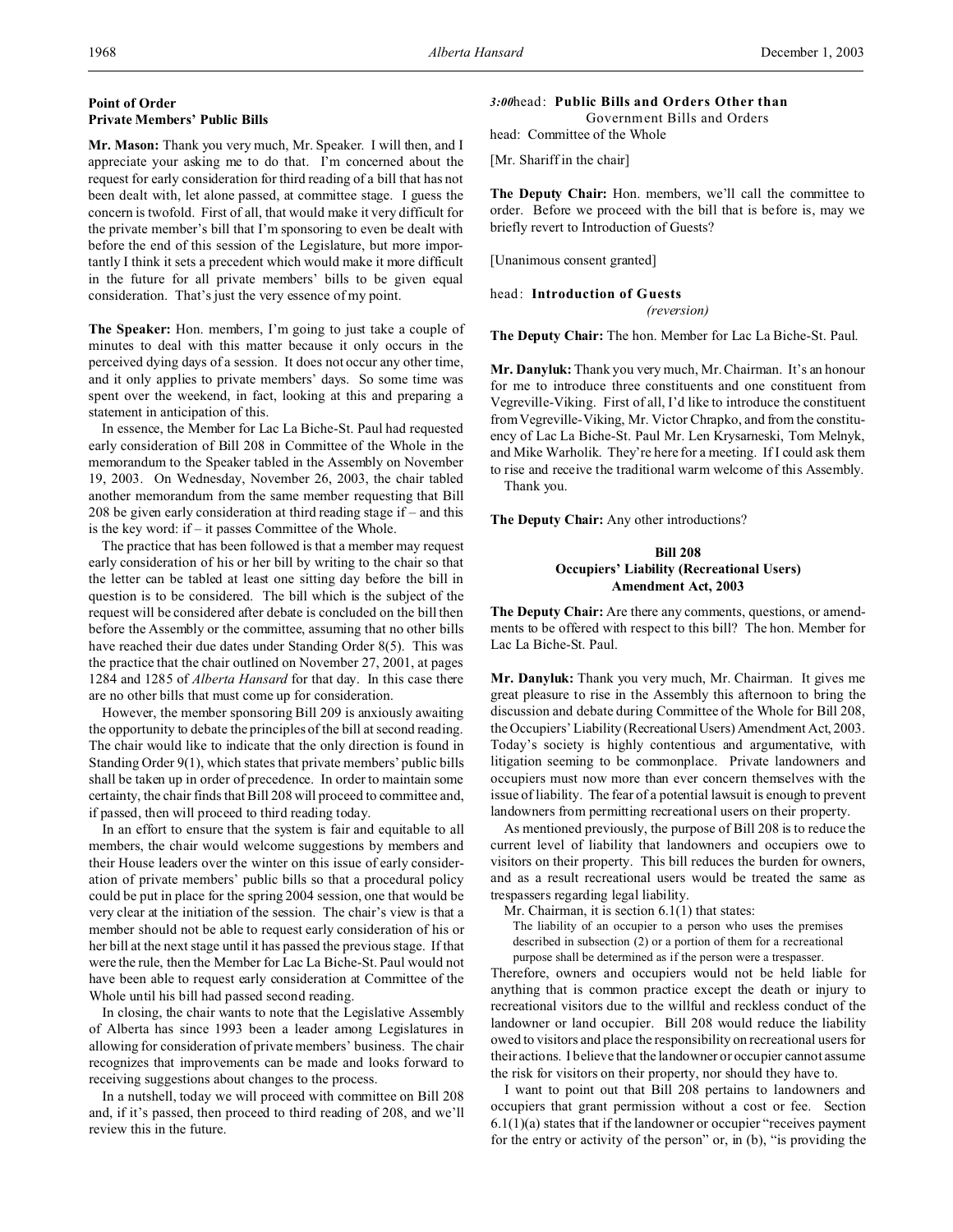person with living accommodation on the premises," the liability will not be the same as that of a trespasser. The reduced liability would not apply if the landowner or occupier charges a fee.

Mr. Chairman, I believe that visitors and recreational users must incur the responsibility for the choices they make and the actions they pursue. They must also be mindful of the consequences that may arise from their choices and actions. For example, if my neighbour asks for his family to cross-country ski across my field and I decide to grant them permission, then I don't feel that I should be held accountable for any accidents. If one of the children or he himself for that matter should break their leg or sprain their ankle, they should not be able to sue or hold me accountable.

It seems logical to me that the choices that recreational users make are their own. The users should assume the risk and not be able to hold a landowner or occupier responsible.

I would like to further clarify that if Bill 208 were enacted, there would remain specific situations where the landowners or land occupiers could be liable. Bill 208 provides a safeguard to landowners where the safeguard is necessary. It is not a blanket measure that completely exempts or absolves individuals from liability. Bill 208 would not provide protection if a person is injured as a result of an occupier's or landowner's reckless or willful conduct. To add some clarification, willful or reckless intent may be inferred when a landowner has knowledge of a highly dangerous situation or intentionally creates a hazardous condition. It is when the landowner fails to remedy a situation or warn against danger, knowing there is potential for people to get hurt.

I want to assure all members of this Assembly that Bill 208 deals with recreational users and visitors. This bill does not protect an employer from liability forinjuries suffered by workers in agriculture or in forestry. This legislation will not exempt farmers or ranchers from accidents that may involve a hired man and occur on their premises.

Mr. Chairman, the legislation proposed in Bill 208 is essential. This is not a new issue or a topic that hasn't been studied but, rather, a much-needed initiative. Many provinces have recognized the need to protect landowners and occupiers and have enacted legislation providing that safeguard. British Columbia, Ontario, Manitoba, Nova Scotia, Prince Edward Island, and Saskatchewan all have legislation in one form or another that pertains to recreational users and the liability that is owed to them. The provinces that do not currently have legislation are now reviewing and researching the best way to legislate and solve the problems of occupiers' liability. Although each province's legislation differs in form, these provinces have acknowledged and taken action to protect landowners and occupiers.

Mr. Chairman, this legislation is not unique to Canada. Every U.S. state has legislation on its books that addresses the issue of landowner liability, and most offer private landowner protection from liability. These laws are referred to as recreational use statutes. While the statute and the type of protection it offers varies from jurisdiction to jurisdiction, the protection is still provided, and limits are set to the liability that is owed. This type of liability protection is not a recent trend either. Many American states have had this legislation for over 10 years. In some cases the legislation has been in place since the early 1980s.

Mr. Chairman, Albertans, as do I, view this province as a leader, and we must continue to do so. In 1973 Alberta became the first province to codify an Occupiers' Liability Act. It is now time for Alberta to update its legislation. This bill is not about favouring one group of Albertans over another. It's not about giving preference to farmers and ranchers; rather, it's about updating our laws so they reflect the current situation and provide protection to landowners

and occupiers. Bill 208 will ease the threat of liability and aid in guarding against potential lawsuits.

## *3:10*

Mr. Chairman, I look forward to the continued discussion and debate by my hon. colleagues on this legislation. I encourage all members of this House to carefully consider these much-needed initiatives and vote in favour of Bill 208, the Occupiers' Liability (Recreational Users) Amendment Act, 2003.

Thank you very much, Mr. Chairman.

## **The Deputy Chair:** The hon. Member for Edmonton-Centre.

**Ms Blakeman:** Thanks very much, Mr. Chairman, for the opportunity to speak in Committee of the Whole to private member's Bill 208, Occupiers' Liability (Recreational Users) Amendment Act. I think this is the third version of occupiers' liability legislation that I've seen in the Assembly in my seven years. This is not my favourite version, I will admit. I felt that an earlier version that was brought forward by the Member for Livingstone-Macleod was, in fact, a better version, but it was hoisted by a government member at the time, and there went that. So this is what we now have in front of us.

On the one hand, the shift in perspective that is brought forward by this bill, I think, is what does not sit comfortably with me. The assumption that the person that can best gauge the difficulty or the lack of safety – the risk, the onus is now put entirely onto the recreational user. I think, in fact, that common sense would tell us that the person who's most likely to understand the risks of using any given piece of land is the owner/occupier. So there has been a shift in the perspective that this bill is taking, and that's what's not sitting as comfortably with me as I would like.

But we have a problem in this province. We have a number of recreational users who cannot get access to trail systems in which they can enjoy their chosen recreation. There are some large national and provincial organizations that have been trying for some time to organize long trail systems that people can hook into and use as recreational users, be they horseback riders or snowmobilers in the winter or hikers or cross-country skiers and, in some cases, motorized vehicles like quads or motocross bikes. We understand that it's a good idea for people to get out and get exercise and to be active and to use these trails recreationally.

Because of the way things have developed in this province and historically how unused land has been allocated, how unused railway lines were sold off when they were no longer needed by the rail companies, that has given us a slightly different approach to this problem than we see in some of the other provinces. Our problem is that we do need to be able to go through private owners' land, land that's privately owned, in order to hook together some of these other trail systems that are available to us. We need to get permission from landowners to do this. That has been very difficult because the law as it stands right now puts the onus almost 100 percent on the owner/occupier of the land, and they simply weren't willing to assume the risk because they had to take all of the risk.

I would have argued that there needed to be a sharing of this, but this bill is coming forward with a flipped perspective, which is that 100 percent of the risk is assumed by the recreational user. Is this risk worth it? Should we be supporting that in this Assembly? It's a tough call. I'm personally struggling with this because I'm on record repeatedly in this Assembly as being supportive of these multi-use trail systems. As a snowmobiler I've often talked about how I take my recreational tourism dollar out of the province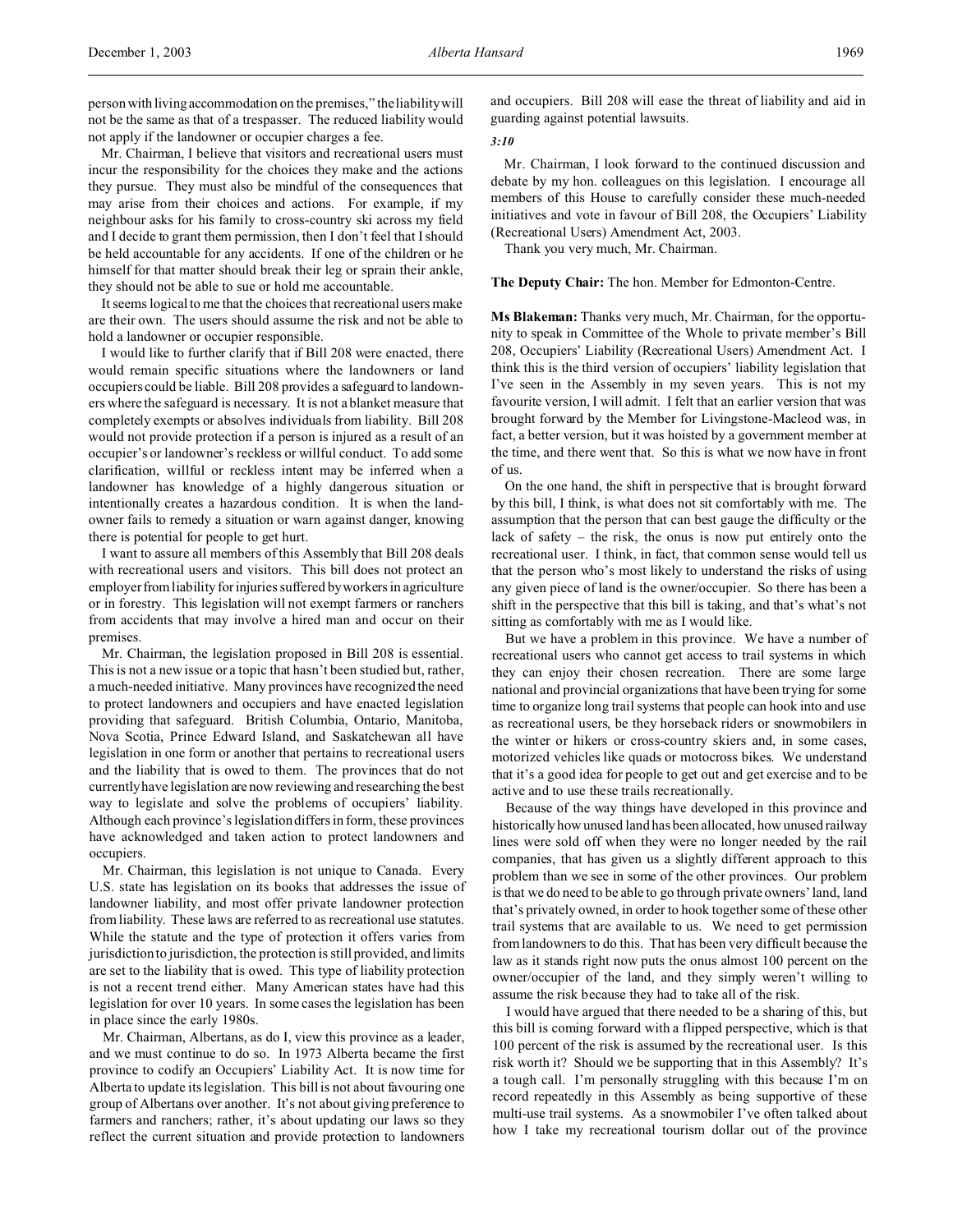because there's not enough interesting, challenging riding on a trail system available in the province.

We do have some provincial organizations. The Alberta Snowmobile Association is one I'm thinking of that has started its own trail system and levies its own user fee on it, but frankly I find the user fee high, and therefore people tend not to engage with that particular association unless they're living right next door to or very close to or have very easy access onto one of the existing trail loops. Then it's worth the money for them. But for someone else that's further away – I mean, it was getting into the range of a couple of hundred dollars a machine for a trail system that didn't exist near you but might some day in the future, maybe, and this is where this bill comes in.

Could that trail system exist? Would we be able to ride at one point from one end of Alberta to another without breaking the law, which is what many people currently do by riding in the ditches of the highways? Can we get that trail system that went from one end of the province to the other? It's not going to be easy here, but I think it could be accomplished if we can do something to encourage owners of private land to come along with us and join in on this. That's why we need occupiers' liability, and that's why we need this act.

I think there's the larger issue of tourism and economic development in this province. We still haven't hit that right. Many of the snowmobilers that I know – my own family and I still load up our machines and go to B.C., where the government invests in the trail system, where they provide support and funding to the local snowmobile clubs. Those trails that I'm thinking of in McBride, in Valemount, in Clearwater, in Tête Jaune Cache, in Revelstoke are groomed. There's someone from the club. They have the grooming equipment. It's good equipment. It's large enough to handle the demand that's placed on it, and somebody is being paid some kind of an honorarium to groom those trails on a regular basis. They often have little chalets and things that are up on the mountain where you can stop and have lunch or warm up or whatever you need. So it makes it very attractive to go and ride there.

Of course, your money stays in town because you're renting a hotel room and you're eating your meals there. You're probably buying some tourism mementoes while you're in the town. So we have a lot of Alberta tourism dollars that are going into B.C. and into Montana and Wyoming that we could be keeping here in Alberta. People would be very happy to be here in Alberta if we had the infrastructure to support it, but we don't, and it's not on the horizon.

So I guess the first step is this bill. If we can get this bill, then we can start to get those negotiations, and I would rather see multi-use trails that are supported more publicly than to have the sort of this is my trail or my particular sport's trail, and you can't come on it. I think that's just going to cause us a whole other series of problems here. I would prefer to support the multi-use trail system that we have with the Canada trail system or with Alberta Trailnet, which is the provincial version of that.

As I say, this is not my favourite version of this. I think there is somewhat of a redeeming feature in it in that it does make clear that if there is a total failure of duty of care, the onus would be on the occupier to make it clear and to take steps to protect people coming onto the land from some known hazard. So if you've got, you know, a gravel pit or something that's not clearly marked, you're in trouble. You need to be doing something to let people know. Or if you've recently dug a pit for a reservoir, you need to mark it so people don't ride into it and have a nasty accident there.

#### *3:20*

I'll support this bill but very reluctantly. If this is the only way we're going to get it passed, then I guess this is what we have to do, but I sure would have preferred other means of doing it. As I say, I

think I've seen three versions of occupier liability come forward, and for whatever reason the government members are not willing to support the other versions. The first one, I think in '97, was hoisted. I can't remember what happened to the second one, that was brought forward by the Member for Medicine Hat, and now we've got the one from Lac La Biche-St. Paul. So if this is the only thing on offer and this will lead us to a multi-use trail system in Alberta, then I'll support it, but I wish it could have been done a bit differently. We've got to get those trail systems developed and put some support into the volunteer organizations that support it if we're going to have a thriving tourism industry and ecotourism industry here in this province. Got to take these steps or our money is just going to keep driving over the border, and that's not helping us at all here, and we've got the potential for it.

So thanks for the opportunity to offer my thoughts on this particular bill.

### **The Deputy Chair:** The hon. Minister of Community Development.

**Mr. Zwozdesky:** Thank you, Mr. Chairman. It's a pleasure for me to rise this afternoon and speak to Bill 208, the Occupiers' Liability (Recreational Users) Amendment Act, 2003. I want to indicate right at the beginning that I am prepared at this point, during Committee of the Whole, to support this bill, and that's because it addresses one of the major issues surrounding recreation corridors in our province, for which I have the responsibility.

The Alberta government was asked by numerous stakeholders to address, in fact, the needs, issues, and concerns related to about 17,000 kilometres of existing trails and future recreation corridors in the province, and those stakeholders and the issues that were brought forward represented concerns from adjacent landowners, from agriculturalists, farmers, forestry companies, the trail operators themselves, motorized and nonmotorized trail users, in some cases municipalities, and so on and so on. So, for that reason, I was pleased to initiate a recreation corridors legislative review back in August of 2001 and to appoint an MLA committee, that was chaired by the Member for Lac La Biche-St. Paul, from whom we've heard just recently in this House, along with other colleague members from Calgary-Currie and West Yellowhead, with respect to this review.

Now, the hon. member who chaired the review and who has just spoken and his committee, in my view, represented us very well during that entire legislative review process. That particular process took place over several months, in fact longer than a year, and the results have now come in, but during the entire process the chair indicated regular updates regarding concerns that stakeholders had about this very issue of liability and also some possible suggested solutions that were presented to him and the committee and which were subsequently discussed by that very committee. I know that this issue is also referenced in the committee's report – that is to say, in the report of the Recreation Corridors Legislative Review Committee – because they have now submitted that to me, and I am reviewing it as we speak.

Mr. Chairman, the committee has, as I said earlier, done a very, very thorough job in preparing that report, and I'm doing as thorough a job as I can with my staff now in reflecting on it. Those members worked very hard to involve the public in the process, and they consulted with a very wide range of stakeholders, and occupiers' liability related issues were certainly front and centre, so to speak, during many of those meetings. Last year, in fact, the committee proposed that a provincewide public consultation be held to examine the issues regarding recreation corridors and to ensure that Albertans had an opportunity to provide input through that process, including this very important issue of occupiers' liability.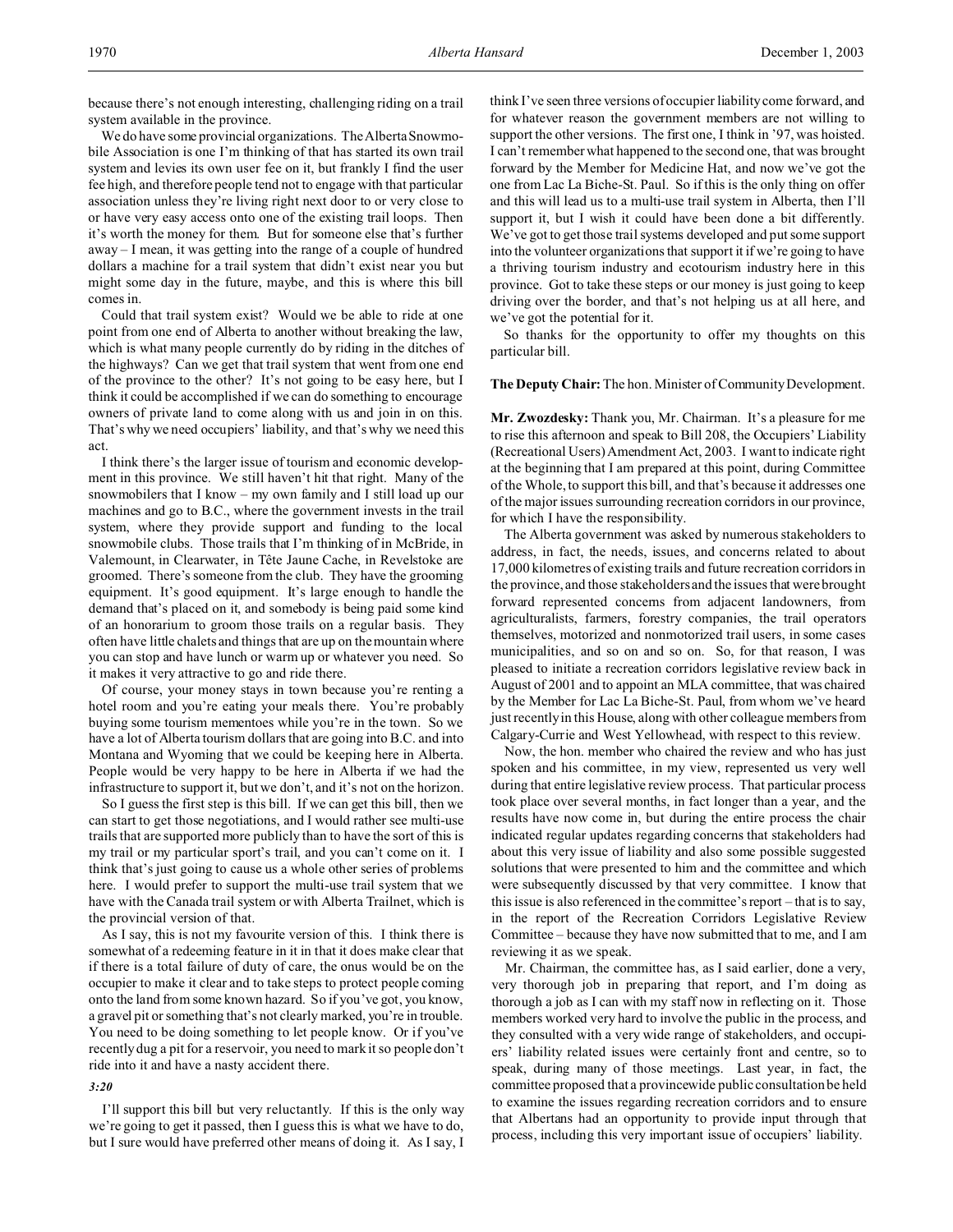I just want to report to the House during this stage of the debate on this particular bill that during the process of public consultation on this matter of recreation corridors, trail usage, and so on, we received more than 1,000 written responses to that committee using a workbook, and that was of course made available on-line and by mail-out and so on. We also had a number of workshops, other public meetings, a big provincial forum, and in conclusion it was an extremely thorough process.

The feedback, I should say, was also received from over 500 participants who attended various of those workshops and public meetings, and those meetings occurred, Mr. Chairman, throughout the province in places like Strathcona county, Drumheller, Stettler, Edson, Fairview, Slave Lake, Bragg Creek, Lethbridge, and St. Paul, and I think that virtually in every one of those locations and elsewhere, perhaps, the issue of occupiers' liability was raised. That all concluded with a very large provincial forum, and again at the provincial forum this matter of liability was raised, and I should say that over 70 representatives from provincial stakeholder organizations attended that particular forum.

The discussions throughout the public consultation focused on five areas, and the first of these was the issue of liability. The second was safety and policing. The third was operation, maintenance, and accountability, the fourth was privacy and access, and the fifth was environmental stewardship. In the report that the committee has now submitted to me they have provided some very, very insightful and valuable advice and recommendations regarding each of these five areas. I'm taking that report right now through the process, and I sincerely hope to be able to release it to the public once I'm finished that particular process, but we'll just have to wait and see until the process concludes.

However, with respect to the proposed amendments to the existing legislation that have come before the Legislature this year, such as the changes to the Petty Trespass Act, the Line Fence Act – or was it the Line Fence Amendment Act? – it would seem that we are very in tune with the input that the Recreation Corridors Legislative Review Committee also received from Albertans and with the matters that are also referenced here today in Bill 208. Therefore, I think it's very timely to consider the amendments before us to the Occupiers' Liability Act.

I should also point out, as I understand it, that Bill 16, the Agricultural Dispositions Statutes Amendment Act, 2003, will also address the issue of liability of landowners and occupiers at least in part and insofar as it relates to public land with agricultural disposition holders, and once proclaimed, Bill 16 should remove the common duty of care, as it's known, that is owed by owners and occupiers of agricultural dispositions to recreational users who use their lands for recreational purposes.

Now, with the introduction of Bill 208 the common duty of care owed by landowners or occupiers on other land used for recreational purposes will also be addressed and removed. So in the end, Mr. Chairman, under Bill 208 before us at the moment landowners or occupiers would only be held liable should they display any willful or reckless conduct toward a recreational user that results in injury or death. Bill 208 is in line with what the committee heard during the extensive consultation process that I outlined a little earlier and, more specifically, that the responsibility should be placed on the user. At least, that's what I believe they heard.

Alberta landowners and occupiers, however, remain very concerned about trails and about recreation corridors and about individuals entering and using their land for recreational purposes. I've met with numerous individuals and groups myself, and I understand what those concerns are. So if we can address and lessen the potential for serious injury liability concerns, perhaps we might

even see a reduction in some of the concerns that have been expressed by landowners and by adjacent landowners and by occupiers and so on and so on. I have indicated, however, that when this whole issue of recreation corridors and trails and so on crosses municipal land, it has to first receive the approval of the local municipality, and I know that they are concerned about this issue as well.

So if we are able to see Bill 208 pass and if it becomes proclaimed and so on, this may actually reduce the insurance requirements for municipalities and trail operators and perhaps encourage safe and responsible participation as part of the commitment that numerous people have to a recreation corridor development, to the operation and maintenance of those trails, and so on.

#### *3:30*

I do want to say, Mr. Chairman, that recreation trails and corridor development in our province are very important, and there are many benefits associated with responsible recreation corridor and recreation trail usage. In fact, in the 2000 Alberta recreation survey walking, hiking, backpacking, bicycling, and camping rated in the top 10 activities for individual Albertans who were surveyed. Moreover, in our province and elsewhere across the country physical activity on recreation corridors is seen as one way to encourage healthier lifestyles and to reduce health care expenses in the long run.

Recreation corridors also offer some very good potential for tourism and economic development, as the previous speaker just indicated, because they do draw visitors to an area and provide opportunities for small business. But, again, I would stress that it's a question of doing it in a responsible and caring manner that respects the rights and privileges of the landowners, the occupiers, and adjacent landowners and also provides for a safe and clean and healthy lifestyle.

Still, there are those benefits potentially available to local communities. Of a couple of the trails that I've been to and seen, one in particular is up in the Elk Point area, which I believe is represented by the hon. Member for Lac La Biche-St. Paul. It's called the Iron Horse Trail and is particularly symbolic of a very successful way to implement this particular issue of recreation trails. We drove, I think, the entire trail, or most of it, last year, and I've been to others as well.

In any case, I am pleased that through the consultation that has been done and by listening to Albertans, we have found some solutions already – one of them is provided for here in Bill 208 – to the complex issue of liability as it is impacted by recreation trails and corridors. That having been said, Mr. Chairman, Albertans are anxious, I think, for some resolution to some of these important issues. The Recreation Corridors Legislative Review Committee has done a very thorough and excellent job, and at this time I want to just say thank you to them for what they've done and to the chair for what he's done with respect to that review and with respect to what he's brought forward here for our consideration under Bill 208.

Of course, members of my staff and others within the department also were very strong contributing members to some of this review process, and I want to say thank you to them. We do recognize that for many, many Albertans who provided input during the legislative review, this is an important issue. Particularly to the committee for their hard work on Bill 208 and addressing what is a very complex and difficult issue that interrelates with so many issues I say thank you for the work that they have done.

With that, Mr. Chairman, I will take leave and allow others to speak after me. Thank you.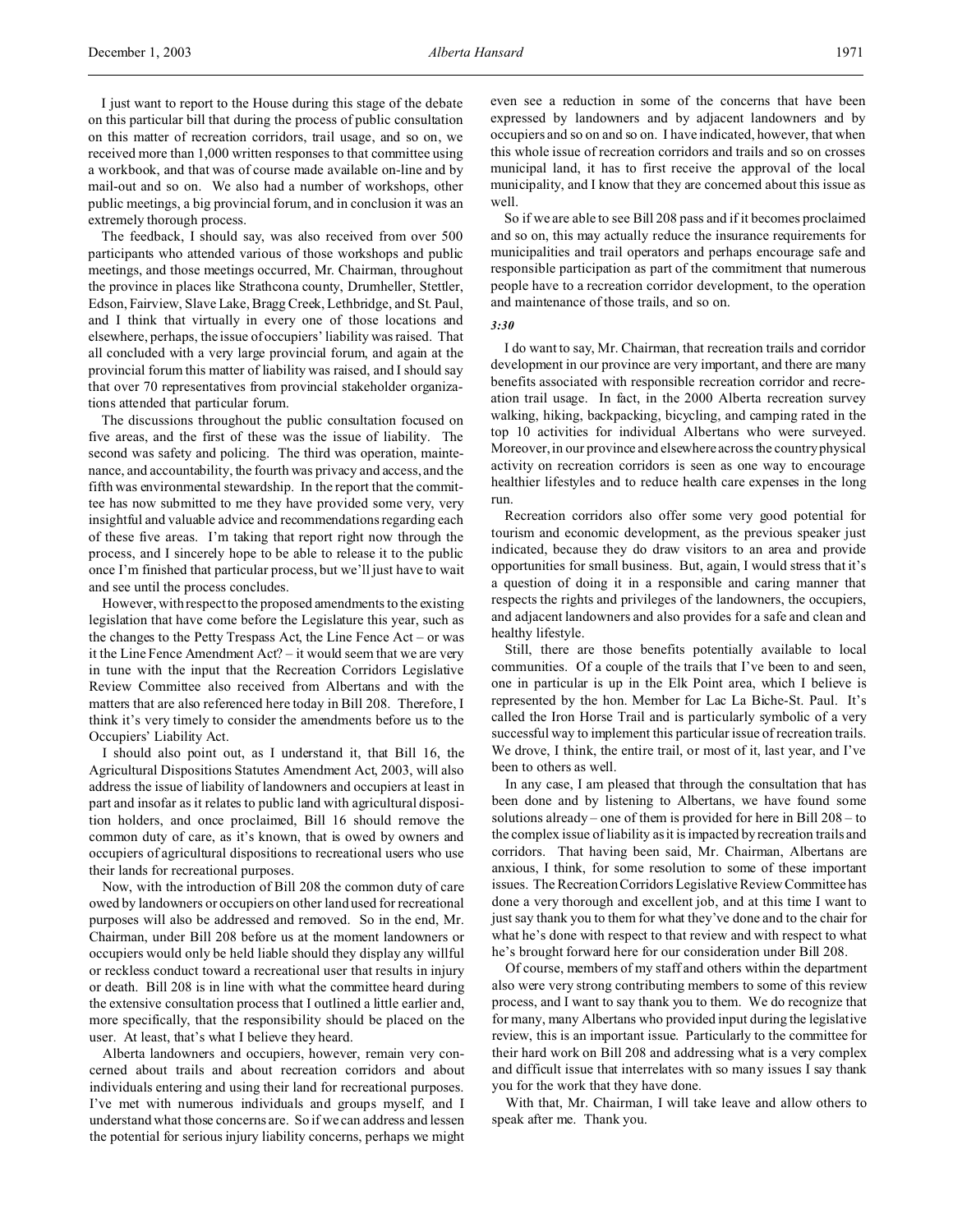**The Deputy Chair:** The hon. Member for Edmonton-Meadowlark.

**Mr. Maskell:** Thank you, Mr. Chairman. I appreciate the opportunity today to join debate in Committee of the Whole in regard to Bill 208. In my discussions I'll be focusing on sections 5 and 6 of the act, and more specifically I'll attempt to explain why there's a growing need to amend section 6 of the act.

Alberta is a vast province blessed with natural wealth and beauty. As a result, every year thousands of tourists and outdoor enthusiasts come from all corners of Canada and the world to experience our province in her natural setting. They come here to explore, to see, to learn, to take advantage of all the outdoor activities that our province can offer them. Time and time again our landowners and occupiers have shared their land with those seeking adventures in the backcountry. However, as of late more and more landowners and occupiers have been hesitant to allow tourists and other recreational land users onto their properties. As the owner of 160 acres I, too, was one of those landowners.

#### **An Hon. Member:** That's at Sangudo; isn't it?

#### **Mr. Maskell:** Sangudo it is.

The reason behind this is that owners and occupiers fear that they will be held liable for any injuries incurred by those who use their lands for recreational purposes. The source of the problem, Mr. Chairman, is the Occupiers' Liability Act and the fact that while it protects the rights of recreational users, it does not protect the rights of owners and occupiers who allow these users onto their properties. Currently under the act recreational land users enjoy the same privileges as visitors.

Specifically, section 5 of the act maintains that a landowner owes his visitor a common duty of care, which means that the owner is responsible for providing the visitor with a reasonably safe environment pertaining to the purpose that he was invited for. At first glance this may sound fair until one realizes that the definition of a reasonably safe environment is so broad that it requires the owner to anticipate and be aware of all the possible ways which could result in an injury to the visitor. Not only that, Mr. Chairman, but the act also requires the owner to assess the magnitude of potential injuries and determine the effectiveness of the measures he has to take in order to minimize the risk to his visitors.

Well, Mr. Chairman, when you consider the fact that this definition of common duty of care also applies to recreational land users, you can clearly see why an owner or an occupier would be hesitant to allow these folks onto his or her property. To illustrate this, in many of the rural areas throughout the province ranchers allow their livestock to wander about their pastures in order to feed. These ranchers are also known to allow snowmobilers and other outdoor enthusiasts to use existing tracks and trails which happen to cross their land.

If for some reason a number of their animals happen to wander off toward a path used by snowmobilers and one of the sleds happens to collide with an animal, under the Occupiers' Liability Act the rancher would be responsible for any injuries incurred by the snowmobiler. Clearly, Mr. Chairman, we cannot expect the owners and occupiers to be liable for such injuries, and we cannot hold them accountable for accidents they cannot foresee.

What's even worse is that under the act the only way that they would not be liable for such accidents would be if they made snowmobilers sign a waiver or document which would absolve liability and specify that recreational users are entering the property at their own risk. However, we cannot expect our owners and occupiers to hold waiver forms in their hands at all times in case

someone wants to run a snowmobile across their property. This is simply absurd and impractical, and it is precisely why so many owners are tentative to let tourists or outdoor enthusiasts onto their properties. This is a real shame, Mr. Chairman, because there's no reason why responsible folks should not be allowed to enjoy the experience of Alberta's backcountry and all of the activities associated with it.

I know that our landowners and occupiers would be more than happy to let others onto their property because it is simply not the Alberta way to build fences and block others out. However, if their generosity is paid back in frivolous lawsuits, then I can't blame them for their current stance.

Fortunately, Mr. Chairman, with Bill 208 we can remedy this unfortunate situation. The bill proposes amending the Occupiers' Liability Act to ensure that the burden of liability placed on landowners and occupiers corresponds to the burden of responsibility placed on recreational land users. The bill would accomplish this by adding two new subsections to section 6 of the act, which, in turn, would place the definition of recreational users and visitors in the same category as trespassers. As a result, under the new amendment the owners and occupiers would owe recreational users and visitors the same level of liability as they would to ordinary trespassers.

In other words, while owners and occupiers would still be held accountable for willful or reckless conduct causing death or injury, they would not be liable for accidental injuries suffered by recreational users while present on their land. By placing a burden of responsibility on the recreational user, this amendment will not only add a degree of fairness to the whole liability process, but it will most importantly encourage owners to allow access to their lands for recreational use. This will in turn mean that Alberta's natural wonders can be enjoyed by all.

#### *3:40*

Furthermore, Bill 208 also serves to remedy a legislative issue that has been lingering for over four years. As you know, Mr. Chairman, in May of 1999 this House passed Bill 31, the Agricultural Dispositions Statutes Amendment Act, which addressed a wide range of concerns pertaining to ownership and land disposition issues. From the liability standpoint the act proposed that the Occupiers' Liability Act be amended so that owners or occupiers of agricultural dispositions would owe the same duty to recreational landowners as they would to trespassers. In other words, if a user were injured while present on land belonging to an agricultural disposition's owner or occupier, he would enjoy the same rights as a trespasser.

The importance of Bill 31 was that it not only reduced the burden of liability that was being placed on disposition owners and occupiers, but it also encouraged them to allow others to use their property without having to fear that they could potentially face frivolous lawsuits. Just as Bill 208 does, Bill 31 proposed to make recreational users more responsible for their actions. Unfortunately, Bill 31 was never proclaimed. However, a large number of its recommendations were brought forward by Bill 16, which was passed in May of this year. The bill's recommendations also included reducing the liability burden placed upon leaseholders and occupiers.

While bills 31 and 16 address the liability issues specific only to agricultural disposition owners and occupiers, Bill 208 takes a broader look at this problem and addresses it on behalf of all landowners and occupiers and users. I sincerely hope this Assembly will recognize the value of this important piece of legislation.

As I previously mentioned, Alberta is one of the best places in the world for outdoor recreation. I believe that enthusiasts from all parts of Alberta, Canada, and the world should have the opportunity to enjoy all that our province's backcountry has to offer. Our landown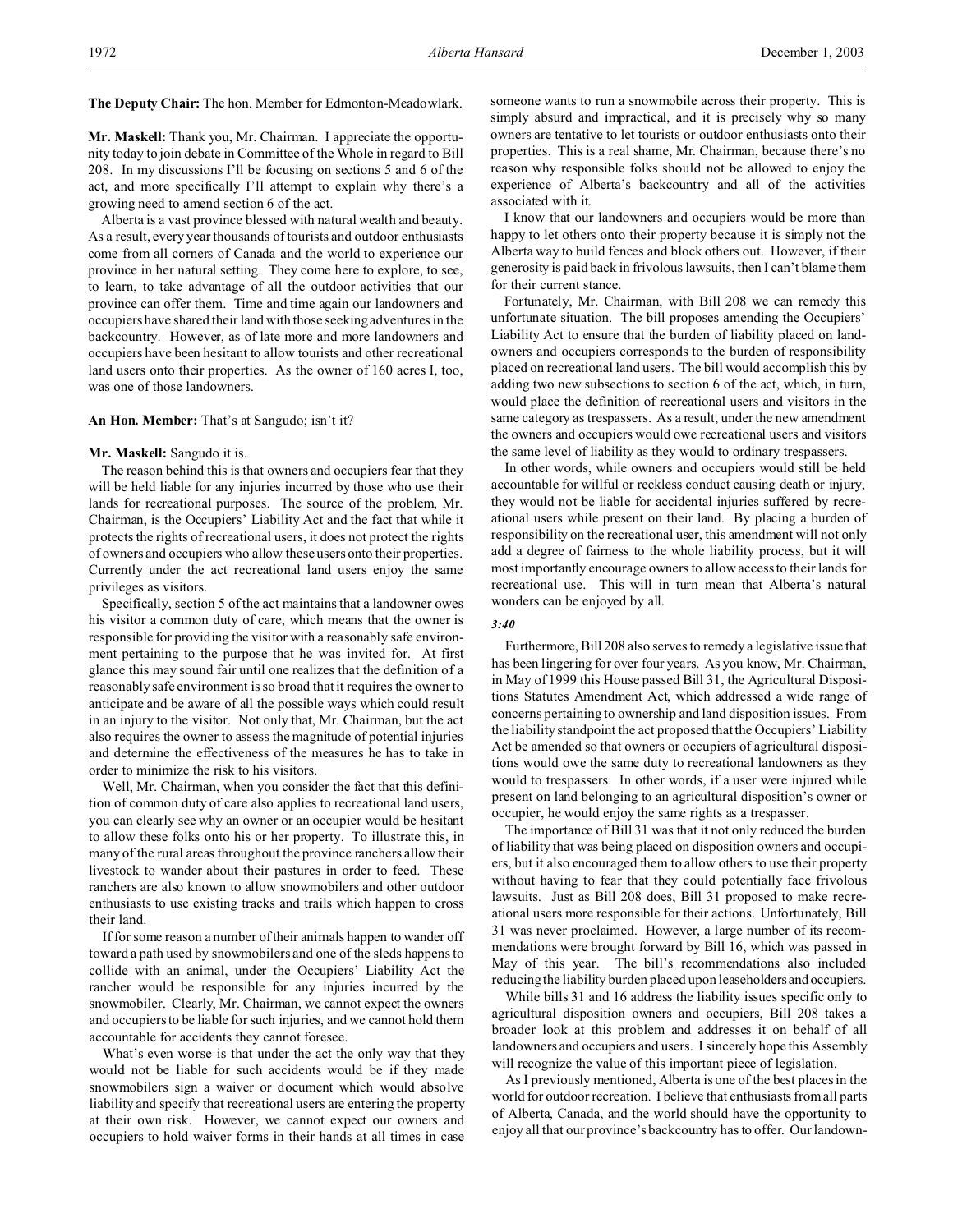ers and occupiers have already indicated that they are willing to grant access if they are guaranteed protection from those who act irresponsibly and take advantage of the system. Bill 208 enables us to provide our landowners and occupiers with this security, and as a result, Mr. Chairman, I urge all of my colleagues here today to vote in favour of this legislation.

Thank you very much.

**The Deputy Chair:** The hon. Member for Olds-Didsbury-Three Hills.

**Mr. Marz:** Thank you, Mr. Chairman. It's a pleasure to join the debate on Bill 208, the Occupiers' Liability (Recreational Users) Amendment Act. First of all, I'd like to thank and commend the Member for Lac La Biche-St. Paul for his work on this important issue.

I fully support Bill 208 for three main reasons. First, as a rural MLA I've heard many stories of accidents and injury on private property where people have taken legal action and been successful in doing so against landowners who have granted permission for people to go on. In some cases, where landowners even hadn't granted permission, they were still sued successfully for people not taking responsibility for their own actions. Second, I believe it will help to build and restore a core fundamental value of our beautiful province, and that is one of community spirit and co-operation. Third, I'm a strong believer in individual responsibility, and that's where I personally feel that Bill 208 strikes the strongest chord. Just like community spirit and co-operation, individual responsibility is a part of our cultural fabric that sets Alberta apart from many other parts of the country.

A quick look at Bill 208 may lead one to believe that it's an uncomplicated and simple bill to understand. However, a longer and deeper study reveals that this bill is much more than just about legal issues. It's about the intrinsic beliefs that founded this province and made it what it is today.

As a landowner and rural MLA I've heard stories of people asking for permission to access land and either damaging their equipment or being injured and threatening to press charges against the original landowner. Quite frankly, Mr. Chairman, these stories are very disheartening. Over the years I've regularly asked my neighbours to access their land when I'm snowmobiling or horseback riding or hiking and taking part in other outdoor activities, and for the vast majority of those requests I'm granted entrance to someone else's land. As a good neighbour and friend I feel compelled to do the same when asked by someone if they can use my land. I only ask that they use respect. However, I can just see one lawsuit close our open and shared communities.

This leads to my next point, that section 6.1 of the bill will take the fear and doubt out of landowners' and occupiers' minds and will restore our community spirit, openness, and co-operation. When Alberta was created in 1905, it was mainly a rural province. The new residents of the province were very community oriented, mainly because it was a matter of survival. Over the years these roots and values of co-operation, sharing, and openness have been instilled into the Alberta culture. It's only a very recent phenomenon that one would hear of a lawsuit by someone who was granted permission to use the land against his neighbour or the occupier of that land, all of this after the community-minded people grant entrance to their land and to the public.

Mr. Chairman, the scary part of this phenomenon is that it only takes a few high-profile cases to occur before they spread like wildfire through the countryside. In a matter of a decade or so we

could possibly transform this magnificent province from one of the most open and trusting to one of the most closed and fearful. As legislators we have a unique opportunity to head off the potential turn towards fear and distrust and put Alberta back to a place of cooperation and trust. That is the place that this province is accustomed to, a place of community openness and reciprocal trust.

Section 6.1 of Bill 208 has another important consequence for Albertans. It restores individual responsibility as a cornerstone of our province's ethical and cultural fabric. Mr. Chairman, our government has worked hard and long to place individual responsibility as an integral part of our philosophy. Albertans have accepted and embraced this responsibility to the point now where it's seen as a part of our Albertan philosophy and culture. Alberta is a province that endorses and supports actions of entrepreneurship, freespiritedness, and risk-taking. However, when these actions are taken, our culture in Alberta reciprocally feels that the onus is on the individual to take full responsibility for his or her actions.

Many of our government's social programs are designed to help Albertans be less dependent and make individuals take responsibility for their lives. Our social programs have been developed to give a hand up, not a handout. The policies and philosophies of this government for a number of years have been that individuals are given the utmost freedom to develop their lives, and with that freedom a duty of responsibility must be taken. Even with all of the attempts made by this government to increase individual responsibility over the past decade, it can be easily argued that in the area of civil law we are losing the battle of creating a consciousness of individual responsibility.

It is for that reason that as elected officials we must move forward to pass Bill 208 as another tool to build a more respectful, independent, and responsible Alberta. Bill 208 is in sync with existing government policy and Alberta culture, and for that reason I encourage all members here today to support it.

I'd like to switch gears a little bit now, Mr. Chairman, and talk about Bill 208 and especially section 6.1 and how it relates to other provinces' legislation. I believe it's important to look at other jurisdictions to see what works and how we can adjust our own legislation. I find it interesting to note that British Columbia, Ontario, Manitoba, Nova Scotia, Prince Edward Island, and Saskatchewan all relieve landowners and occupiers of liability for damages incurred by recreational users who are granted permission to use land. All of these provinces still hold landowners responsible for not creating dangerous environments with the intent to do harm to the recreational user or damage to their property. This is a very important part of our own legislation, and I am pleased that it's remaining constant in Bill 208.

From the outside Bill 208, section 6.1, may look like a simple legal amendment. However, a deeper look into Bill 208 touches the very fundamentals of what Alberta was founded on and has now become. Community spirit, openness, and co-operation have been part of this province since it was born. The deep sense of personal responsibility that a majority of Albertans associate themselves with is being undermined by frivolous lawsuits in which people are passing responsibility from themselves to other citizens or to the government.

I'm not suggesting that Bill 208 will solve Alberta's personal responsibility problem. However, like any other problem it must be chipped away at piece by piece. This bill fixes a piece of a much bigger problem which with dedication and hard work will be solved. Therefore, I encourage all members here today to vote in favour of Bill 208 as part of that rebuilding process.

Thank you, Mr. Chairman.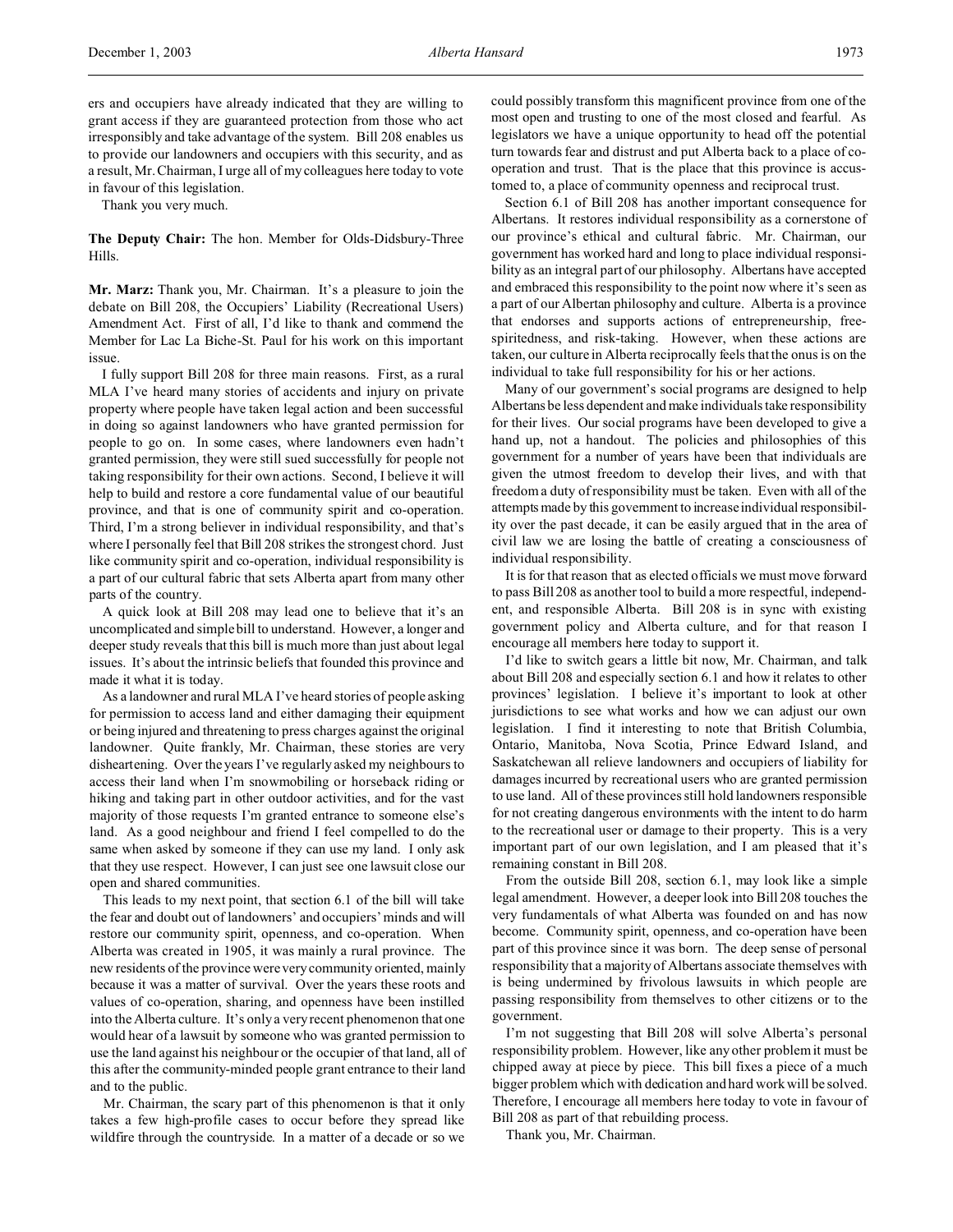### *3:50*

**The Deputy Chair:** The hon. Member for Grande Prairie-Wapiti.

**Mr. Graydon:** Thank you, Mr. Chairman. It gives me pleasure to join in this debate on Bill 208, the Occupiers' Liability (Recreational Users) Amendment Act, 2003. I have listened with great interest to the previous speakers and their remarks. While it is a bill that on the whole makes a lot of sense, I think it would not be out of place for me to raise a few cautionary flags at this point, specifically with regard to section 6.1 of the bill.

Mr. Chairman, we have heard a lot about how Bill 208 will have a variety of benefits for Albertans. If passed, the bill would lead to increased recreational activities among Albertans, which, it can be argued, is good for the body, good for the mind, and good for the soul. Moreover, we have heard that thanks to Bill 208 we might be able to at least partially stem the tide of frivolous legal action clogging up our courts. Those actions are preventing some serious litigation from having its day in court. Lastly, we've also heard about how Bill 208 would strike a blow against those who wish to abdicate personal responsibility and who, instead, are willing victims to whatever trivial or nuisance event that may befall them.

Mr. Chairman, all these are, of course, good and welcome results. There's no need to further expound on these points. I think previous speakers have spoken in both passionate and eloquent terms about these benefits. But I wonder: will all these presumed benefits outweigh any drawbacks that may result from passage of this bill?

This is not necessarily a contentious piece of legislation, I think, but I've grown somewhat concerned about its timing and its fairness. Allow me to elaborate on these two concerns for a few moments. Mr. Chairman, the matter that Bill 208 addresses has been the subject of both private members' bills and government legislation in years past. In 1999 Bill 31, the Agricultural Dispositions Statutes Amendment Act, 1999, received royal assent but remains as yet unproclaimed. Similarly and more recently, Bill 16, the Agricultural Dispositions Statutes Amendment Act, 2003, also made its way through this House and received royal assent on May 16 of this year.

Mr. Chairman, it's my understanding that in many ways this year's Bill 16 is an updated version of the erstwhile Bill 31, and while I realize that there's quite often a delay between the day a bill receives royal assent and the day it is proclaimed into force, I wonder if there is any reason why Bill 31 has yet to be proclaimed. Looking at Bill 31 and the bill before us, Bill 208, we see that the similarities as far as occupier liability is concerned are many. The main difference that I can discern is that whereas Bill 16 limits liability to the recreational user, this change applies to leased land only. Bill 208, on the other hand, extends liability protection to leased as well as private lands.

If we look at section 6.1 of the bill, we see that it extends the liability protection without making any distinction between leased or government land on the one hand and private property on the other. Instead, Mr. Chairman, the bill clearly extends protection from liability to rural premises whether they are used for agricultural purposes or not: wilderness areas, golf courses when not in use, rights of way, and recreation trails. This is quite the enlargement of the scope of the legislation, I think, and particularly so as we have yet to see liability protection extended to leased land as prescribed in Bill 16. One might be tempted to wonder if it wouldn't be prudent to see if the provisions of Bill 16 prove to be useful and helpful in the manner that the legislation intends before we go ahead and pass additional legislation with this bill.

I'm not suggesting that I oppose Bill 208; not at all. Rather, what I wonder is quite simply: if there already exists legislation which as of yet is not in force, perhaps this ought to be interpreted as a sign to not try to make what some may call an end run around the provisions

of Bill 16. If I'm not mistaken, Mr. Chairman, some ministries indicated their hesitation to support Bill 208 in part because the full effect of Bill 16 is not yet known.

Mr. Chairman, as indicated at the outset of my remarks today, my other concern with regard to Bill 208 has to do with fairness. At the present time the Occupiers' Liability Act prescribes that landowners are obliged

to take such care as in all the circumstances of the case is reasonable to see that the visitor will be reasonably safe in using the premises for the purposes for which [he] is invited or permitted . . . to be there.

If we look at the kinds of situations that this section encompasses, it is not difficult to see a lot of parallel situations wherein a private owner would be liable in the event that a visitor sustained injuries or damages to property. Various privately owned and operated buildings, such as hotels and restaurants, represent one such instance, private modes of transportation, such as commercial airlines, another.

In the event that a visitor were to sustain injuries, whether it was due to a fall or due to spilled hot coffee or even due to turbulence, we know that the private owner is not automatically exempt from liability. No matter how frivolous or outrageous the claim, there have been instances where legal action stemming from situations involving mishaps, such as those above, have been brought forward. Obviously, I don't find anything commendable about such litigation, but the fact is that the right to engage in frivolous litigation does exist.

If, however, Bill 208 were to pass, we could potentially exempt one group of Albertans from becoming the subject of litigation, whereas that same kind of protection would not be afforded to other groups. The restaurant owners and the hotel operators, for instance, would not enjoy the same kind of reduced or even zero liability that the occupiers may very well be granted under Bill 208.

Again, Mr. Chairman, I hasten to add that I do support a resurgence of personal responsibility in our society, and similarly I would also say that I favour initiatives that could contribute to reducing frivolous and vexatious legal action. What I fear, however, is that the way Bill 208 is structured could very well be seen as unfairly protecting some Albertans but not others. Extending or increasing legal protection to this group could very well be viewed as decreasing the protection other groups have.

Having said this, Mr. Chairman, I would conclude my remarks much like I began. Bill 208 makes a lot of sense. I do not disagree with its overall purposes and what the hon. Member for Lac La Biche-St. Paul would like to accomplish in bringing forth this bill. While I thought it important to make note of a few issues of concern, I do support the bill and will be voting in favour of it.

Thank you.

### **The Deputy Chair:** The hon. Member for Cardston-Taber-Warner.

**Mr. Jacobs:** Thank you, Mr. Chairman. It is an honour to rise today and join debate in Committee of the Whole on Bill 208, the Occupiers' Liability (Recreational Users) Amendment Act, 2003, sponsored by the hon. Member for Lac La Biche-St. Paul. As we continue debating this piece of legislation and look back at what has been discussed during second reading, there is a predominant subject that continues to arise: liability scenarios. Many members, either by their own experience or by those of their constituents, have a specific scenario or example that supports the need for the legislation outlined in Bill 208. These stories and examples touch all aspects of the bill from liability issues to the types of land affected as well as the exclusion of specific individuals and circumstances.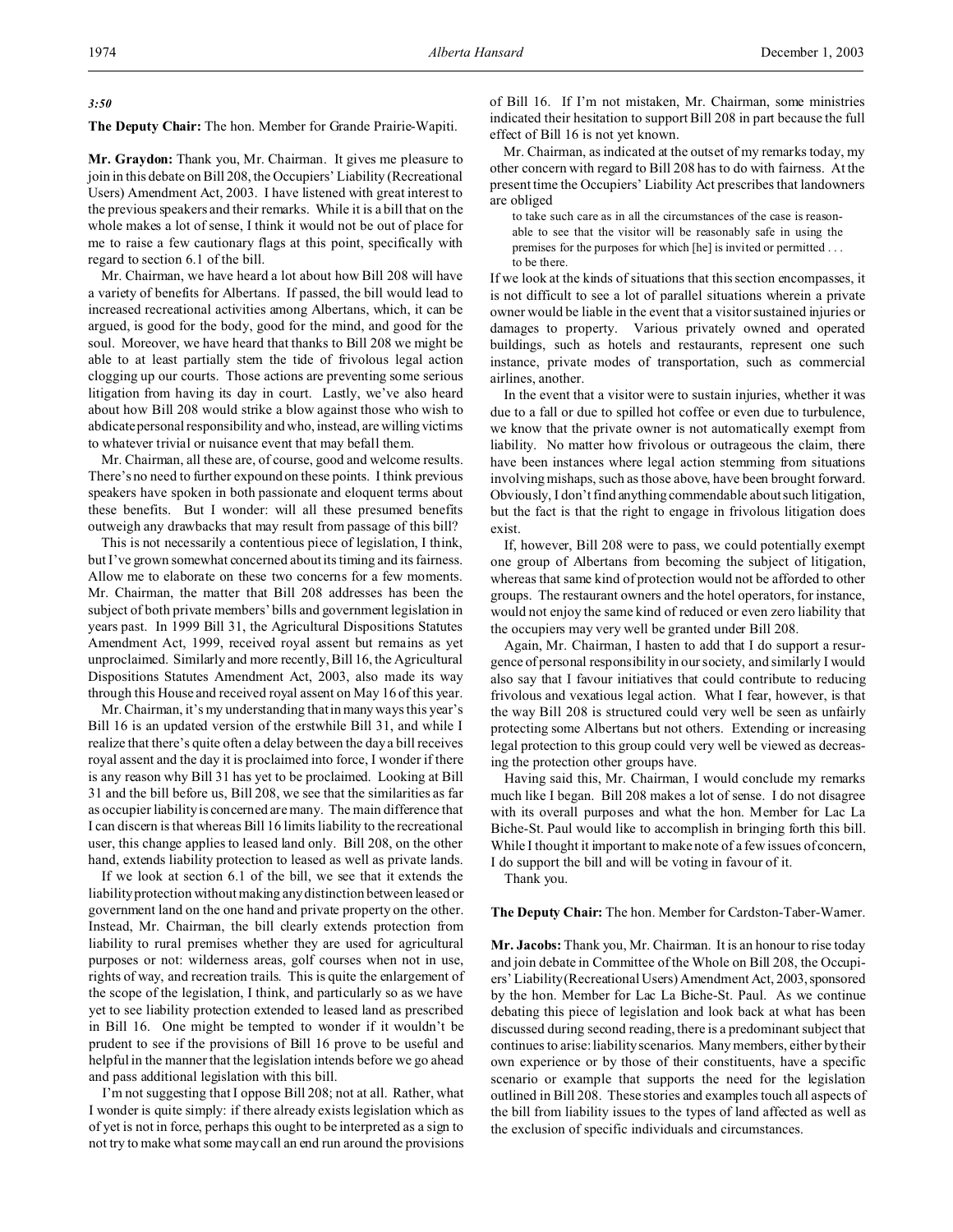Mr. Chairman, section 6.1(1) addresses the issue of liability and shifts it from occupiers and owners to recreational users who utilize the property. This results in the recreational user possessing the liability rights of a trespasser while using the type of land outlined in 6.1(2). Land covered in the legislation includes "golf courses when not open for playing," "utility rights-of-way excluding structures located on them," and "recreational trails reasonably marked as such." From the examples and scenarios given in this Assembly by members who support Bill 208, section 6.1 would appear to provide a solution to the unfavourable results of these situations that have been expressed, both hypothetical and actual, along with the threat of the landowner losing their farm and livelihood.

However, Mr. Chairman, there is an aspect of Bill 208 that I believe needs to be discussed further: the exemptions outlined in section  $6.1(1)(a)$  and (b). The proposed legislation states that recreational users shall have the same liability rights as that of a trespasser unless the landowner receives a payment or benefit from the individual or group utilizing his or her land. Landowners are therefore unable to profit from recreational users accessing their land. If landowners are receiving some sort of payment, then they would remain liable for the activities that take place on their property.

#### *4:00*

Mr. Chairman, an example of such a situation may be a landowner charging individuals to snowmobile on his or her land. Under Bill 208 the recreational user, after having paid to access the land, would no longer have the same liability as a trespasser and would therefore put liability back on the landowner because they accepted payment.

Payments from a government or government agency as well as nonprofit recreation clubs or associations would not be included in section 6.1 of the Occupiers' Liability (Recreational Users) Amendment Act, 2003. Therefore, Bill 208 would only apply to individuals or groups that make a payment for using the land and do not fall under any of the aforementioned categories.

Mr. Chairman, Bill 208 includes one other exception when reducing the liability owed to recreational users. Recreational visitors who are provided living accommodations on the premises of the landowner are also excluded from carrying the same liability as a trespasser. For instance, a family friend or relative is spending their vacation with said landowner, who is providing them with accommodation. At one point during their stay they decide to enjoy a snowmobile ride and some type of accident befalls them. Under the proposed legislation the recreational user who is being provided with accommodation by the landowner would not be owed the same liability as that of a trespasser.

Under this circumstance, liability would be the responsibility of the landowner. In this instance, the recreational user is no longer just a visitor or a neighbour using the land. The recreational user has become a guest of the occupier and falls under the care of the landowner because they have provided the guest with living accommodation.

Mr. Chairman, I find that these two examples emphasize the important subject areas of Bill 208. I feel that they should be discussed further as I'm certain that landowners may receive from time to time some type of benefit or payment from individuals using their land. This does not necessarily mean cash. This could be any type of payment or benefit. There is no specification in the legislation that dictates exactly what payment or benefit includes. Landowners, therefore, need to take proper precautions and ensure that they have not mistakenly accepted some form of payment or benefit that could cause the liability to be placed back on the landowner.

Mr. Chairman, this legislation is crucial for the protection of landowners. All-terrain vehicles are getting bigger, faster, and more dangerous. Albertans are becoming more active in the outdoors, looking for picturesque areas to partake in their recreational activities. Rural Alberta provides all of these amenities, and they should be able to be enjoyed by every Albertan. However, accidents are bound to happen, and it should not always be the landowners' or land occupiers' responsibility that the accident took place. Landowners should warn recreational users of situations that may be common practice for the landowner but have the potential to be dangerous for the user.

Furthermore, I believe owners and occupiers need to be responsible if they display willful or reckless conduct towards a recreational user, especially if the end result is injury or death. Having said that, Mr. Chairman, recreational users also need to take responsibility for their choices and their corresponding actions. Bill 208 ensures that. It shifts a greater amount of responsibility to recreational users and balances liability more fairly instead of concentrating liability solely on the owner of the land.

As I have mentioned, rural Alberta is a resource that is just beginning to be tapped by Albertans. As we all try to live healthier lives, we look for activities that provide enjoyment along with the benefits of an active lifestyle. Many of these activities are outdoor pursuits.

As our cities grow and become busier, the escape to rural areas becomes more attractive by every car horn or red light or emergency engine that Albertans hear. Rural Alberta is Alberta's last escape. Without the support of landowners and occupiers we could potentially shut in this great resource. We need these individuals to support the recreational use of their land. The threat of potential lawsuits and bankruptcy has resulted in prohibited land access to recreational visitors.

Mr. Chairman, in conclusion, I encourage all members of the Assembly to vote in favour of Bill 208, if not to give landowners and occupiers peace of mind, then to give Albertans a place to enjoy recreational pursuits and a healthy lifestyle. Thank you.

**The Deputy Chair:** The hon. Member for Redwater.

**Mr. Broda:** Thank you, Mr. Chairman. It is my pleasure to rise today to support Bill 208, the Occupiers' Liability (Recreational Users) Amendment Act, 2003. I'm pleased to join the debate on Bill 208 and would like to commend the hon. Member for Lac La Biche-St. Paul on bringing it forward.

Mr. Chairman, the purpose of Bill 208 is to reduce the legal liability a landowner would face should a recreational user be injured or suffer a loss on his or her land. This would be accomplished by eliminating the common duty of care a landowner or occupier owes an individual under section 5 of the Occupiers' Liability Act when they are invited onto or are granted permission to use the land.

Predominantly we see rural landowners faced with mostly requests to grant access to their land. Simply put, most of the land that has recreational value is found in rural Alberta. Hunters like to use the land in the fall months. Snowmobilers and cross-country skiers like access in winter, while berry pickers, hikers, and off-road seekers seek permission during the summer. Alberta's lands can host a wide variety of different activities on a year-round basis, and rural landowners are constantly questioned for access. Unfortunately, that means that rural property owners also face most of the risk in terms of liability issues. However, I will point out later that Bill 208 is broad enough to protect all types of property owners.

Other provinces have adopted their own ways of dealing with landowner liability issues that surround recreational users. In British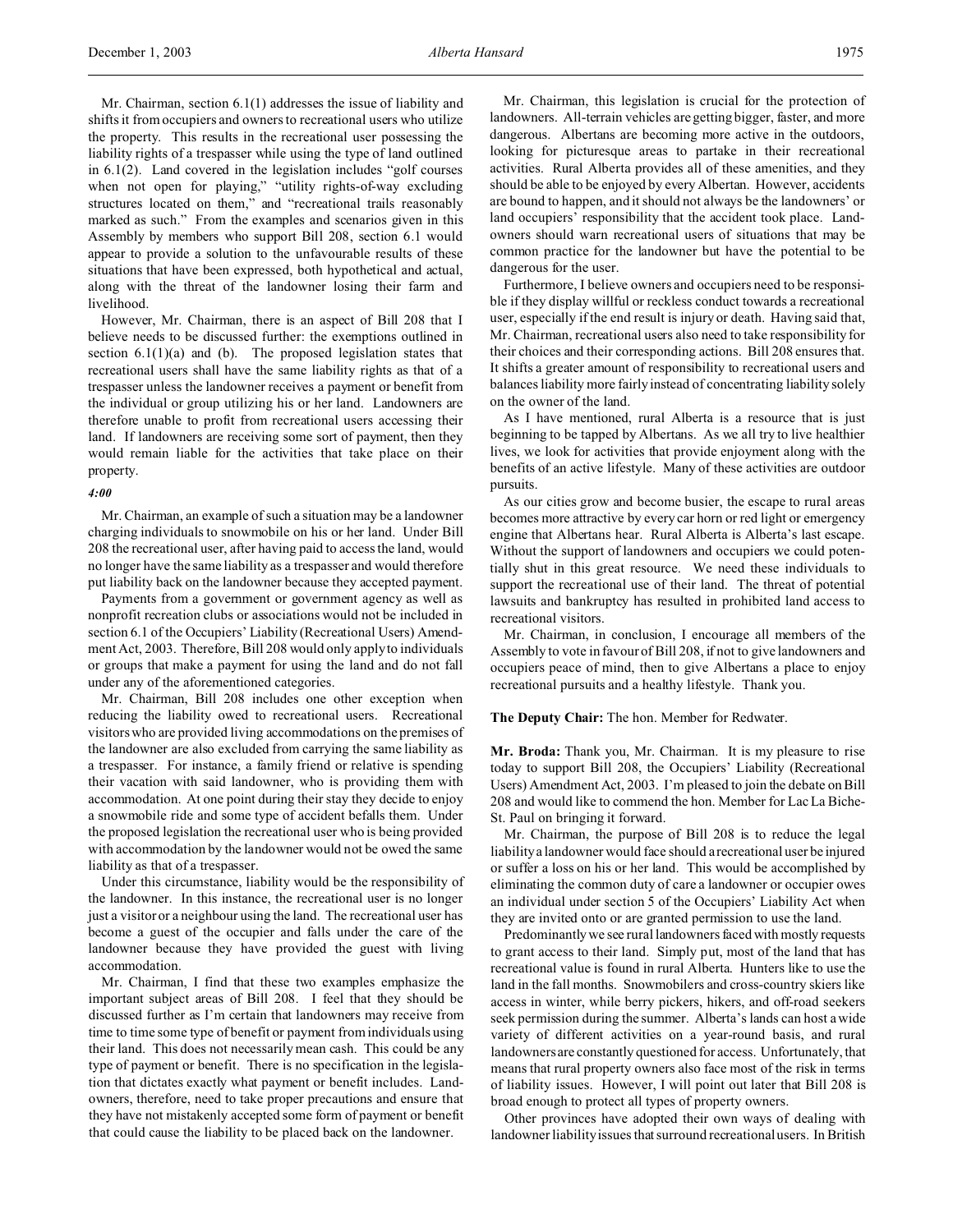Columbia entrants to land willingly accept the risks on their own behalf if they have paid no money or have not been offered accommodation while on the premises. In Ontario trespassers and recreational users are also assumed to willingly accept the risk associated with being on the lands in question. Saskatchewan and Manitoba have added provisions that make some recreational users responsible for their own actions when on someone else's land. These jurisdictions should be commended for taking steps in protecting their respective landowners and occupiers, and Alberta should follow suit.

Mr. Chairman, my remarks today will be based on two different subsections of Bill 208, which would add to the Occupiers' Liability Act. Subsection (1) outlines the responsibility of landowner and visitor when permission to access the land in question is granted while subsection (2) defines what types of land are to be included under the proposed changes. Both subsections are critical in providing clarity as to the responsibilities that occupiers and visitors would take when access is granted to land for recreation.

On my first point, Mr. Chairman, the addition of section 6.1(1) would treat recreational users more along the lines of a trespasser regarding liability. As the current law stands, trespassers assume the risk associated with entering on someone's land without permission. In addition, what Bill 208 proposes is not intended to legislate recreational users. Instead, it simply offers more protection to landowners. Recreational users would assume the risks involved with their respective activity while on the property of another.

It should be pointed out, Mr. Chairman, that this subsection does carry with it some restrictions. Landowners would have increased responsibility if they received "payment for the entry or activity of the person" or if they provided "the person with living accommodation on the premises."

#### *4:10*

Mr. Chairman, why in the world would a landlord want to let any person on their land for any reason if they could be held liable for a wide range of different incidents which they have no control over? Currently the Occupiers' Liability Act is vague and is open to interpretation. The act does not explain what steps may constitute reasonable care on the part of the occupier nor does it outline when a premise may be considered reasonably safe. When law is open to interpretation, expect to see an increase in litigation. Bill 208 clearly states that recreational users are responsible for their own actions. What could be simpler or make more sense than that?

The reason, Mr. Chairman, that the law was changed in British Columbia was because many private landowners were concerned about the development of the Trans Canada Trail and the liability implications involved when it crossed private lands. In 1998 an amendment was made to reduce the duty of care owed to nonpaying recreationalists on nondeveloped, rural private land. Recreational enthusiasts in British Columbia accept an increased level of responsibility for their own safety. The Trans Canada Trail cuts across Alberta the same as it does in British Columbia. Don't we owe it to our own landowners to protect them in the same way?

Once again, Mr. Chairman, I would like to state that this bill is not meant to take away the rights of the recreational user. I believe that the recreational user may find that this bill will help them in securing permission to use land. With removal of the axe that currently dangles over the necks of landowners that we are asking to share their land, recreational enthusiasts may find more access to private land.

In rural areas occupiers are often approached about granting access to their land for a variety of reasons. Because they are usually asked by members of their own community, they don't want to tell them no. It just isn't neighbourly. But because of liability issues they are forced to tell everyone no. The result is that no one gets to enjoy the land. Mr. Chairman, section 6.1 strengthens the Occupiers' Liability Act by making it clear that recreational users are responsible for themselves while being on someone else's land.

In my eyes the issue of responsibility has gone through many societal changes, and sometimes it feels like nobody is responsible for themselves. We live in an age when parents sue fast-food outlets because their children are overweight and some smokers feel that they need to sue the tobacco companies because after 20 years of smoking, they have lung cancer. People are less willing to take responsibility for themselves, especially when things go wrong. But they should, Mr. Chairman. Bill 208 simply forces recreational users to be more responsible and protects the people that need to be protected in this debate.

I strongly consider Bill 208 to be a commonsense piece of legislation. It is important to remember that this bill is not absolving landowners of all responsibility. They, too, need to take some responsibility for their land. Even if Bill 208 is passed, landowners and occupiers would still be accountable for willful and reckless conduct. That would remain consistent. But when it comes to gopher holes, fallen trees, equipment left in the field, or barbed wire fences, landowners would face fewer risks than they do now.

While I'm on the subject of responsibility of landowners, I would quickly like to make this point: there have been very few incidents where landowners have been sued by recreational users in the past. To me this indicates that most landowners are already fairly responsible when it comes to their land. If someone asked me if they could use my land for recreational activities, I know that I would want to be aware of what activity they planned to undertake, how many people would be participating in it, and how long they would be on my land. I would also make the consideration as to who was asking for permission and what kind of reputation they have. I think most landowners already ask these important questions. I think they understand that they owe some responsibility surrounding the use of their land.

On my second point, Mr. Chairman, I would like to touch on subsection (2), which also would be added to the Occupiers' Liability Act. Subsection (2) lists the types of lands that are included under the change. Like subsection (1), which clearly clarifies the responsibility of the recreational user, subsection (2) clarifies the types of property included in the changes. Again, this is very important as it diminishes the amount of interpretation that can be made in regard to the act.

Under subsection (2) agricultural land, vacant or undeveloped premises, forested or wilderness premises, golf courses during the off-season, utility rights-of-way excluding the structures on them, and reasonably marked recreational trails are included in the provisions laid out in the first subsections. [Mr. Broda's speaking time expired]

Unanimous consent to continue, Mr. Chairman?

**The Deputy Chair:** The hon. Member for Redwater is seeking unanimous consent to be given 10 more minutes.

[Unanimous consent denied]

**The Deputy Chair:** The hon. Member for Whitecourt-Ste. Anne.

**Mr. VanderBurg:** I would be glad to give him a couple of minutes of my time. Thank you, Mr. Chairman. I'll go on to page 14 instead of page 1.

It's my pleasure to rise today and support this bill in Committee of the Whole. I think the bill relies on some very obvious principles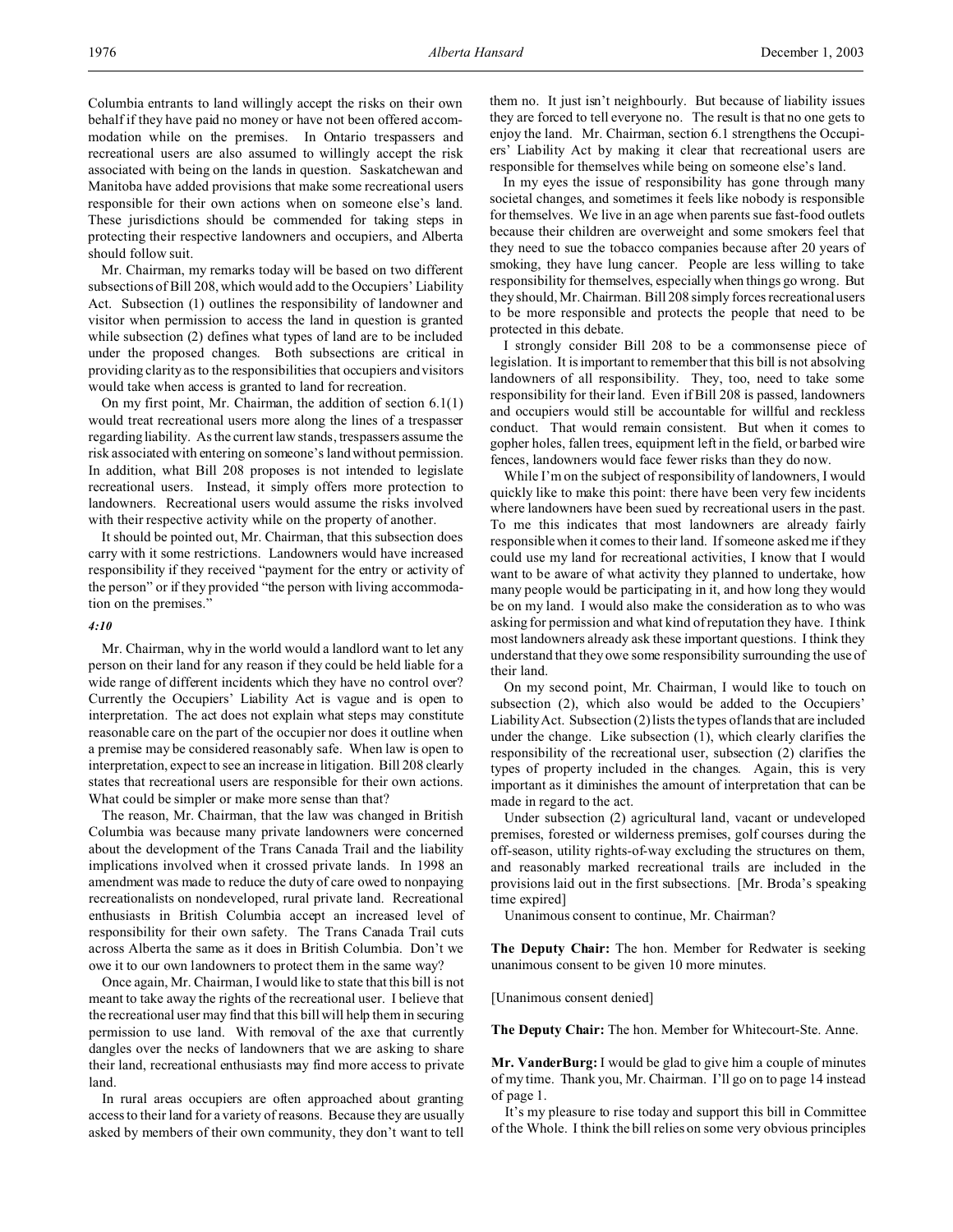I think the first thing that strikes me about the bill is its simplicity. It takes a few basic principles and doesn't try to dress them up. Instead, it basically says that unless a person is profiting from a recreational use of their property or unless a person is providing living accommodations to the recreational user, it is a recreational user's responsibility to exercise care and caution when using the land. In most cases it will not be the landowner's fault should the recreational user injure himself.

Section 2 of Bill 208 underscores the difference between the operation of a business and simply being approached for the use of one's land for recreational pursuits. If it's a business, then the user is paying for the use of the land, and the user can and should expect a certain degree of safety when using the land. This seems to be a matter of fair business transaction.

Further, section 2 of Bill 208 speaks to situations in which a landowner is housing a guest or an employee. If the landowner is housing someone or providing accommodation, then it is incumbent upon the landowner to provide safe living arrangements. This doesn't mean that the landowner must bubble wrap everything. What it means, however, is that he must take precautions and provide fair warning to guests if there are any dangerous areas on the property, especially if it's likely that the guest will find himself near or in those areas. In cases where the owner can remedy a hazardous situation or clean up a dangerous area to protect those living on the property, he should do so.

In addition to all this, section 2 of Bill 208 also states something else, something very important. If somebody wants to use an owner's property and that owner simply grants permission, then it's up to the user to take proper precautions regarding using the land. This should, at the very least, involve asking questions about the land, about what to stay away from, and about the appropriateness of certain activities on the land.

Most Alberta landowners are like everyone else. They will do their best to ensure that recreational users have a safe and enjoyable experience on their property. But those Alberta landowners should not be required to take every possible precaution in the expectation that someone might want to use their land. If that's where we want to go, then let's think about what the best precaution is. It's to not let people on the land in the first place, and I don't think we want that.

Mr. Chairman, in relation to that point, section 2 also speaks to the greater use of personal responsibilities within the context of being good neighbours. If a landowner owns a large section of land, chances are that he is going to enjoy recreational pursuits on his own, such as ATVing, hiking, or maybe other things such as horseback riding. Chances are likely that he will not want to deny others the opportunity to enjoy that land as he does.

However, as the current legislation stands, it encourages landowners to say no when they are asked if someone else can use their land for recreational purposes. After all, the landowner is not going to want a recreational user to wreck his ATV or, worse, injure themselves while on his land. Mr. Chairman, you never know how, when, or why someone will end up hurting themselves. It could be a freak accident or a moment of inattention. In most cases where an injury occurs, the landowner isn't sought out by the injured party for some sort of compensation. Most Albertans are honest, hardworking people who will recognize when something is their own fault or when something is an accident.

Most Albertans won't go looking for scapegoats, but some people out there go looking for someone to blame, and there are enough of those people out there too. Remember, it only takes one, and there are many examples to scare others away from letting recreational users on their land. It only takes one case of a landowner unjustly accused of causing a recreational user's injury. This is why Bill 208 is so important.

# *4:20*

Section 2 of Bill 208 to a great deal satisfies the concerns of landowners on the following types of land:

- (a) rural premises that are
	- (i) used for agricultural purposes . . .
	- (ii) vacant or undeveloped premises, and
- (iii) forested or wilderness premises;
- (b) golf courses [during closed seasons]
- (c) utility rights-of-way . . . and (d) recreational trails.
- This list is fairly comprehensive and thus protects landowners and occupiers of all sorts in the event that the recreational user injures

himself or damages his equipment while on a landowner's property. So we see in section 2 a significant shift from the Occupiers' Liability Act, where it assigns responsibility to the recreational user, in most instances, instead of the owner. Mr. Chairman, this change to the Occupiers' Liability Act certainly rights what looks like a particular wrong in the act.

As I said earlier, the changes held within Bill 208 are changes that are in sync with the general disposition of Albertans when it comes to the issue of personal responsibility and the risk associated with using another person's land for recreational purposes, and I want to emphasize that most Albertans are the sort of people that own up to their actions. This applies to landowners and recreational users, and for the most part Albertans are the sort to help each other out and solve these problems fairly. So this bill corrects what is usually a minor problem but one that can escalate and incorrectly put the blame on landowners and occupiers.

So with that, Mr. Chairman, I'll conclude my comments and ask the members to continue to support Bill 208 through committee and, time willing, third reading debate as well. Thank you.

**The Deputy Chair:** The hon. Member for Spruce Grove-Sturgeon-St. Albert.

**Mr. Horner:** Thank you, Mr. Chairman. It is my pleasure to rise today and continue debate in committee on Bill 208. I've been very interested in many of the comments that have been made so far, and I look forward to adding my thoughts.

Bill 208 is very solid, and this is being shown today by no amendments being brought forward. In second reading there were very few concerns, if any, that were brought forward in regard to this bill and its effects on liability. The proposed change is something that is definitely needed, and we should very seriously consider endorsing it so that we can offer landowners some protection from unnecessary lawsuits. Of course, we have heard many different stories of how landowners and occupiers can be and have been victimized by lawsuits because the laws in Alberta just do not go far enough to protect these individuals.

Mr. Chairman, landowners are at a bit of a disadvantage when it comes to the recreational use of their land. Under our current laws a person can ask permission, for example, to ride a dirt bike on the land of person X. If permission is granted, that individual is now considered a recreational user, and if the user crashes the dirt bike into a tree, he could sue person X. This scenario has been explained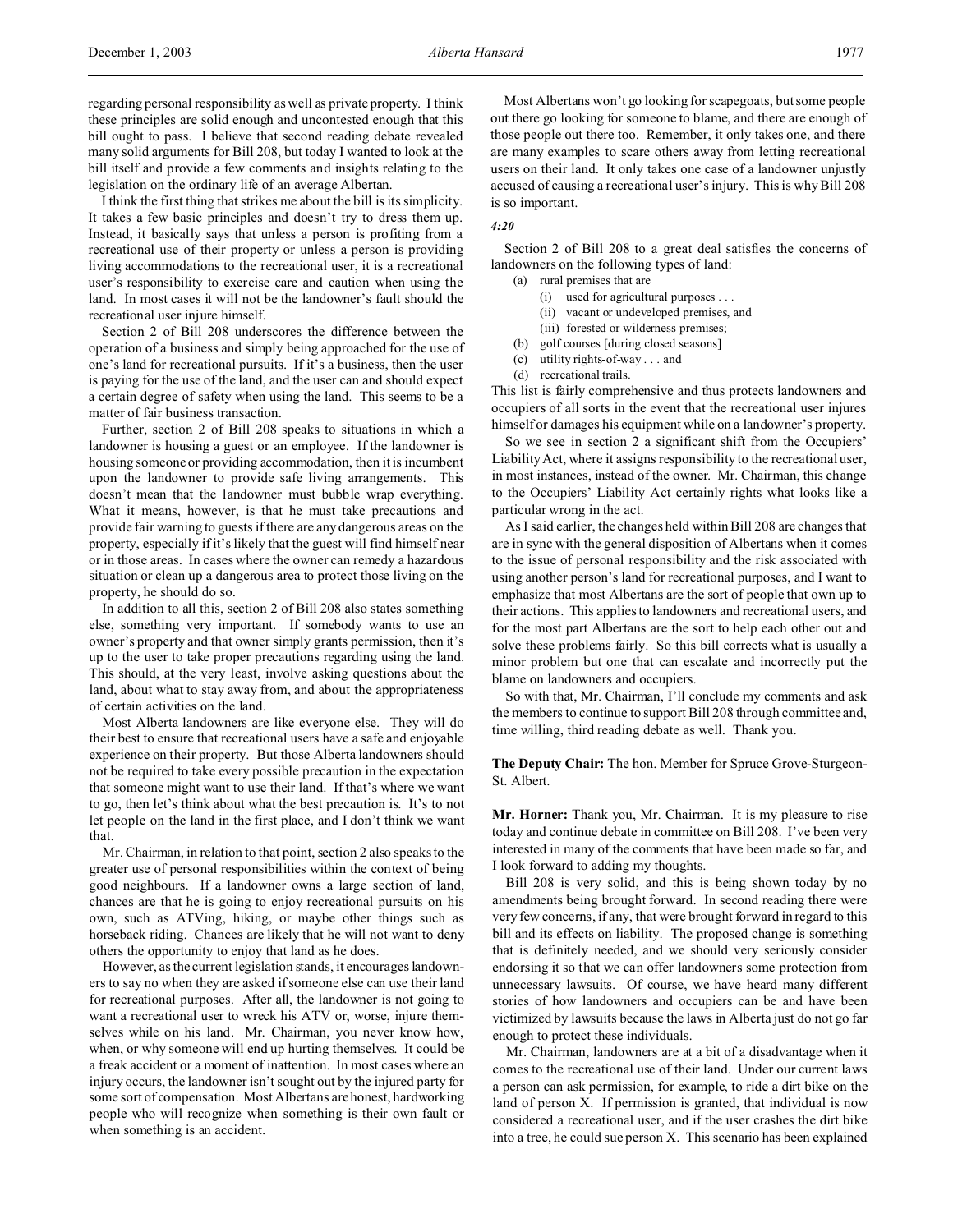Now, Bill 208 tries to alleviate this inequity between users and landowners and occupiers by having someone using land for recreational purposes liable, similar to that of a trespasser, as stated in section 2 of the bill, if that user should meet with some disaster while using land for recreational purposes. Treating the user as a trespasser when dealing with liability not only relieves the landowner from being met with frivolous and unnecessary lawsuits, but it also puts some responsibility onto the user of the land, where I think it belongs. I hope this bill will eliminate lawsuits where landowners and occupiers are sued for the stupidity of others.

Of course, in second reading debate we heard all sorts of instances where this bill could have come in handy for many rural Albertans in the past. Unfortunately, the passage of Bill 208 does not do too much for those people now, but at least it will provide some guidelines for recreational users, landowners, and occupiers in the future.

Mr. Chairman, Bill 208 outlines what lands are specifically applied in such cases and who is responsible for the duty of care. The bill lists rural lands, golf courses when not open for playing, utility rights-of-way, and recreational trails reasonably marked as such. These are very specific lands that are specified in the bill. One may ask why golf course lands are included. Well, the reason for this is that there are cases where somebody is out on a leisurely walk through a rural area, which happens a lot out there. On this walk a person decides to cut through a golf course to return to a main path which returns the person to their home, a shortcut, if you will.

Now, before I continue the analogy, let us assume that the leisurely stroll is done after hours and the course doesn't post signs saying that one cannot trespass. They do not have a problem with people walking the course after hours. It's a walk-through, and permission is rarely withheld. Many rural courses give this privilege to their neighbouring community. It's the Alberta way. So we have our walker moving along quite nicely until he begins to cut across the 15th fairway. As he cuts across the fairway, he steps into a sand trap, falls, and subsequently breaks his leg.

Under the current legislation this person could sue the golf course. They can sue because landowners owe a duty of care to all recreational users. Bill 208 reduces the duty of care so that sand trap follies don't happen too often. The golf course is to blame for the blindness of our leisurely walker: is that fair? Golf courses have sand traps. They are there for a reason. They are called hazards. Yet this person can legally sue for his inability to recognize a deep pit of sand. This is why Bill 208 is such a good bill to at least give proper and thoughtful consideration to. If this bill were legislated, our leisurely walker would be owed the same level of liability as a trespasser under our Trespass to Premises Act or our Petty Trespass Act. Mr. Chairman, what this means is that our clumsy leisurely walker would not be able to sue.

Of course, the landowner or land occupier is not allowed to unduly cause harm to the leisurely walker. For instance, the golf course couldn't cover that sand trap with branches and leaves and then not take responsibility for a broken leg if our leisurely walker fell into that covered sandpit. The landowner in that case definitely could be sued. He or she could be sued because he or she had not advised the user that there was an unmarked hazard on the fairway. Of course, you may be thinking that this is silly and that it would never happen. Well, if this were the case, then Bill 208 would not be needed.

Bill 208 tries to level the duty of care owed to visitors and recreational users so that it resembles that of trespassers. What this means according to the Petty Trespass Act and the Trespass to Premises Act is that unless the landowner deliberately creates a danger, i.e. the covered sand trap, then the recreational user is responsible for his own injuries.

Mr. Chairman, it's as easy as that. This is a bill whose time has come. Of course, this may be the point where we say that Alberta will be leading the country in bringing forth this kind of legislation. We were the first province to codify the Occupiers' Liability Act, but sadly we are behind in including recreational users. There are other provinces who have recognized that this issue needed to be addressed, and they promptly stepped up to the plate. Case in point: British Columbia in their legislation clearly makes it so that a person who is using the land for rec purposes will be assuming any risks that are encountered when it is being used.

You see, Mr. Chairman, this bill is the next step in protecting landowners' rights. It is something that we need to seriously think about passing. We should follow the lead of the other provinces across Canada who have taken similar action in protecting landowners and occupiers. We need this bill so that not only landowners will know what their responsibilities are, but as well recreational users of land will know what will happen to them and the responsibility they should hold for their actions if they should fall into a sand trap or crash their dirt bike into a tree.

I urge all members to vote in favour of Bill 208 in committee today and further support this bill throughout the process. Thank you, Mr. Chairman.

**The Deputy Chair:** You want to close debate, hon. member? The hon. Member for Lac La Biche-St. Paul.

#### *4:30*

**Mr. Danyluk:** Thank you very much, Mr. Chairman. I believe that the intent and the purpose of this bill have been adequately addressed in Committee of the Whole, and I would like to thank all members for their participation in the debate in the Assembly this afternoon and, once again, everyone for their involvement in the debate and the discussion on Bill 208, Occupiers' Liability (Recreational Users) Amendment Act.

Mr. Chairman, I would like to call the question.

[The clauses of Bill 208 agreed to]

[Title and preamble agreed to]

**The Deputy Chair:** Shall the bill be reported? Are you agreed?

**Hon. Members:** Agreed.

**The Deputy Chair:** Opposed? Carried. The hon. Deputy Government House Leader.

**Mr. Stevens:** Thanks, Mr. Chairman. I move that we rise and report Bill 208.

[Motion carried]

[Mr. Shariff in the chair]

**The Acting Speaker:** The hon. Member for Clover Bar-Fort Saskatchewan.

**Mr. Lougheed:** Mr. Speaker, the Committee of the Whole has had under consideration and reports Bill 208.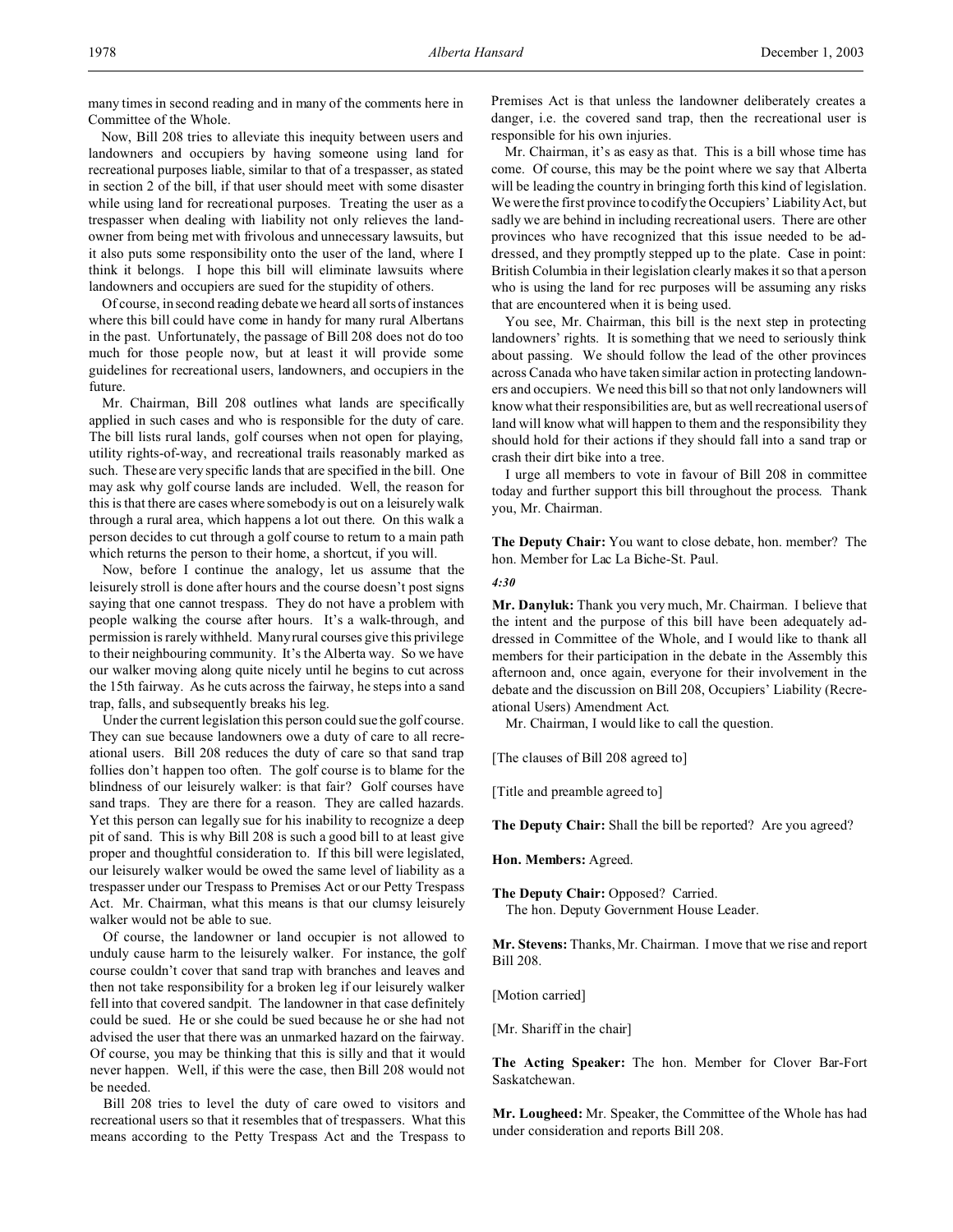**Hon. Members:** Agreed.

**The Acting Speaker:** Opposed? So ordered.

head: **Public Bills and Orders Other than**

Government Bills and Orders head: Third Reading

> **Bill 208 Occupiers' Liability (Recreational Users) Amendment Act, 2003**

**The Acting Speaker:** The hon. Member for Lac La Biche-St. Paul.

**Mr. Danyluk:** Thank you very much, Mr. Speaker. It gives me great pleasure to rise in this Assembly this afternoon to move third reading of Bill 208, the Occupiers' Liability (Recreational Users) Amendment Act, 2003.

Mr. Speaker, before I begin my speech, I would like to start by thanking all the hon. members again for their comments and support for this legislation. I understand that this is a subject that affects many members of this Assembly and is a much-needed initiative for Albertans across this province.

As I mentioned at the previous stages of the bill, this legislation would reduce the amount of legal liability that is owed by landowners and occupiers to recreational visitors on their property. Bill 208 will dispel the fear of landowners and ease the burden of allowing recreation users on their premises.

The most common reason given by landowners and land occupiers for denying public access to private property is the issue of liability. This issue of liability may not be an explanation given to the neighbour at the door but undeniably is the reason for reticence in the minds of owners. Unfortunately, litigation is becoming more apparent in our society, and some hold the view that blame should be placed just about anywhere except on the individual or individuals who are truly responsible. Mr. Speaker, I ask: what happened to personal responsibility? Why do people believe they can and should blame others for the choices they make and the actions they take? I believe that the lifestyles and activities Albertans enjoy are being threatened by the increase in litigation and the view that lawsuits are the answer to our problems.

Our province's landscapes have many open spaces and open lands. These lands provide an opportunity for recreation as well as scenic beauty. The lands and the activities contribute to the quality of life of individual Albertans in our communities. In this province there is a surging demand for outdoor recreational activities. The province's vast landscapes allow Albertans to enjoy the great outdoors. However, the opportunities for outdoor recreation are jeopardized by the prohibiting of access to private and public lands by owners and occupiers.

This is not to say that I blame the landowner for not allowing entry to his or her properties. We must keep in mind that the term "recreational user" has a very broad scope. We are not just talking about ATV and snowmobile operators. The definition of a recreational visitor may include anything from walkers, skiers, equestrians, hunters, and fishermen to berry pickers and photographers. Now, one might think: what is the harm in allowing someone access to land if they're only going to pick berries or take pictures? What danger can occur? To some extent, I do believe the chances of something dangerous happening are very remote. However, the problems arise because anyone can sue if they get hurt. A photographer may step on uneven ground and sprain his or her ankle.

Landowners and occupiers do not want to take the risk and, therefore, are hesitant to grant permission even if it is only to allow people to walk across their field.

Mr. Speaker, I would like to shift my focus slightly and address this issue from another perspective. Across the province there are many traditional family farms, ranches, and properties that have been passed down from generation to generation. Neighbours not only have a close relationship with each other, but the families also have a long history. Individuals using land for recreational pursuits and a duty of care that is owing to them have created a challenge to a community's cohesiveness. These lands are no longer an open space where neighbours and friends are granted automatic permission. This has now become a sensitive issue, where landowners contemplate allowing or prohibiting land access.

Mr. Speaker, the liability risk has resulted in a retreat in admitting land entry. This is not because these owners do not want visitors on the property. I know from experience that landowners find it difficult to say no to neighbours and friends. However, it would be even more difficult for these same individuals to watch their friends or neighbours down the road almost lose his or her livelihood because of a lawsuit. The situation leaves the landowner or occupier in a difficult position. Communities no longer have the same closeness or joint policy regarding land entry as they did once before. Recreational opportunities have diminished because landowners and land occupiers want to steer clear of any possible liability threats.

Bill 208 will give individuals the choice or the ability to say yes or no to recreational users pursuing activities on their land. This legislation will provide a safeguard to owners and occupiers, supplying them with the option, without potential risk, of allowing recreational users on their property to enjoy the land and engage in outdoor activities. Bill 208 will not force landowners to open up their land to visitors; instead, it gives them the choice to do so. If given the opportunity without the risk, I believe more owners and occupiers will permit recreational users on the land. I know that I would be more inclined to give my consent to neighbours wanting to enter my property.

With the passage of this legislation more recreational users would be welcome, and landowners and occupiers would have choice without threat to provide outdoor recreational spaces. I urge all my colleagues to once again strongly support this initiative, and I would encourage you to vote in favour of third reading of Bill 208, the Occupiers' Liability (Recreational Users) Amendment Act, 2003.

Thank you.

#### **The Acting Speaker:** The hon. Member for Innisfail-Sylvan Lake.

**Mr. Ouellette:** Thank you, Mr. Speaker. It is my pleasure to rise today and join debate on Bill 208. I cannot stress to the House how important this bill is to rural Alberta landowners and occupiers. We should seriously consider passing this bill. I am a strong supporter of it, and I hope that those in the House today will do likewise.

As I speak to this bill, a lot of the points that I bring up will have been mentioned already, but I feel they are extremely important and should be reiterated. This bill is important to me because I've had experiences with recreational users of land and the Occupiers' Liability Act. The experiences that I have taken away from those instances have not been positive. The proposed amendments to the act through Bill 208 should have been taken care of a long time ago.

Mr. Speaker, Bill 208 affects mostly rural landowners and occupiers. The Occupiers' Liability Act as it currently stands does not let landowners and occupiers allow access to their lands for recreational use without the landowner or occupier assuming a large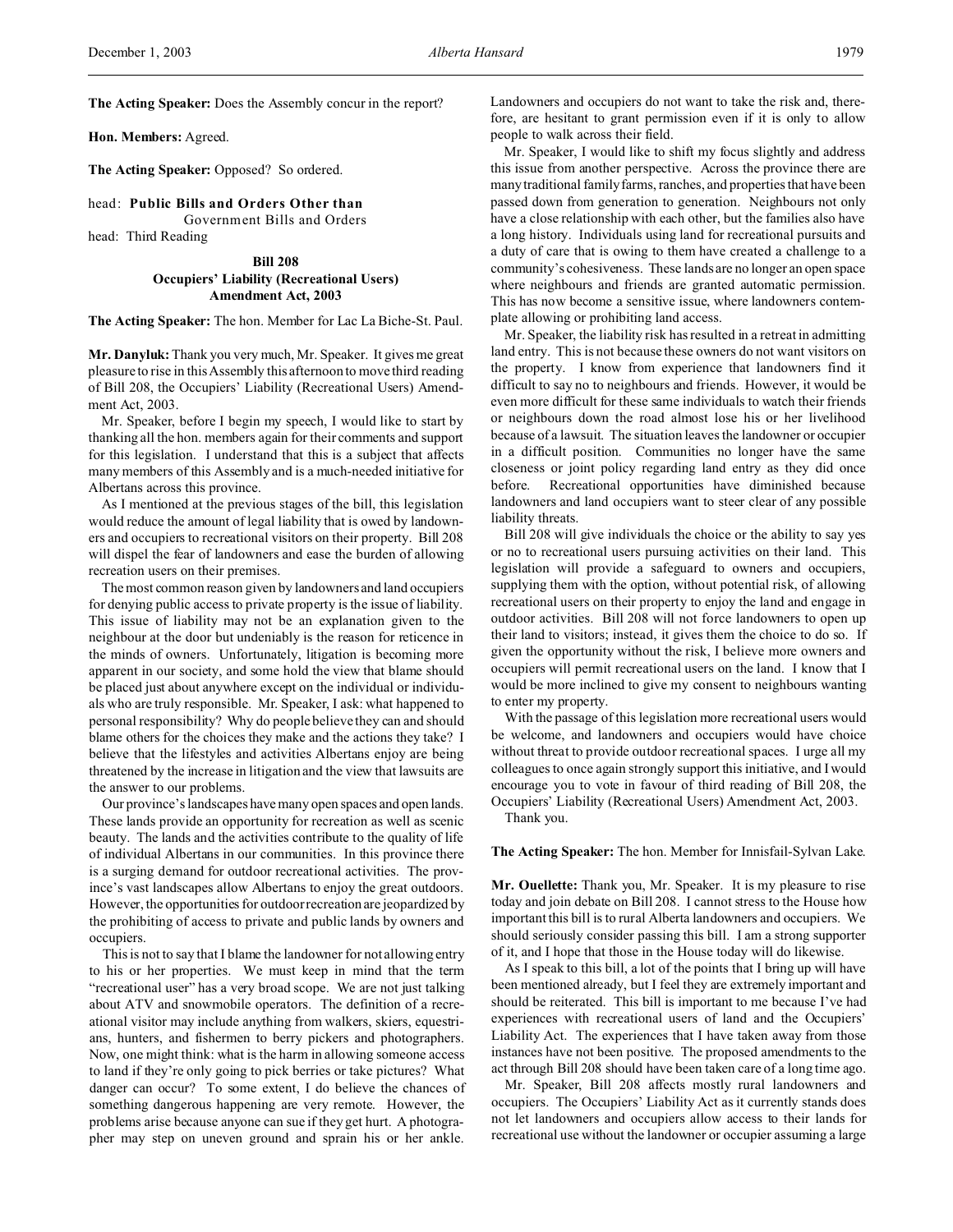amount of risk. The risk that landowners and occupiers assume is one that they really have no control of. It seems that in today's era of "Oh, I am hurt" or "It's not my fault; who can I sue?" many people in our society are left vulnerable to the silly lawsuits that this kind of attitude brings.

#### *4:40*

One of the groups that has been left vulnerable to silly lawsuits is landowners and occupiers. I realize that it may be difficult for nonrural members to truly understand how this bill will alter recreational use of land in rural Alberta. In every rural area around the province there are people who enjoy quadding, snowmobiling, even walking across lands that are owned by others. In the past rural Alberta landowners and occupiers have given recreational users free rein over their land as long as they are respectful of that property. Landowners and occupiers used to be extremely generous in allowing recreational users to access their lands, always doing so with a friendly attitude and good intentions. But recently this trend has begun to change. Many landowners and occupiers are slightly worried about giving permission for people to use their land.

There are many reasons for this, but I would like to give the House a personal example of why the attitude in rural Alberta is changing. Throughout the province rural communities are known to hold all kinds of spectacular events. A popular one that used to be done often was poker rallies. In my constituency I was once co-chair of a poker rally that took place at Pine Lake. The rally consisted of snowmobiles that would follow a clearly marked trail across many different fields in a bit of a race to gather playing cards to make a poker hand.

For those of you who are not familiar with snowmobile poker rallies, they are meant for groups of people to get together, ride their snowmobiles, and have fun and enjoyment. Usually there are a couple of different groups or teams, and there are different directions to a secret location or a finishing spot where you can collect prizes or have a party or whatever is at the finish line. Sometimes these rallies are used to raise money for charities, and other times they are for members of clubs to get together to just have fun. Either way, these rallies are great community-building events which entire communities take part in.

As the trail for the rally is designed, organizers have to approach landowners to get permission to have a trail go across their property. In the past landowners or occupiers would not even blink an eye and would grant permission without hesitation. This is what would normally happen for the Pine Lake poker rally. However, one year a participant who was involved in the Pine Lake event decided to leave the clearly marked trail. When he left the trail, he went further into the land of one of the landowners who gave permission for his property to be used for a trail. During this time off the trail, the snowmobiler had a fatal accident, an extremely unfortunate event.

As it turned out, the landowner who had given permission for recreational use of the land was sued for the unfortunate death of the snowmobiler. This landowner had no involvement in the rally other than the fact that he gave permission to use his land, yet he was the one that got sued through no fault of his own. I ask the House: how is that fair? I think that it is completely unacceptable. With the amendment to the Occupiers' Liability Act that is proposed in Bill 208, the duty of care is reduced, and therefore the landowner could deal with the snowmobiler like a trespasser instead of a recreational user. This would have saved the landowner a lot of hardship; instead, an innocent landowner was sued because of his generosity.

So do you think future rallies had an easy time trying to convince landowners to let trails go across their land? Nope. Never again. Why would anyone even think of allowing passage on the land if they felt that they were going to be liable for somebody's misfortune? This is happening across Alberta in many rural areas because of the many frivolous lawsuits that are brought to court as of late. Landowners and occupiers in Alberta are no longer letting people come onto their premises for recreational purposes. This is not because they are unfriendly but because they cannot afford to accept the risk that is involved.

As I mentioned just a few moments ago, Bill 208 lowers the common duty of care of a recreational user to that of a trespasser. I think that this is acceptable because some landowners and occupiers presently allow recreational users onto their property yet advise the user not to tell them when they are there. Sort of like: you can come play, but don't tell me about it. This is in case something happens to the user, and then the landlord will be able to say that the user was trespassing, and therefore they can treat the user as such and avoid costly problems if an accident occurs.

This is what our current Occupiers' Liability Act has reduced rural Albertans to doing, and I don't think that that is proper. The act has allowed people to bring lawsuits forward which should not be coming close to a courtroom. This is why I am in favour of this bill. It is my hope that this amendment to the act will stop people from bringing frivolous lawsuits forward.

But then there may be those of you who think that it is the right of the person who gets injured to be able to sue whoever they please for whatever they want. Well, that may be the case, but I think that this bill takes the onus off the landowner or occupier to prove that it is their negligence that caused the injury. Bill 208 puts the responsibility onto the injured party to prove that it is the user's own fault that caused an accident by reducing the duty of care, as I just alluded to. So the landowner and occupier can still be sued for injuries, but it will be much more difficult for weak arguments to win in court. I think that this will eliminate those lawsuits that are held together by a small piece of thread.

There has been an argument made at one point that this bill might favour one group of Albertans over another, that being landowners and occupiers over normal recreational users. I think this bill brings recreational users and landowners or occupiers onto an even playing field. A recreational user who gets injured under the current legislation really just has to show up in court with a neck brace and will have a good chance of winning because it is up to the landowner to prove that he is not liable. By putting landowners or occupiers and recreational users on an even playing field, I think we will be able to rid our courts of unnecessary lawsuits, which waste a lot of Alberta taxpayers' money.

So on that note I would urge all hon. members to vote in favour of this bill so that rural Alberta can return to the way it once was. Thank you, Mr. Speaker.

**The Acting Speaker:** The hon. Member for Calgary-Currie.

**Mr. Lord:** Well, thank you, Mr. Speaker. It is with a great deal of pleasure that I rise today to speak to Bill 208, the Occupiers' Liability (Recreational Users) Amendment Act, 2003, a bill that affords Alberta landowners some badly needed protection when it comes to liability issues if they have allowed their land to be used for recreational purposes. The hon. Member for Lac La Biche-St. Paul is to be commended for his attempt to implement change on this very important issue. As a member of the MLA recreational corridor review committee myself I'm also very well aware of the need for legislation such as this and of how concerned many Alberta farmers are about this issue. We certainly heard that message loud and clear as we traveled about the province.

First off, I would like to point out that Alberta's lands, whether owned by individuals, corporations, municipalities, or the provincial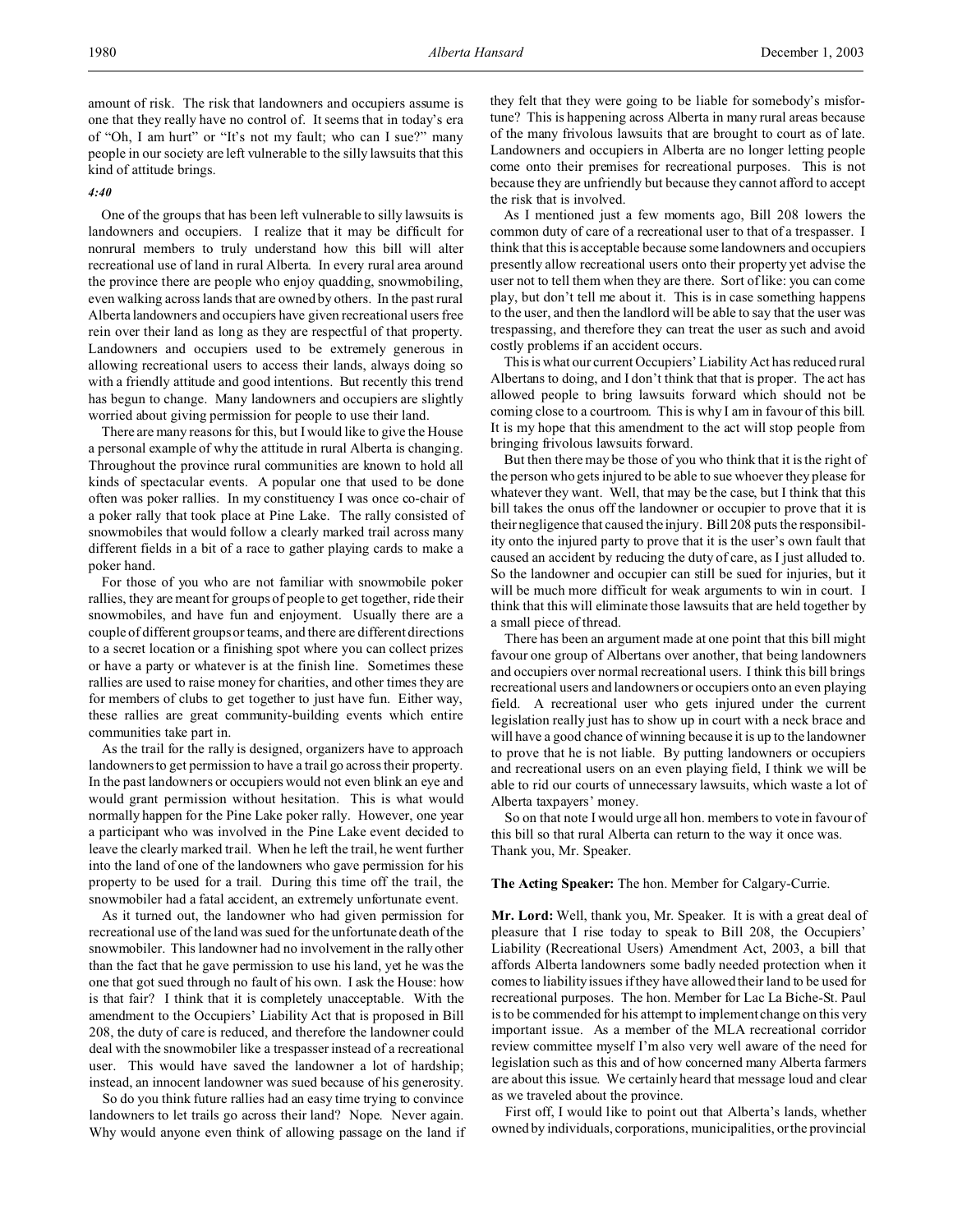But there are problems. In our increasingly litigious society the fear of lawyers is dramatically increasing amongst landowners' minds. Access to use their land is therefore being threatened for all. Bill 208 would afford landowners an added level of protection against potential lawsuits dealing with injury or loss that could occur after they granted permission to recreational enthusiasts to use his or her land. Mr. Speaker, this would be achieved by lowering the level of legal redressability to the same level which is afforded to a trespasser. It takes the legal risk off the landowner and puts it onto the user, where it belongs.

Currently under the act trespassers are not afforded the common duty of care that invited visitors are, which is why farmers are so reluctant to give permission to strangers to use their land. They aren't trespassers anymore if they have been given permission first, and people are reluctant to say no, because it isn't neighbourly. People do want to be nice, but if they are nice, then they risk a lawsuit, and this should not be happening. Visitors would become more responsible for risks involved with using another's land for their recreation. Bill 208 removes the liability factor of the occupier except or unless it is really a case of gross willful or reckless conduct.

#### *4:50*

Mr. Speaker, by adding a new section to the Occupiers' Liability Act, Bill 208 would close the door on unnecessary lawsuits property owners and leaseholders might face when allowing access to their land for recreational purposes. As it currently stands, landowners must afford permitted visitors with a common duty of care. The problem is that the current act does a poor job of defining how this reasonable care is to be achieved. This lack of clarity makes the act open to interpretation and, consequently, open to litigation.

Also, Mr. Speaker, it is unreasonable to hold occupiers, especially in rural areas, absolutely accountable for every hazard that might be on their land. Items such as barbed wire fences, dugouts, and farm equipment are necessary items found on farms and ranches, but they could be considered hazards for snowmobilers or hikers. How much control should individuals be expected to have over items like rocks, fallen trees, and livestock? It is easy to see that the risks are out there when it comes to enjoying recreation in a rural area.

Those who make decisions about their own recreation activities should also be aware and responsible about the risks involved. Unrealistic expectations are currently placed on landowners and occupiers who allow recreational activities on their land. We are asking them to be held accountable for every stone, branch, and gopher hole that someone might trip over on their property, and these are not fair expectations.

Mr. Speaker, this bill implements common sense into the Occupiers' Liability Act. As a recreational user if I approach a landowner about my desire to access his or her land to perform my activity of choice, then why should I expect someone else to be responsible for my decisions if they go awry or result in my hurting myself? There are too many variables that landowners have no control over to hold them responsible for every possibility that could occur on their land. We have heard several hypothetical and some real examples that show why the current act does not work properly and that property owners are being left open to, in my view, unnecessary and unfair liability risks.

One of the main reasons I am supporting Bill 208 is because it brings clarity to the Occupiers' Liability Act. Recreational users and landowners alike will know exactly who is responsible for injury or loss should incidents occur. This clarity will not only eliminate many problems of assigning fault should incidents occur, but relationships between current land occupiers and recreationalists will be strengthened. Mr. Speaker, I believe occupiers would be more apt to allow for recreation to occur on their lands if they were not constantly worried and in fear that they will be held responsible should something unfortunate happen.

Currently banning access to property is the only surefire method occupiers have to make sure that they don't end up being sued for another's mishap. I know several instances, especially in rural Alberta, where occupiers have taken this action to protect themselves. Many farmers and ranchers won't allow anyone on their land. To be fair to all, they have isolated their land because they don't want to deal with the consequences of another's recklessness. It's hard to fault an individual for making a choice based on protecting oneself. Should Bill 208 pass, I believe occupiers will be more likely to allow greater access to their land, and Albertans will be allowed to use more of Alberta's private land for recreational purposes.

Now, Mr. Speaker, there are those who will argue that under the current act an occupier may not face legal action if a visitor is willing to accept the risk associated with their visit. I know that this all sounds very good in theory. I would like to point out that it would be very difficult for a rancher or farmer to prove that an individual willingly accepted all the possible risks associated with their visit. In addition to that, I don't know many farmers or ranchers who have the time or the resources to draw up waivers for every person that would like to visit their land, and many would be embarrassed to make a relative or a friend or a neighbour enter into a legal signed agreement on a request that seems very innocent at the time.

The right way to solve this problem is to implement legislation that is consistent for all situations. Let's not put the onus on every farmer and rancher to make visitors absolve their common duty of care. Bill 208 puts everyone in the same boat and alleviates occupiers from enduring processes like these to protect themselves just to make their land available.

Mr. Speaker, when dealing with such issues, it is important to look at the big picture. I will attempt to do that now.

Contained in the Alberta government's business plan of 2003 to 2006 are some words I would like to share today. In describing what makes Alberta the best place to live, work, and visit is this passage.

It means maintaining strong and viable rural and urban communities, protecting wildlife and parks, and promoting the diversity and excitement of Alberta's cultural, arts and recreational opportunities. It means promoting safety and ensuring Albertans' security.

Mr. Speaker, I would like to expand on two points made in that dialogue. First, in regard to maintaining recreational opportunities by reducing the liability risk landowners face when allowing others onto their land, we are promoting and expanding these recreational opportunities for Albertans. We are improving on the vision we have outlined as a government in our business plan and improving on our goal of promoting recreational opportunities in Alberta. Second, in regard to promoting safety and ensuring Albertans' security, we are creating an atmosphere where our citizens are more responsible for their own regard, and we are providing security to occupiers and landowners who share their land with others.

Mr. Speaker, I believe the idealistic words written in this year's government business plan talk directly to the Alberta advantage, and I believe Bill 208 is an opportunity to provide action toward the promises we have made to Albertans.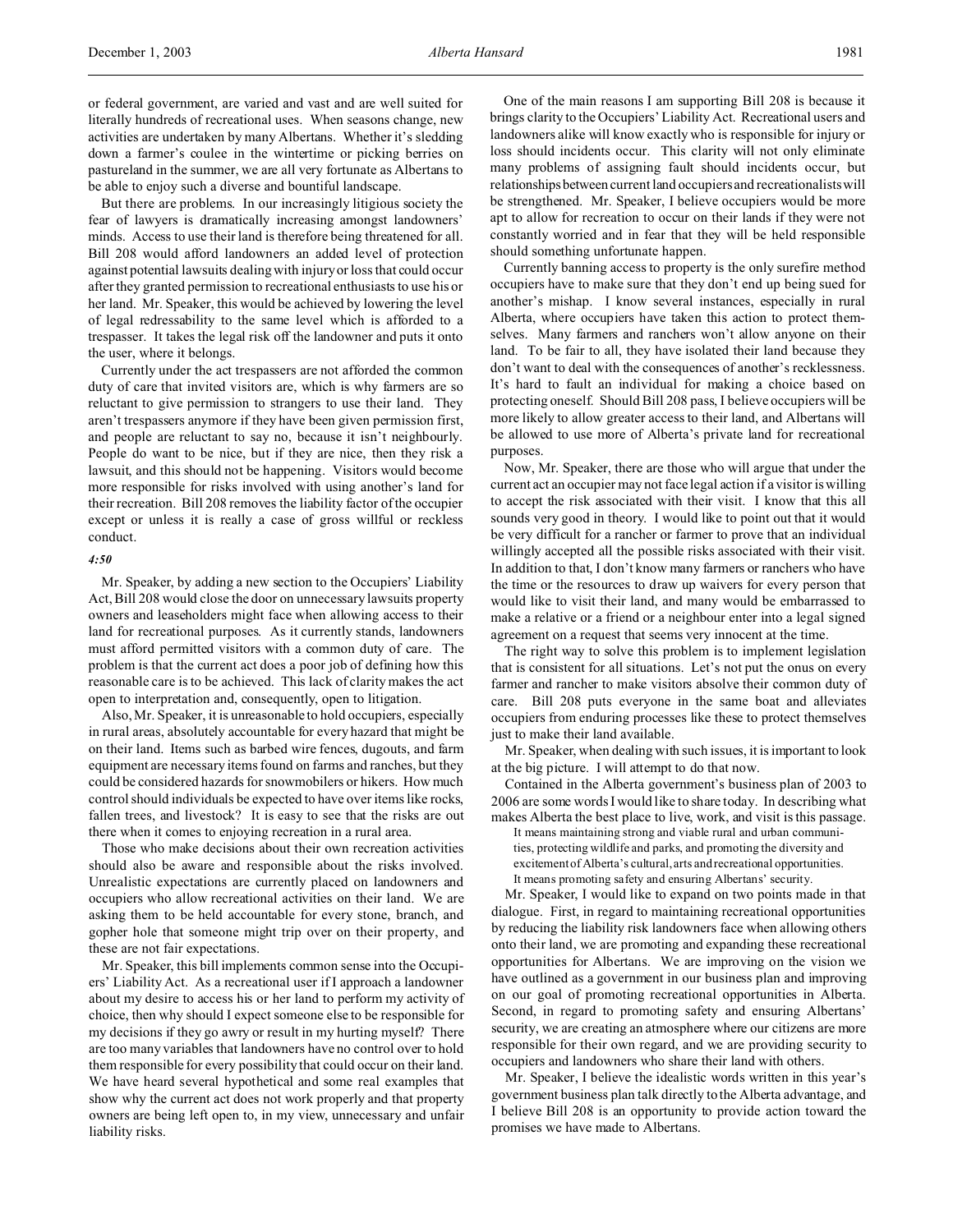Mr. Speaker, making individuals more responsible for themselves while on land that is not their own is not a foreign concept. With respect to Crown grazing leases similar changes have already been approved through the Agricultural Dispositions Statutes Amendment Act, 2003. By passing Bill 208, we would end up treating all land in a similar fashion. Why should we differentiate between Crown leases and private land?

Also, many other jurisdictions have recognized that this type of legislation is important as well. British Columbia, Saskatchewan, Manitoba, Ontario, and Prince Edward Island for a variety of different reasons have all taken steps to give occupiers greater protection from liability issues where recreation is concerned. Mr. Speaker, it is time to afford that same protection to Alberta landowners. There is no reason in my mind why we can't be as progressive as these other provinces have been on this issue.

In conclusion, Mr. Speaker, I'd like to point out once again that Bill 208 will provide some clarity to the current Occupiers' Liability Act. It fairly assesses responsibility associated with recreation on other people's land. This clarity will prevent incidents from heading to court as there is less room for interpretation to occur within the act. With expectations clearly laid out in the Occupiers' Liability Act, all parties will have a better understanding of what the liability implications are in case of an incident. This, I believe, will eliminate future litigation processes.

Mr. Speaker, as I have already stated, I believe much good can come from this bill if landowners are further protected. I urge all colleagues to vote for this bill.

## **The Acting Speaker:** The hon. Member for Drayton Valley-Calmar.

**Rev. Abbott:** Well, thank you, Mr. Speaker. It is a pleasure to rise and share my views as well as my support for Bill 208.

A few years ago in the news headlines from the United States we learned of a New Mexico woman and her cup of coffee. After scalding herself with hot coffee that she had purchased from a McDonald's Restaurant, she proceeded with a lawsuit that held the fast-food giant liable for her burning herself. The case proceeded to court, and the woman won substantial recompense for damages.

What does this case have to do with Bill 208? A sentiment that I heard several times about this case was amusement with a hint of disbelief that this could be happening. One of the most popular comments that I heard about this case was: surely this would not happen in Canada. Well, Mr. Speaker, recently an Alberta lady was awarded more than \$70,000 for slipping in some doggie doo. Yes, she stepped in it. She wasn't pushed or forced.

So I'm afraid that I have to disagree. These types of lawsuits do happen in Canada on a very regular basis. An individual is hurt and in some cases starts looking for someone to blame, someone to hold responsible for his or her misfortune. This doesn't happen all the time, of course, but it does happen often enough so as to be a general risk for people who may be held responsible. Canada is becoming a litigious society, and lawsuits for damages are becoming an ever more common event.

As the Occupiers' Liability Act stands today, landowners and land occupiers open themselves up to enormous risk if they allow visitors to come onto their property. Under the Occupiers' Liability Act the common duty of care that landowners owe to persons they allow to be on their property places a very large obligation on the landowner. Common duty of care is open to much interpretation, and this leads to some uneasiness on the part of landowners and land occupiers. If a person is injured while on private property and decides to file a lawsuit against the landowner, it will be left to the courts to decide whether the landowner is at fault. This, Mr. Speaker, is perhaps at

the core of the purpose of Bill 208. The fact that the court has the power to decide whether or not a landowner was in the wrong may very well make landowners nervous and unwilling to allow visitors onto their properties.

### *5:00*

If a visitor is on private property and is injured, he or she has the right to file a lawsuit against the landowner. The individual can claim bodily damages, damages to equipment, and lost wages among other items. These claims may be very substantial and could cause enormous financial burden for the landowner, possibly causing the landowner to lose the very property on which the accident took place.

So, Mr. Speaker, Bill 208 is not proposing to eliminate the responsibility of landowners or land occupiers. However, what this legislation does propose is to reduce the liability owed to recreational users to the same level that is owed to trespassers. This means that recreational users would have to accept the risks that are present when engaging in recreational activities on private property. Landowners and land occupiers would still owe trespassers the level of care for anyone on their properties. Presently, if willful or negligent acts on behalf of the landowner cause an accident to befall a trespasser, the landowner is still responsible for these actions. This same level of responsibility would be applicable to recreational users if the changes proposed by Bill 208 are passed.

The recent passage of Bill 16, the Agricultural Dispositions Statutes Amendment Act, 2003, will change the legislation with regard to leased lands. The passage of Bill 16 shows just how necessary it is for us to pass Bill 208. Bill 208 would amend the current Occupiers' Liability Act to cover a broader spectrum of private property. These properties would include not only agricultural lands but also golf courses that are not open for playing, utility rights-of-way, and recreational trails. Private landowners feel that they need to protect themselves from a possible lawsuit, and this is often why they do not allow visitors on their property. The number of injury lawsuits in Canada and Alberta is on the rise, and landowners see this as a threat to themselves.

Mr. Speaker, in preparing to speak here today, research was conducted into civil lawsuits that concerned occupiers' liability acts across the country. There is an increasing number of cases that are being brought to trial under the umbrella of the occupiers' liability acts in Canada. One that caught my particular attention was a case in British Columbia.

On a June night in 1993 a man climbed a barbed-wire fence and began crossing a pasture. The bull that was grazing in the pasture charged the man, knocked him down, and broke the man's hip. Now, this gentleman lay in the pasture for five days until an employee of the farm found and rescued him. The man who was crossing the pasture laid charges against the farm under the Occupiers Liability Act of British Columbia . . .

### **Mr. Lukaszuk:** How was the bull?

### **Rev. Abbott:** I think the bull was fine.

. . . stating that it was the fault of the landowner that the bull was not kept under control and that there was no warning of the fierce nature of the bull. Can you believe that, Mr. Speaker? He expected to have a warning sign that this bull may be dangerous. However, in this case, thankfully, the judge ruled that the man was a trespasser, and therefore the landowner was found not to be at fault. Now, that was a good one, and that's no bull.

But there are two points about this case that concern me greatly. First of all, the fact that the man who willingly decides to walk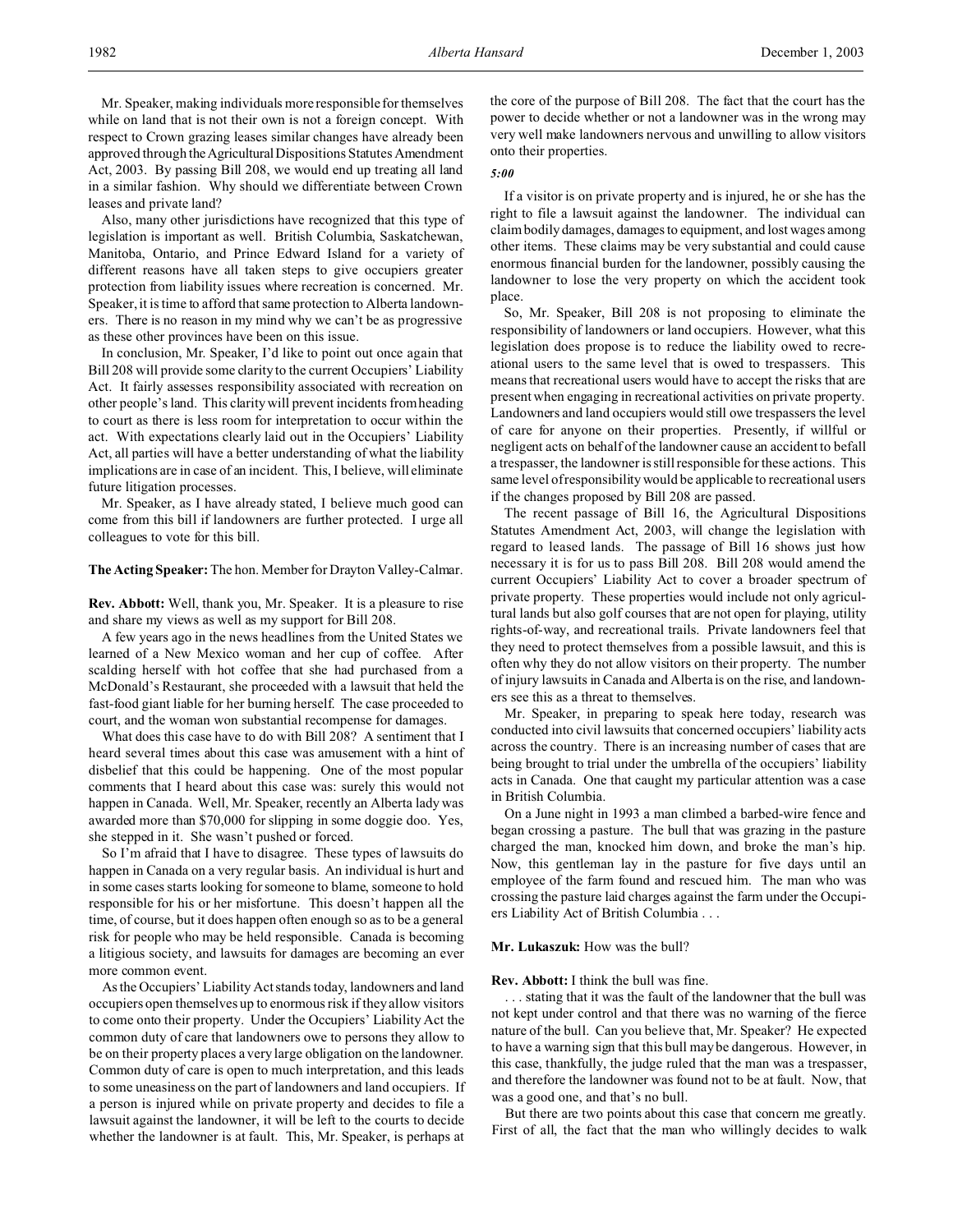across a pasture that is not his own without the consent of the landowner feels that he has a right to bring charges against the landowner. That's ridiculous. This man is not even a visitor; he's a trespasser. Yet he felt that he was justified in suing the landowner for damages for an action that he freely chose to take. Freely chose.

My second concern with this case is the fact that this issue was decided by the Supreme Court of British Columbia. That's right, Mr. Speaker. As I said, the man trespassed, he was charged by a bull, and under the Occupiers Liability Act of British Columbia they felt that he was justified in suing the owners of the farm. Now, it concerns me greatly that this issue had to be decided in a provincial Supreme Court when this man was clearly a trespasser.

While this example is from British Columbia, a case like this could easily have taken place in Alberta, perhaps even in Drayton Valley, under the current Occupiers' Liability Act. If the judge had decided in favour of the plaintiff and awarded this man damages, the effects on that farm could have been disastrous, devastating. It is possible that the landowners would have been forced to sell their land in order to pay this trespasser the damages. Cases like this are becoming commonplace within Canada's judicial system, and it is time that we enacted legislation to protect landowners and occupiers from lawsuits.

There is one other case that I would like to briefly discuss – you guys will be interested in this – just to show how possible it is that a private landowner could have legal action brought against him. Picture a beautiful day in June 1996. A woman and her friends stop at a provincial park campsite in British Columbia to have a picnic. The lady is walking to the picnic table from her car. She trips over a rock, and she falls and fractures her left hip and elbow.

Now, that's an unfortunate accident – no one will argue that – and it's too bad that she sustained such an injury from such a simple fall. However, this woman did not accept the fact that an accident had happened and that she was responsible for her own actions. She proceeded to file a lawsuit against the government of British Columbia for damages, claiming that the government did not fulfill its duty under the Occupiers Liability Act of B.C.

This woman tripped over a rock, felt that it was anybody's fault but her own, and guess what? This case was decided by the Supreme Court of British Columbia in 1999. Fortunately, the courts found that the government of British Columbia was not at fault, but once again we have a case of a person that is unwilling to accept responsibility for their own actions.

Now, I've chosen these two cases from B.C. because of how amazing they are. However, cases just like these are in the archives of the Alberta Provincial Court as well. Mr. Speaker, there's a growing trend in our society to not accept responsibility for one's own actions. In the two court cases I've highlighted here, the plaintiffs sought to blame anyone but themselves. A person trips and falls. It has to be somebody else's fault; right?

I am not saying that every Albertan is like this. In fact, I would say that there are relatively few people who would act this way in Alberta. However, it is possible that there are some. It's impossible for a private landowner to know who thinks this way and who doesn't. So in this climate a landowner would not be acting responsibly to allow visitors onto their property. The potential for loss is enormous.

This is why Bill 208 must be supported. It will give private landowners and occupiers the protection that they need to allow other people to enjoy the beautiful vistas located on privately owned land in Alberta.

Please support this. Thank you, Mr. Speaker.

**The Acting Speaker:** The hon. Member for Calgary-Buffalo.

**Mr. Cenaiko:** Thank you very much, Mr. Speaker. I appreciate the opportunity to rise today and offer some of my thoughts and comments on Bill 208, the Occupiers' Liability (Recreational Users) Amendment Act, 2003, brought forward by my friend and colleague the hon. Member for Lac La Biche-St. Paul. In my remarks today I would like to present a balanced view of Bill 208, focusing on some of the very positive aspects of this piece of legislation while at the same time drawing your attention to some of the concerns that this bill raises.

Bill 208 undoubtedly addresses some of the major liability concerns raised by Alberta's landowners and occupiers and is, in my opinion, a step in the right direction. Over the past several years there have been a number of landowners and occupiers who have raised concerns with regard to the Occupiers' Liability Act. They feel that the act places the burden of responsibility squarely upon their shoulders in instances where recreational users and visitors injure themselves while using their land for recreational purposes. These same owners and occupiers feel that the act forces them to undertake unrealistic and unreasonable measures in order to ensure that the risk of injury to an individual is kept to a minimum.

Mr. Speaker, in essence, what the bill does is remove the common duty of care aspect from the act so that the liability owed to recreational users and visitors is exactly the same as the liability owed to trespassers or those entering lands without permission. With this, the bill hopes to balance the burden of responsibility between owners and occupiers and recreational users and visitors.

Upon reading it for the first time, Mr. Speaker, I had nothing but unqualified support for Bill 208 and the goals it sets out to accomplish. However, after reading it a few more times and getting a grasp of the issue at hand, I have come across a few concerns which I would like to raise. While I completely agree with the premise of this bill, which aims to reduce the burden of liability that the landowners and occupiers owe to recreational users and visitors, I'm not thoroughly convinced that it would be most appropriate to lower this burden of liability to the same level that is owed to ordinary trespassers. My main concerns with regards to this issue are twofold.

# *5:10*

Now I realize that under the amendments proposed by Bill 208, users and visitors can still sue landowners for willful or reckless conduct. However, I am concerned that we could be sending a wrong message to landowners by removing the common duty of care from the Occupiers' Liability Act. My fear is that owners may interpret this the wrong way and assume that they no longer owe any liability to those who have asked permission to access their property and could in turn act in a negligent manner. Mr. Speaker, a positive alternative to its removal is to amend the common duty of care clause in order to reduce the burden of liability placed upon the owners and occupiers and keep it in balance with the burden placed upon the recreational users and visitors. This would permit a balanced and fair approach to the issues at hand.

My last concern, Mr. Speaker, with regard to Bill 208 has to do with one of the premises that the bill is based upon. It argues that by shifting the burden of responsibility, the bill would eliminate the potential for landowners and occupiers to be held liable for actions committed by irresponsible and reckless recreational land users. However, after consulting the Alberta Law Reform Institute's report on issues of recreational liability, which was released in the year 2000, I was surprised to see that in court cases dealing with recreational-use injuries in Alberta, occupiers were generally not being found liable for those injuries. This tends to suggest that the problem at hand is not as bad as some may tend to believe.

However, I can still understand the fact that even having to go to a trial in the first place tends to leave a bad taste in one's mouth. I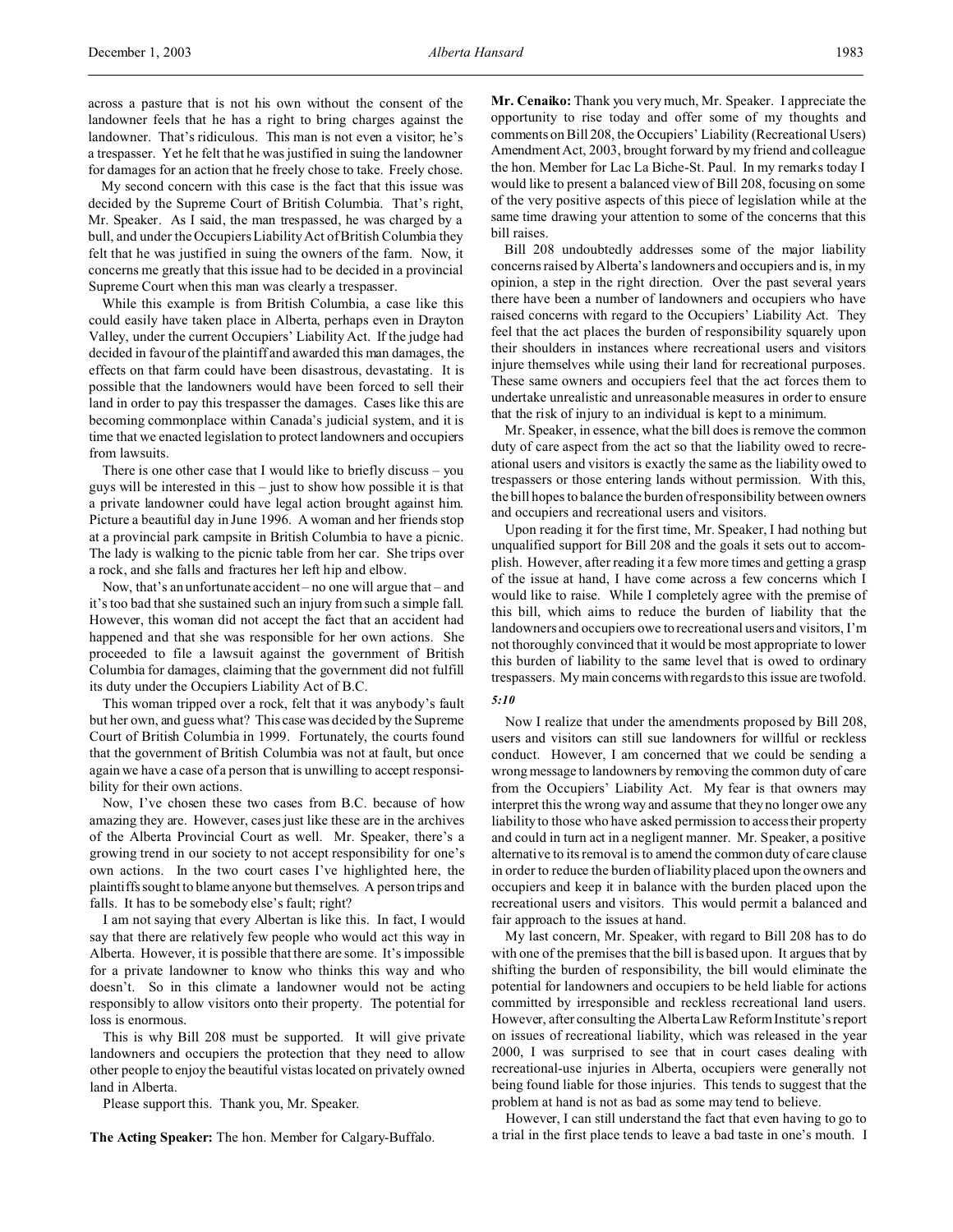cannot blame the honest and responsible landowners and occupiers for being hesitant to allow others onto their properties after such an ordeal.

As a result, Mr. Speaker, despite some of my concerns, I am willing to support Bill 208 because it is currently the best alternative to solving the land accessibility problems affecting rural Alberta. I'm a firm believer that access should be available for all of those individuals seeking adventure within our province's backcountry, and it's my hope that this bill will ease some of the fears and pressures placed upon our landowners and occupiers.

Mr. Speaker, I would now on behalf of the hon. Member for Lac La Biche-St. Paul move third reading of Bill 208 and call the question.

**The Acting Speaker:** The hon. Member for Calgary-Buffalo has moved on behalf of the hon. Member for Lac La Biche-St. Paul third reading of Bill 208, the Occupiers' Liability (Recreational Users) Amendment Act, 2003. Is there anybody else who wishes to speak on this bill?

**Mr. Danyluk:** I'd just like to close.

**The Acting Speaker:** Thank you. The hon. Member for Lac La Biche-St. Paul to close debate. I'm concerned that the hon. Member for Calgary-Buffalo made a statement that he was closing this bill on your behalf, but you may proceed.

**Mr. Danyluk:** Thank you very much, Mr. Speaker. I feel that the intentions and the values of this bill have been adequately addressed. While some valid concerns have been raised, I would like to extend my gratitude and thanks to all of the hon. members for their comments and support this afternoon.

As we have all heard this afternoon and during second reading and Committee of the Whole, the purpose of Bill 208 is to reduce the amount of liability landowners and occupiers owe to recreational users. I believe this legislation will ease the fear that many owners and occupiers currently hold and will allow them the comfort of welcoming recreational visitors on their property.

Mr. Speaker, I believe very strongly in the objectives of Bill 208 and the benefits it will bring to Albertans. Landowners and occupiers will now have the option without the immense risks of granting entrance to their property for visitors who are engaged in recreational pursuits.

Mr. Speaker, I don't know if I have to move it again or it has been moved. What are you accepting?

At this time I would like to move third reading of Bill 208, the Occupiers' Liability (Recreational Users) Amendment Act, 2003. Thank you.

[Motion carried; Bill 208 read a third time]

### head: **Public Bills and Orders Other than**

Government Bills and Orders

head: Second Reading

# **Bill 209**

### **School (Fees Elimination) Amendment Act, 2003**

**The Acting Speaker:** The hon. Member for Edmonton-Mill Woods.

**Dr. Massey:** Thank you, Mr. Speaker. On behalf of the Member for Edmonton-Highlands I move second reading of Bill 209, School (Fees Elimination) Amendment Act, 2003.

Now, Mr. Speaker, speaking to the bill, the bill addresses two important issues. The first, of course, and the most important is the whole notion of school fees, and the second is the concern about parent fund-raising. I think that part of the problem goes back to 1995, when local school boards could levy taxes to fund schools and to supplement government grants. We're all aware that there were some problems with that because the amount of money that a board could raise was related to the wealth of the community that they served. So we had jurisdictions like Strathcona county, with a rich machinery and equipment tax because of the refineries there, able to raise a great deal with respect to school levies while other jurisdictions, some in the far north, were very limited in the kind of tax base that they could draw upon and the manner in which they could finance their schools. As a consequence, school funding across the province varied very widely. I think it was a problem that at the time was labeled the \$30 million problem. Thirty million dollars would have equalized the payments across the province.

Trustees dealt with the problem for years and never were able to resolve it, and the government of the day decided that they would resolve it, and that was by taking taxing authority away from school boards, gathering all the money in and redistributing it on a per pupil basis. The principle behind that was that all the children in the province are of equal value when it comes to spending from the public purse. I think that's a principle that all of us can endorse, Mr. Speaker.

# *5:20*

Unfortunately, the equity move was not followed up with an adequacy move, so although we now had students across the province all making the same draw on the public purse without respect to their geography, they were just about all equally poor. Some boards had surpluses that they were able to draw upon for a number of years, others had other provisions that they were able to make for a while, and some under the funding formula had more money than they ever had before. But for the most part they were left cash strapped, particularly the large urban boards.

I think you can trace back the history about the concern for fees and the concern for parent fund-raising to that government policy in 1994. Schools and school boards with no other source of income other than the provincial allocations in the budget were really left cash strapped, so they started looking for ways to supplement the moneys that were being spent in schools. They turned, of course, to school fees, and as any MLA can attest to, each September there are a spate of parent complaints about the number of dollars that they're being asked to contribute in the form of fees to their youngsters' education.

I had a mother call me in September indicating that it was costing her about \$600 a student to enroll her students in schools. True enough; some of that was for things that I think can be a legitimate charge on a parent's purse. Much of it was concerned with instruction. Her complaint was not only the amount of money that was being spent but that with the levying of some course fees, students were now being excluded from some courses. Some students wouldn't admit that their parents didn't have the money to pay the fees, and others were just deterred from taking courses because of the fees for a variety of reasons. Fees started to loom as a problem.

One of the things that's changed over that period of time since 1994 is the expectation now that there will be fees, and that's a huge change, Mr. Speaker, from the history of this province not that many years ago. I can remember the point of time when the Edmonton public schools not only did not charge fees but provided, for the primary grades, student supplies. The scribblers and the pens and the paper that students used were provided by the school district. Those were in the days when those boards didn't have a lot of resources. So even in those times when the boards were scrimping,